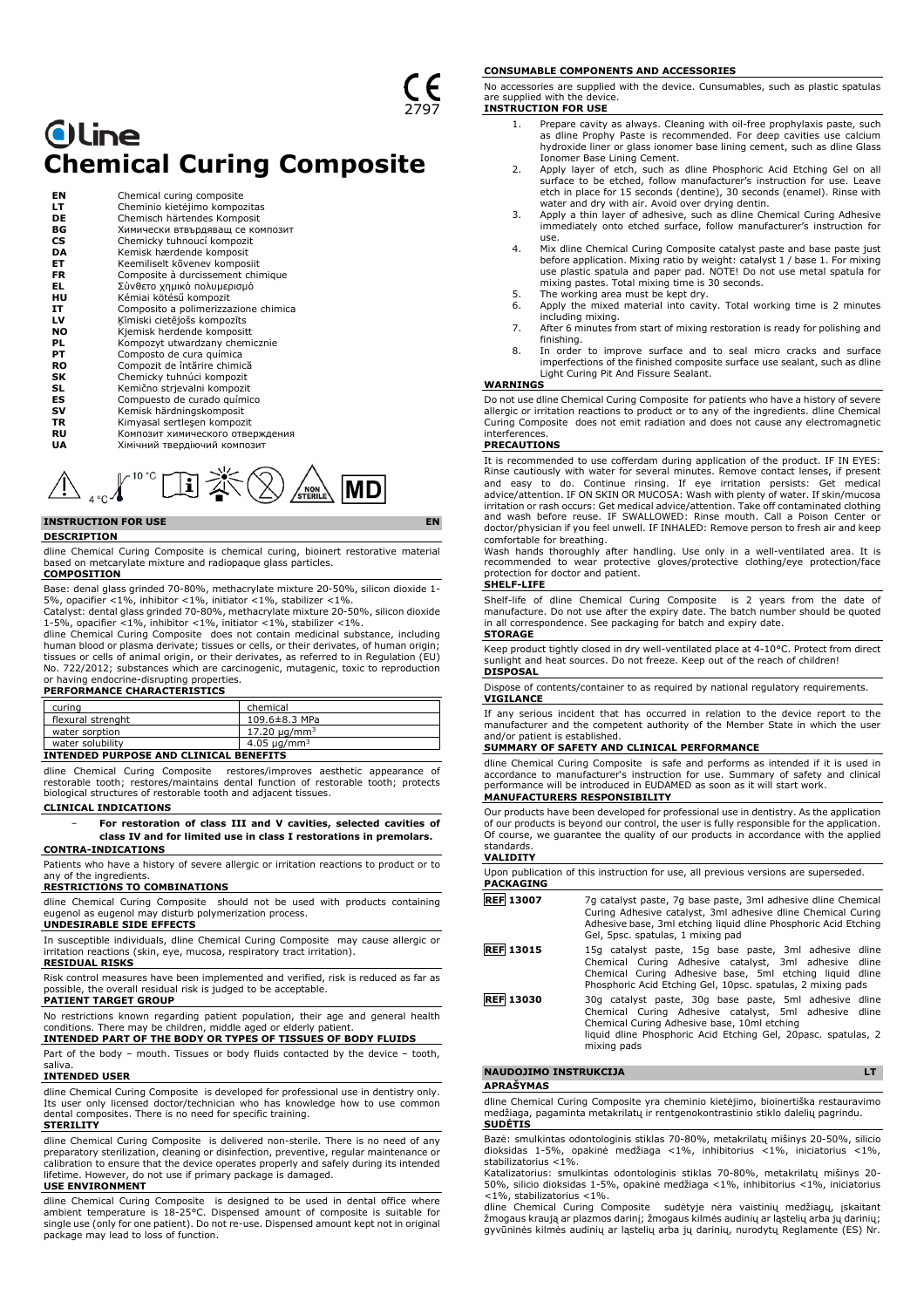| <b>VEIKSMINGUMO CHARAKTERISTIKOS</b>                            |  |  |  |                                                                       |  |  |
|-----------------------------------------------------------------|--|--|--|-----------------------------------------------------------------------|--|--|
| reprodukcijai ar turinčių endokrininę sistemą ardančių savybių. |  |  |  |                                                                       |  |  |
|                                                                 |  |  |  | 722/2012; medžiagų, kurios yra kancerogeninės, mutageninės, toksiškos |  |  |

| kietėjimas                             | cheminiu būdu                 |
|----------------------------------------|-------------------------------|
| stipris lenkiant                       | 109.6±8.3 MPa                 |
| vandens sorbcija                       | 17.20 $\mu$ g/mm <sup>3</sup> |
| tirpumas vandenyje                     | 4.05 $\mu$ g/mm <sup>3</sup>  |
| AUTHENTY A BACKERTIC IN KLYMYNIC MAUDA |                               |

# **NUMATYTA PASKIRTIS IR KLINIKINĖ NAUDA**

dline Chemical Curing Composite atkuria/pagerina restauruojamo danties estetinę išvaizdą; atkuria/palaiko atkuriamo danties dantų funkciją; apsaugo atkuriamų dantų ir gretimų audinių biologines struktūras.

# **KLINIKINĖS INDIKACIJOS**

− **Skirtas III ir V klasės ertmių restauracijoms, kai kuriose IV klasės ertmėse ir ribotam naudojimui I klasės ertmėse kapliuose.**

# **KONTRAINDIKACIJOS**

Pacientai, kuriems anksčiau yra buvę sunkių alerginių ar dirginimo reakcijų produktui ar bet kuriai iš sudėtinių dalių.

#### **APRIBOJIMAI DERINIAMS**

dline Chemical Curing Composite neturėtų būti naudojamas su produktais, kurių sudėtyje yra eugenolio nes eugenolis gali sutrikdyti polimerizacijos procesą. **NEPAGEIDAUJAMAS ŠALUTINIS POVEIKIS**

Jautriems žmonėms dline Chemical Curing Composite gali sukelti dirginimą ar alergines reakcijas (odos, akių, gleivinės, kvėpavimo takų).

# **LIEKAMOJI RIZIKA**

Rizikos kontrolės priemonės buvo įgyvendintos ir patikrintos, rizika kiek įmanoma sumažinta, bendra likutinė rizika laikoma priimtina.

# **TIKSLINĖ PACIENTŲ GRUPĖ**

Nėra jokių apribojimų, susijusių su pacientų populiacija, jų amžiumi ir bendra sveikatos bukle. Gali būti vaikų, vidutinio ar senyvo amžiaus pacientų. **NUMATOMA KŪNO DALIS AR AUDINIŲ TIPAS AR KŪNO SKYSČIAI**

Kūno dalis – burna. Audiniai ar kūno skysčiai su kuriais priemonė kontaktuoja – dantis, burnos gleivinė, seilės.

#### **NUMATYTAS NAUDOTOJAS** dline Chemical Curing Composite yra sukurtas tik profesionaliam naudojimui odontologijoje. Naudotojas, tik licencijuotas gydytojas, kuris turi žinių kaip naudoti

#### įprastus odontologinius kompozitus. Specialių mokymų nereikia. **STERILUMAS**

dline Chemical Curing Composite tiekiamas nesterilus. Norint užtikrinti, kad prietaisas tinkamai ir saugiai veiktų per numatytą tarnavimo laiką, nereikia jokio paruošiamojo sterilizavimo, valymo ar dezinfekavimo, prevencinės, reguliarios priežiūros ar kalibravimo. Tačiau nenaudokite, jei pažeista pirminė pakuotė. **NAUDOJIMO APLINKA**

dline Chemical Curing Composite suprojektuotas naudoti odontologijos kabinete, kur aplinkos temperatūra 18-25°C. Išspaustas kompozito kiekis tinka vienam naudojimui (tik vienam pacientui). Nenaudokite pakartotinai. Išspaustas kiekis, laikomas ne originalioje pakuotėje, gali prarasti atliekamą funkciją. **SUNAUDOJAMIEJI KOMPONENTAI IR AKSESUARAI**

Su priemone priedai netiekiami. Sunaudojamieji komponentai, tokie kaip maišymo lopetėlės tiekiamos su priemone.

# **NAUDOJIMO INSTRUKCIJA**

- 1. Paruoškite ertmę, kaip įprasta. Paviršių rekomenduojame nuvalyti profilaktine pasta, neturinčia alyvos, tokia kaip dline Prophy Paste. Giliose ertmėse naudokite kalcio hidroksido pamušalą ar stiklo jonomerinį bazinį cementą, tokį kaip dline Glass Ionomer Base Lining Cement.
- 2. Užtepkite ėsdintojo sluoksnį ant viso ėsdinamo paviršiaus. Palaikykite ėsdintoją, tokį kaip dline Phosphoric Acid Etching Gel 15 sekundžių (dentinas), 30 sekundžių (emalė). Nuplaukite vandeniu ir nudžiovinkite oru. Venkite dentino išsausinimo.
- 3. Ant išėsdinto paviršiaus nedelsdami užtepkite ploną surišėjo, tokio kaip dline Chemical Curing Adhesive sluoksnį. Sekite dline Chemical Curing Adhesive naudojimo instrukcija.
- 4. Maišykite dline Chemical Curing Composite katalizatorių ir bazę prieš pat naudojimą. Maišymo santykis pagal svorį: katalizatorius 1 / bazė 1. Maišymui naudokite plastikinę lopetėlę ir popierinį padą. PASTABA! Pastų maišymui nenaudokite metalinės lopetėlės. Maišymo laikas 30 sekundžių.
- 5. Darbinis paviršius turi būti sausas. 6. Dėkite sumaišytą medžiagą į ertmę. Bendras plombavimo laikas 2 minutės, įskaitant maišymą.
- 7. Praėjus 6 minutėms nuo maišymo pradžios, kompozitą galite poliruoti ir
- baigti restauraciją. 8. Siekiant išlyginti plombos paviršių, užpildyti mikro įtrūkimus ir netobulumus, rekomenduojame naudoti silantą, tokį kaip dline Light Curing Pit And Fissure Sealant.

# **ĮSPĖJIMAI**

Nenaudokite dline Chemical Curing Composite pacientams, kuriems anksčiau yra buvę sunkių alerginių ar dirginimo reakcijų produktui ar bet kuriai iš sudėtinių dalių. dline Chemical Curing Composite neskleidžia radiacijos ir nesukelia jokių elektromagnetinių trukdžių.

#### **ATSARGUMO PRIEMONĖS**

Produkto aplikavimo metu rekomenduojama naudoti koferdamą. PATEKUS Į AKIS:<br>Kelias minutes atsargiai plauti vandeniu. Išimti kontaktinius lęšius, jeigu jie yra ir<br>jeigu lengvai galima tai padaryti. Toliau plauti akis. Kaip gydytoją. PATEKUS ANT ODOS AR GLEIVINĖS: plauti dideliu vandens kiekiu. Jeigu sudirginama oda/gleivinė arba ją išberia: kreiptis į gydytoją. Nusivilkti užterštus drabužius ir išskalbti prieš vėl apsivelkant. PRARIJUS: išskalauti burną. Pasijutus blogai, skambinti į APSINUODIJIMŲ KONTROLES IR INFORMACIJOS BIURA/ kreiptis į<br>gydytoją. ĮKVĖPUS: išnešti nukentėjusjįį į gryną orą; jam būtina patogi padėtis,<br>leidžianti laisvai kvėpuoti. Po naudojimo kruopščiai gerai vėdinamoje patalpoje. Rekomenduojame mūvėti apsaugines pirštines, dėvėti apsauginius drabužius, naudoti akių (veido) apsaugos priemones gydytojui ir

# pacientui. **GALIOJIMO LAIKAS**

dline Chemical Curing Composite galiojimo laikas yra 2 metai nuo pagaminimo datos. Nenaudoti produkto pasibaigus jo galiojimo terminui. Partijos numeris turėtų būti nurodytas visoje korespondencijoje. Galiojimo terminą, partijos numerį žr. ant pakuotės. **LAIKYMAS**

Laikyti produktą sandariai uždarytą, sausoje, gerai vėdinamoje vietoje esant 4-10°C temperatūrai. Saugoti nuo tiesioginių saulės spindulių, uždegimo šaltinių. Produkto neužšaldyti. Laikyti vaikams nepasiekiamoje vietoje! **ŠALINIMAS**

# Turinį/talpyklą išpilti (išmesti) pagal nacionalinius reikalavimus.

#### **BUDRUMAS**

Jei įvyko kokių nors rimtų incidentų, susijusių su priemone, praneškite gamintojui ir tos valstybės narės, kurioje naudotojas ir (arba) pacientas yra įsisteigęs / įsikūręs, kompetentingai institucijai.

# **SAUGOS IR KLINIKINIO VEIKSMINGUMO SANTRAUKA**

dline Chemical Curing Composite yra saugus ir veikia taip, kaip numatyta jei yra naudojamas pagal gamintojo naudojimo instrukciją. Saugos ir klinikinio veiksmingumo atasakitą bus galima rasti EUDAMED duomenų bazėje kai tik ji pradės veikti.

# **GAMINTOJO ATSAKOMYBĖ**

Mūsų produktai sukurti profesionaliam naudojimui. Mes negalime kontroliuoti kaip mūsų produktai naudojami, todėl už tinkamą jų panaudojimą atsako vartotojas. Žinoma, mes užtikriname, produktų kokybės atitiktį galiojantiems standartams. **GALIOJIMAS**

Paskelbus naują instrukcijos versiją, prieš tai buvusios versijos nebegalioja. **PAKUOTĖ**

| <b>REF 13007</b> | 7g katalizatoriaus pasta, 7g bazės pasta, 3ml surišėjo dline<br>Chemical Curing Adhesive katalizatorius, 3ml surišėjo dline<br>Chemical Curing Adhesive bazė, 3ml ėsdinimo skystis dline<br>Phosphoric Acid Etching Gel, 5vnt. maišymo lopetėlių, 1pak.<br>maišymo popierėlių     |
|------------------|-----------------------------------------------------------------------------------------------------------------------------------------------------------------------------------------------------------------------------------------------------------------------------------|
| <b>REF 13015</b> | 15g katalizatoriaus pasta, 15g bazės pasta, 3ml surišėjo dline<br>Chemical Curing Adhesive katalizatorius, 3ml surišėjo dline<br>Chemical Curing Adhesive baze, 5ml esdinimo skystis dline<br>Phosphoric Acid Etching Gel, 10vnt. maišymo lopetėlių, 2pak.<br>maišymo popierėlių  |
| <b>REF 13030</b> | 30g katalizatoriaus pasta, 30g bazės pasta, 5ml surišėjo dline<br>Chemical Curing Adhesive katalizatorius, 5ml surišėjo dline<br>Chemical Curing Adhesive bazė, 10ml ėsdinimo skystis dline<br>Phosphoric Acid Etching Gel, 20vnt. maišymo lopetėlių, 2pak.<br>maišymo popierėlių |

# **ANLEITUNG ZUR VERWENDUNG DE**

# **BESCHREIBUNG**

dline Chemical Curing Composite ist ein chemisch härtendes, bioinertes Restaurationsmaterial auf Basis einer Metcarylat-Mischung und röntgenopaker Glaspartikel. **ZUSAMMENSETZUNG**

Basis: Denalglas gemahlen 70-80%, Methacrylatmischung 20-50%, Siliziumdioxid 1-

5%, Trübungsmittel <1%, Inhibitor <1%, Initiator <1%, Stabilisator <1%. Katalysator: Dentalglas gemahlen 70-80%, Methacrylatmischung 20-50%, Siliziumdioxid 1-5%, Trübungsmittel <1%, Inhibitor <1%, Initiator <1%, Stabilisator

<1%. dline Chemical Curing Composite enthält keine medizinische Substanz, einschließlich Derivate aus menschlichem Blut oder Plasma; Gewebe oder Zellen oder deren Derivate menschlichen Ursprungs; Gewebe oder Zellen tierischen Ursprungs oder<br>deren Derivate gemäß der Verordnung (EU) Nr. 722/2012; Stoffe, die krebserregend,<br>erbgutverändernd, fortpflanzungsgefährdend oder mit endokri behaftet sind.

#### **LEISTUNGSMERKMALE**

| Härtung<br>chemische                              |  |  |  |  |
|---------------------------------------------------|--|--|--|--|
| 109.6±8.3 MPa<br>Biegebruchfestigkeit             |  |  |  |  |
| 17.20 $\mu$ g/mm <sup>3</sup><br>Wassersorption   |  |  |  |  |
| 4.05 $\mu$ g/mm <sup>3</sup><br>Wasserlöslichkeit |  |  |  |  |
| <b>VERWENDUNGSZWECK UND KLINISCHER NUTZEN</b>     |  |  |  |  |

dline Chemical Curing Composite stellt das ästhetische Erscheinungsbild des restaurierbaren Zahns wieder her/verbessert es; stellt die Zahnfunktion des restaurierbaren Zahns wieder her/erhält sie; schützt die biologischen Strukturen des restaurierbaren Zahns und des angrenzenden Gewebes.

# **KLINISCHE INDIKATIONEN**

− **Für die Restauration von Kavernen der Klassen III und V, ausgewählten Kavernen der Klasse IV und zur begrenzten Verwendung bei Klasse I-Restaurationen in Prämolaren.**

## **KONTRAINDIKATIONEN**

Patienten, die in der Vergangenheit schwerwiegende allergische Reaktionen oder Irritationen auf das Produkt oder einen der Inhaltsstoffe gezeigt haben. **BESCHRÄNKUNGEN FÜR KOMBINATIONEN**

dline Chemical Curing Composite sollte nicht mit eugenolhaltigen Produkten verwendet werden, da Eugenol den Polymerisationsprozess stören kann. **UNERWÜNSCHTE NEBENEFFEKTE**

# Bei empfindlichen Personen kann dline Chemical Curing Composite allergische oder reizende Reaktionen hervorrufen (Haut, Auge, Schleimhäute, Atemwege).

**VERBLEIBENDE RISIKEN**

Risikokontrollmaßnahmen wurden implementiert und verifiziert, das Risiko ist so weit wie möglich reduziert, das Gesamtrestrisiko wird als akzeptabel beurteilt. **PATIENTEN-ZIELGRUPPE**

Keine Einschränkungen hinsichtlich der Patientenpopulation, ihres Alters und ihres allgemeinen Gesundheitszustands bekannt. Es können Kinder, Patienten mittleren Alters oder ältere Menschen sein.

| KÖRPERFLÜSSIGKEITEN | <b>VORGESEHENE</b> | KÖRPERTEILE | <b>ODER</b> | <b>GEWEBETYPEN</b> | <b>VON</b> |
|---------------------|--------------------|-------------|-------------|--------------------|------------|
|                     |                    |             |             |                    |            |

Teil des Körpers - Mund. Gewebe oder Körperflüssigkeiten, die mit dem Gerät in Berührung kommen - Zahn, Mundschleimhaut, Speichel.

# **BEABSICHTIGTER BENUTZER**

dline Chemical Curing Composite ist nur für den professionellen Einsatz in der Zahnmedizin entwickelt worden. Der Anwender ist nur ein lizenzierter Arzt, der weiß, wie man gängige Dentalkomposite verwendet. Es besteht keine Notwendigkeit für eine spezielle Schulung. **STERILITÄT**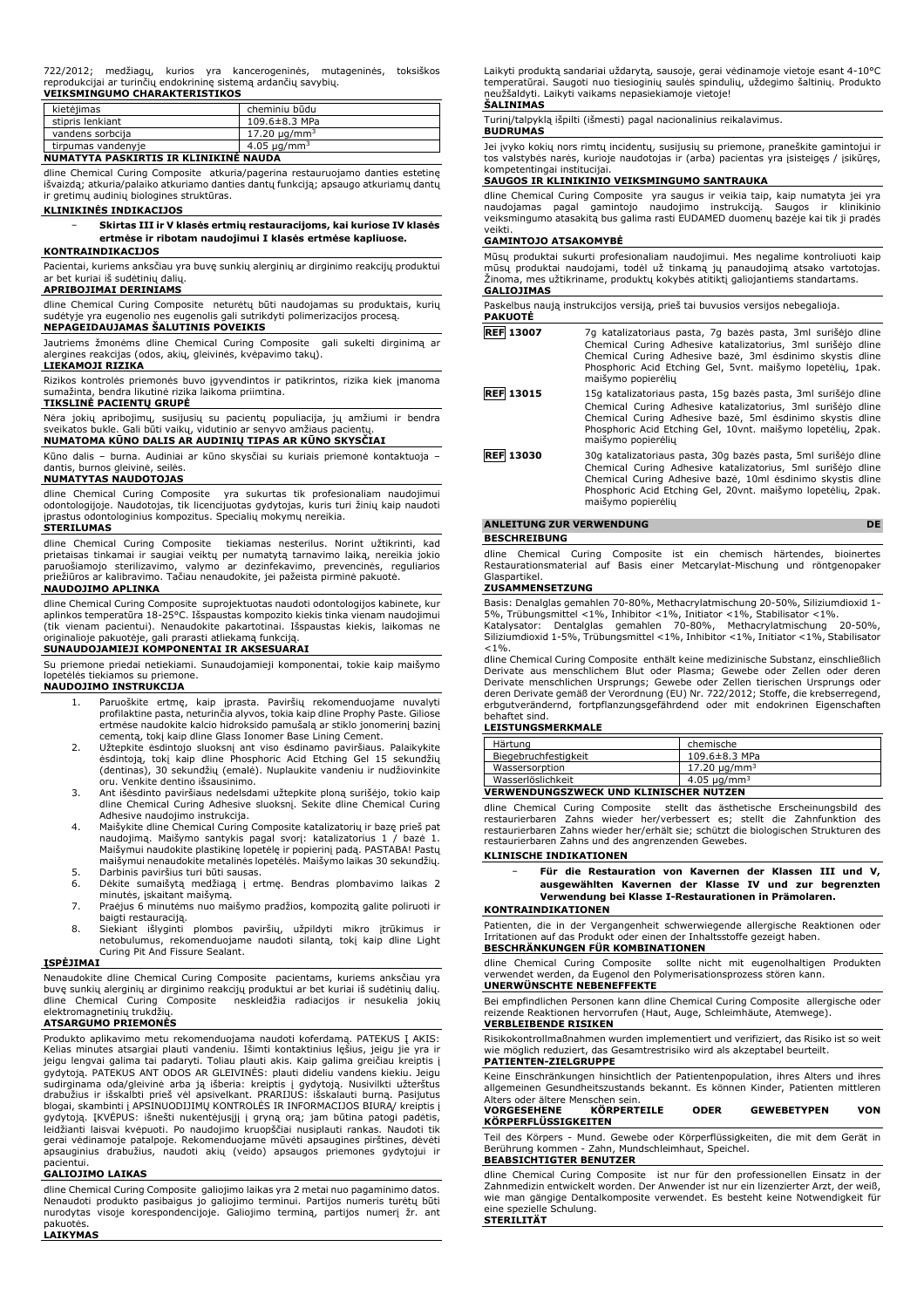dline Chemical Curing Composite wird unsteril geliefert. Es ist keine vorbereitende Sterilisation, Reinigung oder Desinfektion, keine vorbeugende, regelmäßige Wartung oder Kalibrierung erforderlich, um sicherzustellen, dass das Gerät während seiner vorgesehenen Lebensdauer ordnungsgemäß und sicher funktioniert. Verwenden Sie es jedoch nicht, wenn die Primärverpackung beschädigt ist.

#### **UMGEBUNG VERWENDEN**

dline Chemical Curing Composite ist für die Verwendung in der Zahnarztpraxis bei einer Umgebungstemperatur von 18-25 °C vorgesehen. Die abgegebene Menge an Komposit ist für den einmaligen Gebrauch geeignet (nur für einen Patienten). Nicht wiederverwenden. Nicht in der Originalverpackung aufbewahrte Dosiermenge kann

# zu Funktionsverlusten führen. **VERBRAUCHSKOMPONENTEN UND ZUBEHÖR**

Mit dem Gerät wird kein Zubehör geliefert. Verbrauchsmaterialien wie Kunststoffspatel werden mit dem Gerät geliefert.

### **ANLEITUNG ZUR VERWENDUNG**

- 1. Bereiten Sie den Hohlraum wie immer vor. Die Reinigung mit ölfreier Prophylaxe-Paste, wie z.B. dline Prophy Paste, wird empfohlen. Für tiefe Kavernen verwenden Sie Calciumhydroxid-Liner oder Glasionomer-Basis-Zement, wie z.B. dline Glass Ionomer Base Lining Cement.
- 2. Tragen Sie eine Schicht Atzmittel, wie z.B. dline Phosphoric Acid Etching<br>Gel, auf alle zu ätzenden Oberflächen auf und befolgen Sie die<br>Gebrauchsanweisung des Herstellers. Lassen Sie die Ätzung 15 Sekunden<br>(Dentin), 30 und trocknen Sie mit Luft. Vermeiden Sie eine Übertrocknung des Dentins.
- 3. Tragen Sie eine dünne Schicht Klebstoff, wie z. B. dline Chemical Curing
- Adhesive, sofort auf die geätzte Oberfläche auf und folgen Sie den<br>Gebrauchsanweisungen des Herstellers.<br>4. Mischen Sie dline Chenical Curing Composite Katalysatorpaste und<br>Basispaste kurz vor der Anwendung. Mischungsverhä Kunststoffspatel und einen Papierblock. HINWEIS! Verwenden Sie zum Mischen von Pasten keinen Metallspatel. Die gesamte Mischzeit beträgt 30 Sekunden.
- 
- 5. Der Arbeitsbereich muss trocken gehalten werden.<br>6. Bringen Sie das gemischte Material in die Kaverne ein. Die<br>Gesamtarbeitszeit beträgt 2 Minuten einschließlich Mischen.
- 7. Nach 6 Minuten ab Beginn des Anmischens ist die Restauration bereit zum
- Polieren und Ausarbeiten. 8. Um die Oberfläche zu verbessern und Mikrorisse und Oberflächenfehler der fertigen Kompositoberfläche zu versiegeln, verwenden Sie eine Versiegelung, z. B. dline Light Curing Pit And Fissure Sealant.

#### **WARNUNGEN**

Verwenden Sie dline Chemical Curing Composite nicht bei Patienten, bei denen es in der Vergangenheit zu schweren allergischen Reaktionen oder Reizungen auf das Produkt oder einen der Inhaltsstoffe gekommen ist. dline Chemical Curing Composite sendet keine Strahlung aus und verursacht keine elektromagnetischen Störungen.

# **VORSICHTSMAßNAHMEN**

Es wird empfohlen, während der Anwendung des Produkts einen Kofferdamm zu verwenden. WENN IM AUGE: Spülen Sie einige Minuten lang vorsichtig mit Wasser. Entfernen Sie die Kontaktlinsen, falls vorhanden und leicht zu bewerkstelligen. Spülen<br>Sie weiter. Wenn die Augenreizung anhält: Ärztlichen Rat einholen/ärztliche Hilfe in<br>Anspruch nehmen. WENN AUF HAUT ODER SCHLEIMHAUT: W Wasser. Wenn Haut-/Schleimhautreizungen oder Ausschlag auftreten: Holen Sie sich ärztlichen Rat/ärztliche Hilfe. Kontaminierte Kleidung ausziehen und vor der Wiederverwendung waschen. WENN GESCHLUCKST: Spülen Sie den Mund aus. Rufen Sie eine Giftnotrufzentrale oder einen Arzt an, wenn Sie sich unwohl fühlen. WENN INHALIERT: Bringen Sie die Person an die frische Luft und halten Sie sie zum Atmen bequem. Waschen Sie sich nach der Handhabung gründlich die Hände. Nur in einem gut belüfteten Bereich verwenden. Es wird empfohlen, Schutzhandschuhe /Schutzkleidung /Augenschutz /Gesichtsschutz für Arzt und Patient zu tragen.

#### **HALTBARKEITSDAUER**

Die Lagerfähigkeit des Produkts beträgt 2 Jahre ab dem Herstellungsdatum. Verwenden Sie es nicht nach Ablauf des Verfallsdatums. Die Chargennummer sollte in jeder Korrespondenz angegeben werden. Siehe Verpackung für Charge und Verfallsdatum.

#### **LAGERUNG**

Bewahren Sie das Produkt dicht verschlossen an einem trockenen, gut belüfteten Ort bei 4-10°C auf. Schützen Sie das Produkt vor direkter Sonneneinstrahlung und Wärmequellen. Nicht einfrieren. Außerhalb der Reichweite von Kindern aufbewahren! **ENTSORGUNG**

Entsorgen Sie den Inhalt/Behälter gemäß den nationalen behördlichen Vorschriften. **WACHSAMKEIT**

Wenn ein schwerwiegender Zwischenfall im Zusammenhang mit dem Produkt aufgetreten ist, melden Sie dies dem Hersteller und der zuständigen Behörde des Mitgliedstaats, in dem der Anwender und/oder Patient niedergelassen ist.

**ZUSAMMENFASSUNG DER SICHERHEIT UND KLINISCHEN LEISTUNG** dline Chemical Curing Composite ist sicher und verhält sich wie vorgesehen, wenn

es gemäß der Gebrauchsanweisung des Herstellers verwendet wird. Die<br>Zusammenfassung der Sicherheit und der klinischen Leistung wird in EUDAMED<br>eingeführt, sobald es eeine Arbeit aufnimmt.<br>**VERANTWORTUNG DES HERSTELLERS** 

Unsere Produkte sind für den professionellen Einsatz in der Zahnmedizin entwickelt worden. Da die Anwendung unserer Produkte außerhalb unserer Kontrolle liegt, ist der Anwender für die Anwendung voll verantwortlich. Selbstverständlich garantieren wir die Qualität unserer Produkte gemäß den angewandten Normen.

#### **GÜLTIGKEIT**

|                   | Mit Erscheinen dieser Gebrauchsanweisung werden alle vorherigen Versionen |  |  |
|-------------------|---------------------------------------------------------------------------|--|--|
| ungültig.         |                                                                           |  |  |
| <b>VERPACKUNG</b> |                                                                           |  |  |

| <b>REF 13007</b> | 7q Katalysatorpaste, 7q Basispaste, 3ml Klebstoff              |
|------------------|----------------------------------------------------------------|
|                  | dline Chemical Curing Adhesive Katalysator, 3ml Klebstoff      |
|                  | dline Chemical Curing Adhesive Basis, 3ml Ätzflüssigkeit dline |
|                  | Phosphoric Acid Etching Gel, 5 St. Spatel, 1 Mischblock        |
| <b>REF 13015</b> | 15q Katalysatorpaste, 15g Basispaste, 3ml Klebstoff            |
|                  | dline Chemical Curing Adhesive Katalysator, 3ml Klebstoff      |
|                  | dline Chemical Curing Adhesive Basis, 5ml Ätzflüssigkeit dline |
|                  | Phosphoric Acid Etching Gel, 10 St. Spatel, 2 Mischblock       |

**REF 13030** 30g Katalysatorpaste, 30g Basispaste, 5ml Klebstoff dline Chemical Curing Adhesive Katalysator, 5ml Klebstoff dline Chemical Curing Adhesive Basis, 10ml Ätzflüssigkeit dline Phosphoric Acid Etching Gel, 20 St. Spatel, 2 Mischblock

|               | ИНСТРУКЦИЯ ЗА УПОТРЕБА                  |  |  |  |  | <b>BG</b>                                                          |  |  |
|---------------|-----------------------------------------|--|--|--|--|--------------------------------------------------------------------|--|--|
|               | <b>ОПИСАНИЕ</b>                         |  |  |  |  |                                                                    |  |  |
|               |                                         |  |  |  |  | dline Chemical Curing Composite е химически втвърдяващ, биоинертен |  |  |
|               | възстановителен материал на основата на |  |  |  |  | меткарилатна смес и                                                |  |  |
|               | рентгеноконтрастни стъклени частици.    |  |  |  |  |                                                                    |  |  |
| <b>СЪСТАВ</b> |                                         |  |  |  |  |                                                                    |  |  |

Основа: смилано стъкло от стъкло 70-80%, метакрилатна смес 20-50%, силициев диоксид 1-5%, матово покритие <1%, инхибитор <1%, инициатор <1%,

стабилизатор <1%.<br>Катализатор: зъбно Катализатор: зъбно стъкло, смилано 70-80%, метакрилатна смес 20-50%, силициев диоксид 1-5%, матово покритие <1%, инхибитор <1%, инициатор <1%, стабилизатор <1%.

dline Chemical Curing Composite не съдържа лекарствено вещество, включително производни на човешка кръв или плазма; тъкани или клетки, или техни производни от човешки произход; тъкани или клетки от животински произход или техни производни, както е посочено в Регламент (ЕС) № 722/2012; вещества,<br>които са канцерогенни, мутагенни, токсични за възпроизводство или са с<br>разрушаващи ендокринната система свойства. **ХАРАКТЕРИСТИКИ НА РАБОТА**

| Втвърдяване                                        | химическо                     |  |  |  |
|----------------------------------------------------|-------------------------------|--|--|--|
| Сила на огъване                                    | $109.6 \pm 8.3$ MPa           |  |  |  |
| Сорбция на вода                                    | 17.20 $\mu$ g/mm <sup>3</sup> |  |  |  |
| 4.05 $\mu$ g/mm <sup>3</sup><br>Разтворим във вода |                               |  |  |  |
|                                                    |                               |  |  |  |

#### **ПРЕДНАЗНАЧЕНИЕ И КЛИНИЧНИ ПОЛЗИ**

dline Chemical Curing Composite възстановява / подобрява естетическия вид на възстановения зъб; възстановява / поддържа зъбната функция на възстановения зъб; защитава биологичните структури на възстановения зъб и тъканите наоколо.

#### **КЛИНИЧНИ ПОКАЗАНИЯ**

− **За възстановяване на кухини от клас III и V, избрани кухини от клас IV и за ограничена употреба в възстановявания от клас I в премолари.**

#### **ПРОТИВОПОКАЗАНИЯ**

Пациенти, които имат история на тежки алергични или възпалителни реакции към продукта или към някоя от съставките му.

#### **ОГРАНИЧЕНИЯ ЗА КОМБИНАЦИИ**

dline Chemical Curing Composite не трябва да се използва с продукти, съдържащи евгенол, защото евгенолът може да наруши процеса на полимеризация.

# **НЕЖЕЛАНИ СТРАНИЧНИ ЕФЕКТИ**

При чувствителни лица продуктът може да причини алергични или възпалителни реакции (на кожата, очите, лигавицата, дихателните пътища).

# **ОСТАТЪЧНИ РИСКОВЕ**

Мерките за контрол на риска са приложени и проверени, рискът е намален, колкото е възможно, цялостният остатъчен риск се счита за допустим. **ЦЕЛЕВА ГРУПА НА ПАЦИЕНТИТЕ**

### Не са известни ограничения по отношение на нациалността на пациентите, тяхната възраст и общо здравословно състояние. Те могат да са деца, пациенти

на средна възраст или пациенти на възраст. **ПРЕДВИДЕНА ЧАСТ НА ТЯЛОТО ИЛИ ВИДОВЕ ТЪКАНИ ИЛИ ТЕЛЕСНИ ТЕЧНОСТИ**

Част от тялото - уста. Тъкани или телесни течности, влизащи в контакт с устройството - зъб, устната лигавица, слюнка.

# **ЦЕЛЕВИ ПОТРЕБИТЕЛ**

dline Chemical Curing Composite е разработен единствено за професионална употреба в стоматологията. Неговият потребител е лицензиран лекар, който има знания как да използва обичайни стоматологични композити. Няма нужда от специално обучение.

# **СТЕРИЛИТЕТ**

dline Chemical Curing Composite се доставя нестерилен. Няма нужда от предварителна стерилизация, почистване или дезинфекция, а от превантивна, редовна поддръжка или калибриране, за да се гарантира, че устройството работи правилно и безопасно през определения му живот. Не използвайте , ако първичната опаковка е повредена.

### **СРЕДА НА ИЗПОЛЗВАНЕ**

dline Chemical Curing Composite е предназначен за използване в стоматологичен кабинет, където температурата на околната среда е 18-25 ° C. Разпределеното количество композит е подходящо за еднократна употреба (само за един пациент). Не използвайте повторно. Излишното количество, съхранявано в оригинална опаковка, може да доведе до загуба на функцията му.

# **КОНСУМАТИВИ И АКСЕСОАРИ**

Към устройството не се доставят аксесоари. С устройството се доставят консумативи, като пластмасови шпатули.

# **ИНСТРУКЦИЯ ЗА УПОТРЕБА**

- 1. Подгответе кухина както винаги. Препоръчва се почистване с безмаслена профилактична паста, като dline Prophy Paste. За дълбоки кухини използвайте подложка от калциев хидроксид или циментова облицоваща основа от стъклен йономер, като dline Glass Ionomer Base Lining Cement.
- 2. Нанесете слой ецване, като dline Phosphoric Acid Etching Gel върху цялата повърхност, която трябва да се ецва, следвайте инструкциите на производителя за употреба. Оставете ецването на място за 15 секунди (дентин), 30 секунди (емайл). Изплакнете с вода и
- подсушете с въздух. Избягвайте пресъхването на дентина. 3. Нанесете веднага тънък слой лепило, като dline Chemical Curing Adhesive, върху гравирана повърхност, следвайте инструкциите на
- производителя за употреба. 4. Смесете dline Chemical Curing Composite катализаторната паста и основната паста непосредствено преди нанасяне. Тегловно съотношение на смесване: катализатор 1 / основа 1. За смесване използвайте пластмасова шпатула и хартиена подложка.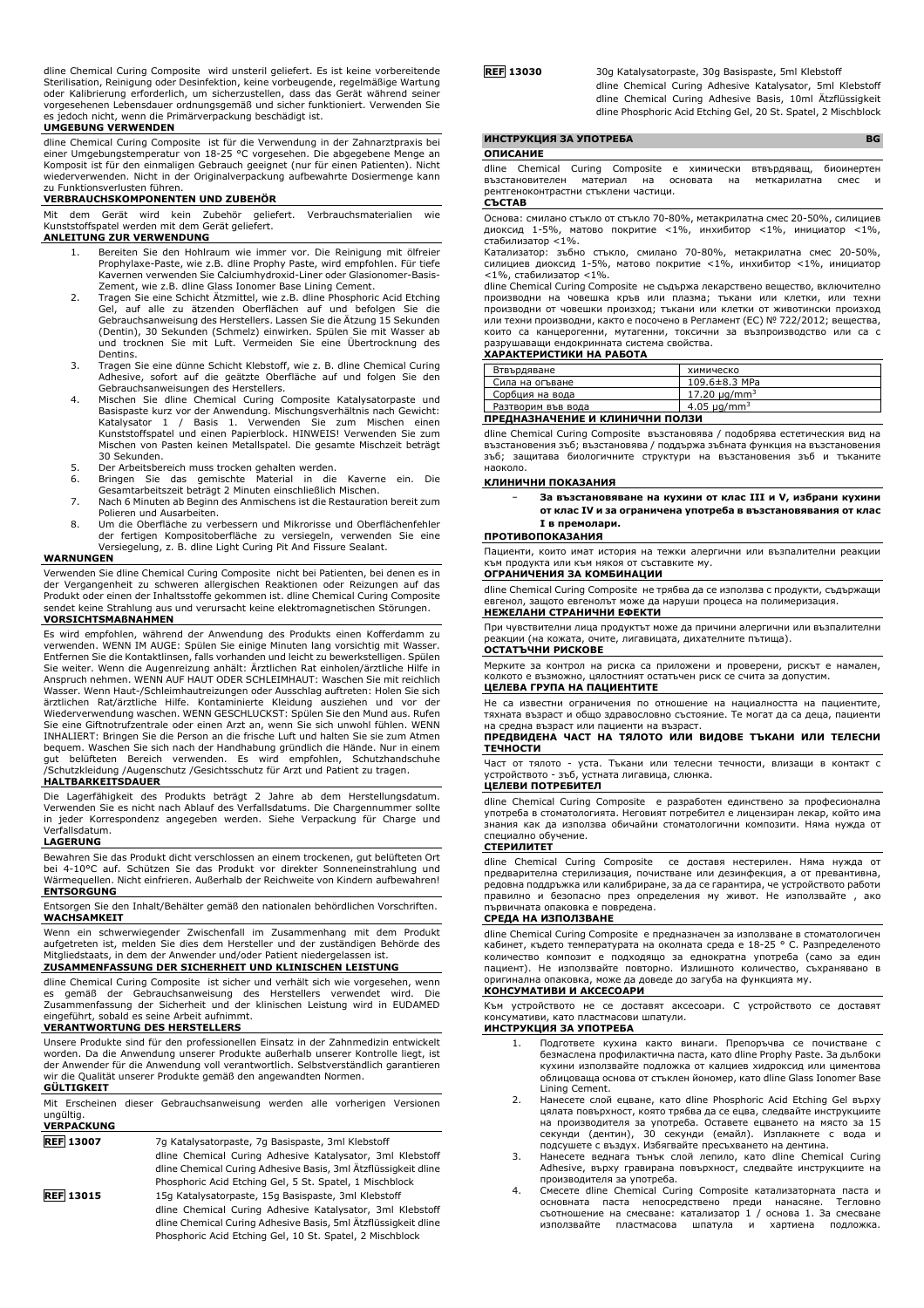ЗАБЕЛЕЖКА! Не използвайте метална шпатула за смесване на пасти. Общото време за смесване е 30 секунди.

- 5. Работната зона трябва да се поддържа суха.
- 6. Нанесете смесения материал в кухината. Цялостното работно време е 2 минути, включващо смесването.
- 7. След 6 минути от началото на смесването възстановяването е готово за полиране и довършване.
- 8. За да подобрите повърхността и да запечатате микропукнатини и повърхностни несъвършенства на завършената композитна повърхност, използвайте уплътнител, като dline Light Curing Pit And Fissure Sealant.

# **ПРЕДУПРЕЖДЕНИЯ**

Не използвайте продукта за пациенти, които имат история с тежки алергични или възпалителни реакции към продукта или към някоя от съставките на продукта. dline Chemical Curing Composite не излъчва радиация и не води до електромагнитни смущения.

# **ПРЕДПАЗНИ МЕРКИ**

Препоръчва се използването на кофердам пи нанасянето на продукта. ПРИ ПОПАДАНЕ В ОЧИТЕ: Изплакнете внимателно с вода в продължение на няколко минути. Махнете си контактните лещи, ако имате такива и е лесно да го направите. Продължете да изплаквате. Ако раздразнението продължава: Потърсете медицински съвет / помощ. ПРИ ПОПАДАНЕ ВЪРХУ КОЖАТА ИЛИ ЛИГАВИЦАТА: Измийте обилно с вода. Ако се появи дразнене на кожата / лигавицата или обрив: Потърсете медицински съвет / помощ. Свалете замърсеното облекло и изперете преди следващата употреб. ПРИ ПОГЛЪЩАНЕ: Изплакнете устата. Обадете се на Центъра по отрови или на лекар / терапевт, ако се чувствате зле. ПРИ ВДИШВАНЕ: Изведете лицето на чист въздух и го подпомагайте при дишане.

Измийте добре ръцете след работа. Използвайте само на добре проветриво място. Препоръчано носенето на защитни ръкавици / защитно облекло / предпазни средства за очи / защита на лицето за лекаря и пациента.

# **СРОК НА ГОДНОСТ**

Срок на годност на dline Chemical Curing Composite е 2 години от датата на производство. Не използвайте след срока на годност. Партидният номер трябва да бъде цитиран при всяка кореспонденция. Погледнете опаковката за партиден и срок на годност.

### **СЪХРАНЕНИЕ**

Съхранявайте продукта добре затворен на сухо и добре проветриво място при 4- 10 ° C. Дръжте далеч от пряка слънчева светлина и източници на топлина. Не замразявайте. Да се пази от деца!

# **ИЗХВЪРЛЯНЕ**

Изхвърлете съдържанието / контейнера според националните нормативни изисквания.

# **БДИТЕЛНОСТ**

Ако възникне сериозен инцидент във връзка с устройството, съобщете това на производителя и на компетентния орган на държавата-членка, в която се намира потребителят и / или пациентът.

#### **РЕЗЮМЕ НА БЕЗОПАСНОСТТА И КЛИНИЧНИТЕ РЕЗУЛТАТИ**

dline Chemical Curing Composite е безопасен и работи по предназначение, ако се използва в съответствие с инструкциите за употреба на производителя. Резюме на безопасността и клиничните показатели ще бъде представено в EUDAMED в момента, щом започне работа.

# **ОТГОВОРНОСТ НА ПРОИЗВОДИТЕЛИТЕ**

Продуктите ни са разработени за професионална употреба в стоматологията. Понеже приложението на нашите продукти е извън наш контрол, потребителят носи пълна отговорност за приложението на продукта. Разбира се, ние гарантираме за качеството на продуктите си в съответствие с приложимите стандарти.

### **ВАЛИДНОСТ**

След публикуването на тази инструкция за употреба всички предишни версии се отменят. **ОПАКОВКА**

| UIIANUDNA              |                                                                                                                                                                                                                                                                    |
|------------------------|--------------------------------------------------------------------------------------------------------------------------------------------------------------------------------------------------------------------------------------------------------------------|
| <b>REF 13007</b>       | 7g катализаторна паста, 7g базова паста, 3 ml лепило<br>dline Chemical Curing Adhesive катализатор, 3 ml лепило<br>dline Chemical Curing Adhesive основа, 3 ml течност за<br>офорт dline Phosphoric Acid Etching Gel, 5 бр. шпатули, 1<br>подложка за смесване     |
| <b>REF 13015</b>       | 15g катализаторна паста, 15g базова паста, 3 ml лепило<br>dline Chemical Curing Adhesive катализатор, 3 ml лепило<br>dline Chemical Curing Adhesive основа, 5 ml течност за<br>офорт dline Phosphoric Acid Etching Gel, 10 бр. шпатули, 2<br>подложка за смесване  |
| <b>REF 13030</b>       | 30g катализаторна паста, 30g базова паста, 5 ml лепило<br>dline Chemical Curing Adhesive катализатор, 5 ml лепило<br>dline Chemical Curing Adhesive основа, 10 ml течност за<br>офорт dline Phosphoric Acid Etching Gel, 20 бр. шпатули, 2<br>подложка за смесване |
| <b>NÁVOD K POUŽITÍ</b> | сs                                                                                                                                                                                                                                                                 |

# **POPIS**

dline Chemical Curing Composite je chemicky tuhnoucí, bioinertní výplňový materiál na bázi metkarylátové směsi a rentgenkontrastních skleněných částic. **SLOŽENÍ**

Báze: zubní sklo broušené 70-80 %, methakrylátová směs 20-50 %, oxid křemičitý 1-5 %, kalitel < 1 %, inhibitor < 1 %, iniciátor < 1 %, stabilizátor < 1 %.<br>Katalyzátor : zubní sklo broušené 70-80 %, methakrylátová směs 20-50 %, oxid<br>křemičitý 1-5 %, kalitel < 1 %, inhibitor < 1 %, iniciátor < 1 %, sta

# endokrinní systém. **VÝKONOVÉ CHARAKTERISTIKY**

| vytvrzování     | chemické                      |
|-----------------|-------------------------------|
| peynost y ohybu | $109.6 \pm 8.3$ MPa           |
| absorpce vody   | 17.20 $\mu$ g/mm <sup>3</sup> |

rozpustnost ve vodě 4.05 μg/mm<sup>3</sup> **ZAMÝŠLENÝ ÚČEL A KLINICKÉ VÝHODY**

dline Chemical Curing Composite obnovuje/zlepšuje estetický vzhled obnovitelného zubu; obnovuje/udržuje zubní funkci obnovitelného zubu; chrání biologické struktury obnovitelného zubu a sousedních tkání.

# **KLINICKÉ INDIKACE**

− **Pro výplně dutin třídy III a V, vybraných dutin třídy IV a pro omezené použití při výplních třídy I v premolárech.**

### **KONTRAINDIKACE**

Pacienti, kteří mají v anamnéze závažné alergické nebo podrážděné reakce na produkt nebo na kteroukoli složku přípravku.

# **OMEZENÍ KOMBINACÍ**

dline Chemical Curing Composite by neměl být používán s produkty obsahujícími protože eugenol může narušit proces polymerace. **NEŽÁDOUCÍ VEDLEJŠÍ ÚČINKY**

U citlivých jedinců může dline Chemical Curing Composite způsobit alergické nebo dráždivé reakce (kůže, oči, sliznice, dýchací cesty).

# **ZBYTKOVÁ RIZIKA**

Byla implementována a ověřena opatření ke kontrole rizik, riziko je co nejvíce sníženo, celkové zbytkové riziko je považováno za přijatelné.

# **CÍLOVÁ SKUPINA PACIENTŮ**

Nejsou známa žádná omezení týkající se populace pacientů, jejich věku a celkového zdravotního stavu. Mohou to být i děti, pacienti středního věku nebo starší pacienti. **ZAMÝŠLENÁ ČÁST TĚLA NEBO TYPY TKÁNÍ TĚLESNÝCH TEKUTIN**

Část těla - ústa. Tkáně nebo tělesné tekutiny v kontaktu s přístrojem - zub, ústní sliznice, sliny.

# **ZAMÝŠLENÝ UŽIVATEL**

dline Chemical Curing Composite je vyvinut pouze pro profesionální použití ve stomatologii. Použít jej může pouze lékař s licencí, který má znalosti o používání běžných dentálních kompozitů. Není potřeba zvláštního školení.

### **STERILITA**

dline Chemical Curing Composite je dodáván nesterilní. Není třeba provádět žádnou přípravnou sterilizaci, čištění nebo dezinfekci, preventivní, pravidelnou údržbu nebo kalibraci, aby bylo zajištěno, že zařízení pracuje správně a bezpečně po celou dobu jeho životnosti. Nepoužívejte však, pokud je primární balíček poškozený. **PROSTŘEDÍ POUŽITÍ**

dline Chemical Curing Composite je určen k použití v zubní ordinaci, kde je okolní<br>teplota 18-25 °C. Vydané množství kompozitu je vhodné pro jednorázové použití<br>(pouze pro jednoho pacienta). Nepoužívejte znovu. Vydané mno

# **SPOTŘEBNÍ SOUČÁSTI A PŘÍSLUŠENSTVÍ**

K zařízení není dodáváno žádné příslušenství. Se zařízením jsou dodávány spotřební materiály, jako jsou plastové špachtle. **NÁVOD K POUŽITÍ**

# 1. Připravte dutinu jako vždy. Doporučuje se čištění profylaktickou pastou bez oleje, jako je dline Prophy Paste. Pro hluboké dutiny použijte hydroxid vápenatý nebo cementový obkladový skloionomerní cement, jako je dline Glass Ionomer Base Lining Cement.

- 2. Naneste leptací vrstvu, jako je dline Phosphoric Acid Etching Gel, na všechny leptané plochy, postupujte podle pokynů výrobce. Nechte leptat na místě po dobu 15 sekund (dentin), 30 sekund (sklovina). Opláchněte vodou a osušte vzduchem. Vyvarujte se přílišnému vysychání dentinu.
- 3. Na leptaný povrch okamžitě naneste tenkou vrstvu lepidla, jako je dline
- Chemical Curing Adhesive, postupujte podle pokynŭ výrobce.<br>4. Smíchejte katalyzátorovou pastu dline Chemical Curing Composite a<br>4. základní pastu těsně před aplikací. Směšovací hmotnostní poměr:<br>katalyzátor 1/báze 1. Pro m podložku. POZNAMKA! K michání past nepoužívejte kovovou špachtli.<br>Celková doba míchání je 30 sekund.<br>5. Pracovní prostor musí být udržován v suchu.
- 
- 6. Naneste namíchaný materiál do dutiny. Celková pracovní doba je 2 minuty včetně míchání. 7. Po 6 minutách od začátku míchání je restaurace připravena k leštění a
- dokončení.
- 8. Za účelem zlepšení povrchu a utěsnění mikrotrhlin a povrchových nedokonalostí hotového kompozitního povrchu použijte tmel, jako je dline Light Curing Pit And Fissure Sealant.

# **VAROVÁNÍ**

Nepoužívejte přípravek u pacientů, kteří v minulosti měli závažné alergické nebo podrážděné reakce na produkt nebo na kteroukoli ze složek. dline Chemical Curing Composite nevyzařuje záření a nezpůsobuje žádné elektromagnetické rušení.

# **OPATŘENÍ**

Během aplikace produktu se doporučuje používat kofferdam. PŘI ZASAŽENÍ OČÍ: Několik minut opatrně vyplachujte vodou. Vyjměte kontaktní čočky, jsou-li nasazeny a je-li to snadné. Pokračujte ve vyplachování. Pokud podráždění očí přetrvává: Vyhledejte lékařskou pomoc/ošetření. PŘI STYKU S KŮŽÍ NEBO SLIZNICÍ: Omyjte velkým množstvím vody. Pokud dojde k podráždění kůže nebo sliznic nebo vyrážce: Vyhledejte lékařskou pomoc/ošetření. Kontaminovaný oděv svlékněte a před<br>opětovným použitím vyperte. PŘI POŽITÍ: Vypláchněte ústa. Pokud se necítíte dobře,<br>volejte toxikologické středisko nebo lékaře. PŘI VDECHNUTÍ: Přenes

Pro lékaře a pacienta se doporučuje nosit ochranné rukavice/ochranný oděv/ochranu očí/ochranu obličeje.

# **SKLADOVATELNOST**

Doba použitelnosti produktu je 2 roky od data výroby. Nepoužívejte po uplynutí doby použitelnosti. Ve všech korespondencích by mělo být uvedeno číslo šarže. Šarže a datum spotřeby viz balení.

# **SKLADOVÁNÍ**

Uchovávejte produkt těsně uzavřený na suchém, dobře větraném místě při teplotě 4-10°C. Chraňte před přímým slunečním zářením a zdroji tepla. Chraňte před mrazem. Udržujte mimo dosah dětí!

**LIKVIDACE**

Obsah/obal zlikvidujte v souladu s požadavky národních předpisů.

**BDĚLOST**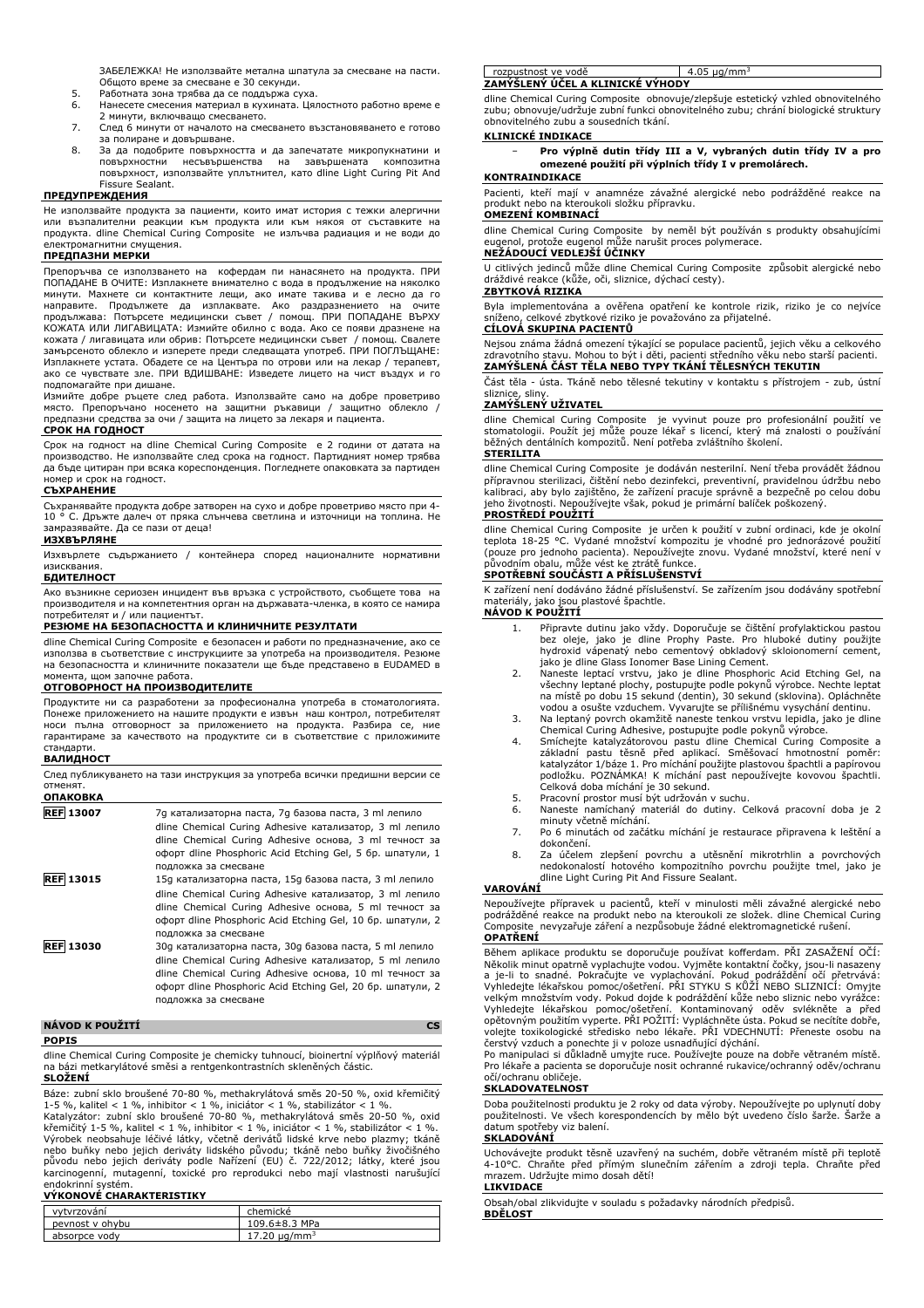Pokud se stane jakýkoli závažný incident, ke kterému došlo v souvislosti se zařízením, hlásí se to výrobci a příslušnému orgánu členského státu, ve kterém se uživatel nebo pacient nachází.

#### **SOUHRN BEZPEČNOSTI A KLINICKÉHO VÝKONU**

dline Chemical Curing Composite je bezpečný a funguje tak, jak bylo zamýšleno, pokud je používán v souladu s pokyny výrobce k použití. Souhrn bezpečnosti a klinického výkonu bude do EUDAMED zaveden, jakmile začne pracovat. **ODPOVĚDNOST VÝROBCŮ**

# Naše výrobky byly vyvinuty pro profesionální použití ve stomatologii. Protože aplikace<br>našich produktů je mimo naši kontrolu, je za aplikaci plně odpovědný uživatel.<br>Samozřejmě garantujeme kvalitu naších produkt **DOBA PLATNOSTI**

Po zveřejnění tohoto návodu k použití jsou nahrazeny všechny předchozí verze. **OBAL REF 13007** 7 g katalyzátorové pasty, 7 g bázové pasty, 3 ml katalyzátorového lepidla dline Chemical Curing Adhesive, 3 ml bázového lepidla dline Chemical Curing Adhesive, 3 ml leptací kapaliny dline Phosphoric Acid Etching Gel, 5 ks špachtlí, 1 míchací podložka **REF 13015** 15 g katalyzátorové pasty, 15 g bázové pasty, 3 ml katalyzátorového lepidla dline Chemical Curing Adhesive, 3 ml bázového

> lepidla dline Chemical Curing Adhesive, 5 ml leptací kapaliny dline Phosphoric Acid Etching Gel, 10 ks

špachtlí, 2 míchací podložka **REF 13030** 30 g katalyzátorové pasty, 30 g bázové pasty, 5 ml katalyzátorového lepidla dline Chemical Curing Adhesive, 5 ml bázového lepidla dline Chemical Curing Adhesive, 10 ml leptací kapaliny dline Phosphoric Acid Etching Gel, 20 ks špachtlí, 2 míchací podložka

# **BRUGSANVISNING DA**

**BESKRIVELSE**

dline Chemical Curing Composite er en kemisk hærdning, bioinert genoprettende materiale baseret på metcarylatblanding og radioaktive glaspartikler.

# **SAMMENSÆTNING**

Base: denal glas slebet 70-80%, methacrylat blanding 20-50%, siliciumdioxid 1-5%, opacifier <1%, hæmmer <1%, initiator <1%, stabilisator <1%. Katalysator: dental glas slebet 70-80%, methacrylat blanding 20-50%, siliciumdioxid

1-5%, opacifier <1%, hæmmer <1%, initiator <1%, stabilisator <1%.<br>dline Chemical Curing Composite indeholder ikke medicinske stoffer, herunder blod<br>eller plasmaafledning fra mennesker; væv eller celler eller deres

menneskelig oprindelse væv eller celler af animalsk oprindelse eller deres afledning<br>som omhandlet i forordning (EU) nr. kræftfremkaldende, mutagene,<br>reproduktionstoksiske eller med hormonforstyrrende egen **EGENSKABER FOR YDEEVNE**

# hærdning kemisk<br>flexural styrke 109.64  $109.6\pm 8.3$  MPa vandrydelse 17.20 μg/mm<sup>3</sup> vandopløselighed 4.05 μg/mm<sup>3</sup>

# **TILSIGTEDE FORMÅL OG KLINISKE FORDELE**

dline Chemical Curing Composite genopretter/forbedrer det æstetiske udseende af genoprettelig tand; genopretter/opretholder tandfunktionen af genoprettelig tand beskytter biologiske strukturer af genoprettelige tænder og tilkommende væv. **KLINISKE INDIKATIONER**

# − **Til restaurering af klasse III- og V-hulrum, udvalgte hulrum i klasse IV og til begrænset brug i klasse I-restaureringer i premolarer.**

# **KONTRAINDIKATIONER**

Patienter, der tidligere har haft alvorlige allergiske eller irritationsreaktioner på produktet eller på nogen af ingrediensern

#### **BEGRÆNSNINGER FOR KOMBINATIONER**

dline Chemical Curing Composite bør ikke anvendes sammen med produkter, der indeholder eugenol, da eugenol kan forstyrre polymeriseringsprocessen. **UØNSKEDE BIVIRKNINGER**

Hos modtagelige personer kan dline Chemical Curing Composite forårsage allergiske eller irritationsreaktioner (hud, øje, slimhinde, luftveje).

# **RESTERENDE RISICI**

Risikokontrolforanstaltninger er blevet gennemført og verificeret, risikoen er reduceret mest muligt, den samlede restrisiko anses for at være acceptabel.

# **MÅLGRUPPE FOR PATIENT**

Ingen begrænsninger kendt med hensyn til patientpopulation, deres alder og generelle sundhedsmæssige forhold. Der kan være børn, midaldrende eller ældre patienter

# **PÅTÆNKT DEL AF KROPPEN ELLER TYPER AF VÆV AF KROPSVÆSKER**

En del af kroppen – munden. Væv eller kropsvæsker kontaktet af enheden – tand, mundslimhinde, spyt.

# **TILSIGTET BRUGER**

dline Chemical Curing Composite er udviklet til professionel brug i tandplejen alene. Må kun bruges af licenseret læge, der har viden om, hvordan du bruger fælles dental kompositter. Der er ikke behov for specifik uddannelse.

#### **STERILITET**

dline Chemical Curing Composite leveres ikke-sterilt. Der er ikke behov for nogen forberedende sterilisering, rengøring eller desinfektion, forebyggende, regelmæssig vedligeholdelse eller kalibrering for at sikre, at enheden fungerer korrekt og sikkert i løbet af den tilsigtede levetid. Brug dog ikke, hvis den primære pakke er beskadiget. **BRUG MILJØ**

dline Chemical Curing Composite er designet til at blive brugt på tandklinik, hvor<br>omgivelsestemperaturen er 18-25°C. Dispenseret mængde komposit er egnet til<br>engangsbrug (kun til én patient). Må ikke genbruges. Udleveret **FORBRUGSVARER KOMPONENTER OG TILBEHØR**

Der medfølger ikke tilbehør med enheden. Cunsumables, f.eks. Plastspatler, følger med enheden. **BRUGSANVISNING**

# 1. Forbered hulrum som altid. Rengøring med oliefri profylaksepasta, såsom dline Prophy Paste, anbefales. Til dybe hulrum skal du bruge calciumhydroxidforing eller glasionomer baseret cement, såsom dline

- Glass Ionomer Base Lining Cement. 2. Påfør ætselag, f.eks. dline Phosphoric Acid Etching Gel på alle overflader som skal ætses, følg producentens brugsanvisning. Lad ætset være på plads i 15 sekunder (dentin), 30 sekunder (emalje). Skyl med vand og tør med luft. Undgå overtørring af dentin. 3. Påfør et tyndt lag klæbemiddel, såsom dline Chemical Curing Adhesive
- 
- straks på ætset overflade, følg producentens brugsanvisning<br>4. Påfør et tyndt lag klæbemiddel, f.eks. Bland dline Chemical Curing<br>Composite katalysator pasta og basepasta lige inden påføring.<br>Blandingsforhold efter vægt: k bruge plastikspatel og papirpude. Bemærk! Brug ikke metalspatel til blanding af pastaer. Den samlede blandingstid er 30 sekunder. 5. Arbejdsområdet skal holdes tørt.
- 
- 6. Påfør det blandede materiale i hulrummet. Den samlede arbejdstid er 2 minutter inklusive blanding. 7. Efter 6 minutter fra starten af blanding er restaureringen klar til polering
- og efterbehandling.
- 8. For at forbedre overfladen og forsegle mikro revner og overflade mangler af den færdige komposit overflade brug tætningsmasse, såsom dline Light Curing Pit And Fissure Sealant.

# **ADVARSLER**

Brug ikke produktet til patienter, der tidligere har haft alvorlige allergiske eller irritationsreaktioner på produktet eller nogen af ingredienserne. dline Chemical Curing Composite udsender ikke stråling og forårsager ingen elektromagnetisk interferens.

# **FORHOLDSREGLER**

Det anbefales at bruge cofferdam under påføring af produktet. HVIS I ØJNENE: Skyl forsigtigt med vand i flere minutter. Fjern kontaktlinser, hvis de er til stede og nemme at tage af. Hvis øjenirritationen fortsætter: Få lægehjælp/tjek. HVIS PA HUDEN ELLER<br>SLIMHINDEN: Vask rigeligt med vand. Hvis hud/slimhindeirritation eller udslæt<br>opstår: Få lægelig rådgivning/opmærksomhed. Tag forurenet t føler dig utilpas. VED INDÅNDING: Fjern personen til frisk luft og hold dig komfortabel til vejrtrækning. Vask hænderne grundigt efter håndtering. Må kun bruges i et godt ventileret område. Det anbefales at bære beskyttelseshandsker /beskyttelsesbeklædning /øjenværn /ansigtsbeskyttelse til læge og patient.

#### **HOLDBARHED**

Holdbarheden af produktet er 2 år fra fremstillingsdatoen. Må ikke bruges efter udløbsdatoen. Batchnummeret skal anføres i al korrespondance. Se emballage for parti og udløbsdato.

#### **OPLAGRING**

Hold produktet tæt lukket på et tørt godt ventileret sted ved 4-10°C. Beskyt mod direkte sollys og varmekilder. Må ikke fryses. Hold uden for børns rækkevidde! **BORTSKAFFELSE**

Indhold/beholder skal bortskaffes på samme betingelser som krævet i de nationale lovkrav.

# **ÅRVÅGENHED**

Hvis der er indtruffet alvorlige hændelser i forbindelse med udstyrsrapporten til fabrikanten og den kompetente myndighed i den medlemsstat, hvor brugeren og/eller patienten er etableret.

# **RESUMÉ AF SIKKERHED OG KLINISKE PRÆSTATIONER**

dline Chemical Curing Composite er sikkert og fungerer efter hensigten, hvis det anvendes i overensstemmelse med producentens brugsanvisning. Resumé af sikkerhed og kliniske præstationer vil blive indført i EUDAMED, så snart det begynder at virke.

# **PRODUCENTERNES ANSVAR**

Vores produkter er udviklet til professionel brug i tandplejen. Da anvendelsen af vores produkter er uden for vores kontrol, er brugeren fuldt ansvarlig for applikationen. Vi garanterer naturligvis kvaliteten af vores produkter i overensstemmelse med de anvendte standarder.

#### **VALIDITET**

Når denne brugsanvisning udgives, tilsidesættes alle tidligere versioner.

| <b>EMBALLAGE</b>                                                        |                                                                                                                                               |
|-------------------------------------------------------------------------|-----------------------------------------------------------------------------------------------------------------------------------------------|
| <b>REF 13007</b><br>7q katalysatorpasta, 7q basepasta, 3 ml klæbemiddel |                                                                                                                                               |
|                                                                         | katalysator.<br>Chemical Curing Adhesive<br>dline<br>3ml                                                                                      |
|                                                                         | klæbemiddel dline Chemical Curing Adhesive base, 3ml                                                                                          |
|                                                                         | ætsnings væske dline Phosphoric Acid Etching Gel, 5psc.                                                                                       |
|                                                                         | spatler, 1 blandingspude                                                                                                                      |
| <b>REF 13015</b>                                                        | 15g katalysatorpasta, 15g basepasta, 3 ml klæbemiddel                                                                                         |
|                                                                         | dline Chemical Curing Adhesive katalysator,<br>3ml                                                                                            |
|                                                                         | klæbemiddel dline Chemical Curing Adhesive base, 5ml                                                                                          |
|                                                                         | ætsnings væske dline Phosphoric Acid Etching Gel, 10psc.                                                                                      |
|                                                                         | spatler, 2 blandingspude                                                                                                                      |
| <b>REF 13030</b>                                                        | 30g katalysatorpasta, 30g basepasta, 5 ml klæbemiddel                                                                                         |
|                                                                         | Chemical Curing Adhesive katalysator,<br>dline<br>5 <sub>ml</sub>                                                                             |
|                                                                         | klæbemiddel dline Chemical Curing Adhesive base, 10ml<br>ætsnings væske dline Phosphoric Acid Etching Gel, 20psc.<br>spatler, 2 blandingspude |
|                                                                         |                                                                                                                                               |

# **KASUTUSJUHEND ET**

#### **KIRJELDUS**

dline Chemical Curing Composite on keemiliselt kõvastuv, bioinertne restauratsioonimaterjal, mis põhineb metakrülaadi segul ja röntgenkontrastsetel klaasiosakestel.

#### **KOOSTIS**

Põhimaterjal: jahvatatud hambaklaas 70–80%, metakrülaadi segu 20–50%,<br>ränidioksiid 1–5%,hägustaja <1%, inhibiitor 1%, initsiaator 1%, stabilisaator 1%.<br>Katalüsaator: jahvatatud hambaklaas 70–80%, metakrülaadi segu 20–50%, ränidioksiid 1–5%, hägustaja <1%, inhibiitor 1%, initsiaator 1%, stabilisaator 1%.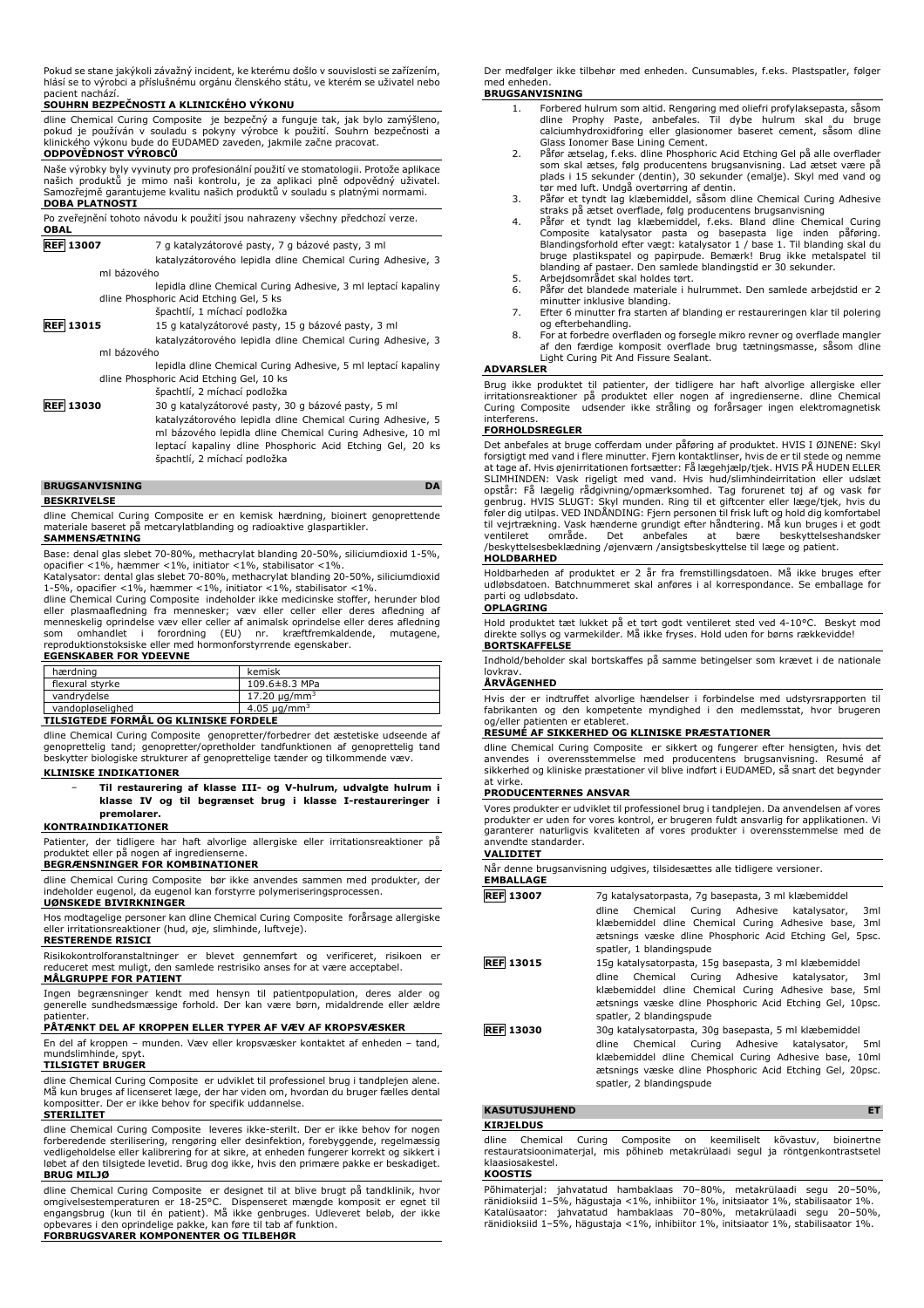dline Chemical Curing Composite ei sisalda ravimainet, sealhulgas inimverd ega vereplasma derivaate; inimpäritolu kudesid, rakke ega nende derivaate; loomset päritolu kudesid, rakke ega nende derivaate, nagu viidatud määruses (EL) nr 722/2012; kantserogeenseid, mutageenseid, reproduktiivtoksilisi ega endokriinseid häireid põhjustavaid aineid.

# **TÖÖOMADUSED**

| kõvastumine                            | keemiline                     |
|----------------------------------------|-------------------------------|
| paindetugevus                          | 109.6±8.3 MPa                 |
| vee sorptsioon                         | 17.20 $\mu$ g/mm <sup>3</sup> |
| vees lahustuvus                        | 4.05 $\mu$ g/mm <sup>3</sup>  |
| ETTENÄHTUD OTSTARVE JA KLIINILINE KASU |                               |

dline Chemical Curing Composite taastab/parandab restaureeritava hamba esteetilist välimust; taastab/säilitab restaureeritava hamba funktsioone; kaitseb restaureeritava hamba ja külgnevate kudede bioloogilisi struktuure.

# **KLIINILISED NÄIDUSTUSED**

− **III ja V klassi kaviteetide restauratsiooniks, valitud IV klassi kaviteetide jaoks ja piiratud kasutamiseks I klassi restauratsioonideks premolaarides.**

# **VASTUNÄIDUSTUSED**

Patsiendid, kellel on varem olnud toote või selle mõne koostisosa suhtes tõsiseid allergilisi või ärritusreaktsioone.

# **KOMBINATSIOONIDE PIIRANGUD**

dline Chemical Curing Composite ei tohi kasutada koos eugenooli sisaldavate toodetega, kuna eugenool võib polümerisatsiooniprotsessi häirida.

# **SOOVIMATUD KÕRVALTOIMED**

Tundlikel inimestel võib toode põhjustada allergilisi või ärritusreaktsioone (nahk, silmad, limaskestad, hingamisteed).

#### **JÄÄKRISKID**

Riskikontrollimeetmed on rakendatud ja kontrollitud, riski vähendatakse nii palju kui võimalik, üldist jääkriski peetakse vastuvõetavaks.

#### **PATSIENTIDE SIHTGRUPP**

Patsientide populatsiooni, nende vanuse ja üldise terviseseisundi osas pole teada mingeid piiranguid. Võib olla lapsi, keskealisi või eakaid patsiente.

# **ETTENÄHTUD KEHAOSA VÕI KEHAVEDELIKE KUDEDE TÜÜBID**

Kehaosa - suu. Koed või kehavedelikud, millega seade kokku puutub - hammas, suu limaskesta, sülg.

## **ETTENÄHTUD KASUTAJA**

dline Chemical Curing Composite on välja töötatud ainult professionaalseks kasutamiseks hambaravis. Selle kasutajaks on ainult litsentseeritud arst, kes on teadlik, kuidas kasutatakse tavalisi hambakomposiite. Spetsiaalne koolitus pole vajalik.

# **STERIILSUS**

dline Chemical Curing Composite tarnitakse mittesteriilselt. Seadme ettenähtud<br>eluea jooksul nõuetekohase ja ohutu töö tagamiseks pole vaja ettevalmistavat<br>steriliseerimist, puhastamist ega desinfitseerimist; ennetavat, r ega kalibreerimist. Ärge kasutage, kui seadme primaarne pakend on kahjustatud. **KASUTUSKESKKOND** 

dline Chemical Curing Composite on mõeldud kasutamiseks hambaravikabinetis, kus<br>ümbritsev temperatuur on 18-25 °C. Väljastatud komposiit sobib ühekordseks<br>kasutamiseks (ainult ühele patsiendile). Ärge taaskasu mida pole hoitud originaalpakendis, võib kaotada oma funktsionaalsuse. **KULUMATERJALID JA TARVIKUD**

Seadmega ei ole kaasas tarvikuid. Seadmega on kaasas kergsüttivad ained, näiteks plastist spaatlid.

# **KASUTUSJUHEND**

- 1. Valmistage kaviteet ette nagu alati. Soovitatav on puhastamine õlivaba profülaktikapastaga, näiteks dline Prophy Paste. Sügavate kaviteetide jaoks kasutage kaltsiumhüdroksiid voodrit või klaasionomeer tsementi, näiteks dline Glass Ionomer Base Lining Cement.
- 2. Kandke kiht söövitusainet, näiteks dline Phosphoric Acid Etching Gel, kõikidele söövitatavatele pindadele, järgides tootja kasutusjuhiseid. Jätke söövitusaine pinnale 15 sekundiks (dentiin), 30 sekundiks (email).
- Loputage veega ja kuivatage õhuga. Vältige dentiini ülekuivamist. 3. Kandke söövitatud pinnale koheselt õhuke kiht adhesiivi, näiteks dline Chemical Curing Adhesive, järgige tootja kasutusjuhiseid.
- 4. Segage dline Chemical Curing Composite katalüsaatoripasta ja põhipasta vahetult enne kasutamist. Segamissuhe massi järgi: katalüsaator 1/põhimaterjal 1. Segamiseks kasutage plastikust spaatlit ja paberist segamisalust. NB! Ärge kasutage pastade segamiseks metallist spaatlit. Kogu segamisaeg on 30 sekundit.
- 5. Töötsoon tuleb hoida kuivana.<br>6. Kandke segatud materjal ka
- 6. Kandke segatud materjal kaviteeti. Tööaeg koos segamisega on 2 minutit.
- 7. Kuus minutit pärast segamise algust on restauratsioon valmis poleerimiseks ja viimistlemiseks.
- 8. Pinna parandamiseks ning valmis komposiitpinna mikrolõhede ja pinnavigade sulgemiseks kasutage hermeetikut, näiteks dline Light Curing Pit And Fissure Sealant.

#### **HOIATUSED**

Mitte kasutada patsientidel, kellel on varem olnud toote või selle mõne koostisosa suhtes tõsiseid allergilisi või ärritusreaktsioone. dline Chemical Curing Composite ei eralda kiirgust ega põhjusta elektromagneetilisi häireid.

# **ETTEVAATUSABINÕUD**

Toote pealekandmise ajal on soovitatav kasutada kofferdami. SILMA SATTUMISE KORRAL: Loputage mitme minuti jooksul ettevaatlikult veega. Eemaldage kontaktläätsed, kui neid kasutatakse ja kui neid on kerge eemaldada. Jätkake loputamist. Kui silmade ärritus püsib, pöörduge arsti poole. NAHALE SATTUMISE KORRAL: Peske rohke veega. Naha/limaskesta ärrituse või lööbe korral pöörduge arsti poole. Võtke seljast kõik saastunud rõivad ja peske neid enne järgmist<br>kasutuskorda. ALLANEELAMISE KORRAL: Loputage suud. Halva enesetunde korral<br>võtke ühendust mürgistusteabekeskuse või arstiga. SISSEHINGAMISE KORRA Toimetage isik värske õhu kätte ja hoidke neid asendis, mis võimaldab kergesti hingata. Pärast kasutamist peske hoolikalt käsi. Kasutage ainult hästiventileeritavas kohas. Arstil ja patsiendil soovitame kanda kaitsekindaid /kaitserõivastust /kaitseprille /kaitsemaski. **KÕLBLIKKUSAEG**

dline Chemical Curing Composite kõlblikkusaeg on 2 aastat alates valmistamise kuupäevast. Mitte kasutada pärast kõlblikkusaja lõppu. Partii numbrit tuleb tsiteerida kogu kirjavahetuses. Partii numbrit ja kõlblikkusaega vaadake pakendilt. **HOIUSTAMINE**

Hoidke toodet tihedalt suletuna kuivas, hästi ventileeritavas kohas temperatuuril 4- 10 ° C. Kaitske otsese päikesevalguse ja soojusallikate eest. Mitte lasta külmuda. Hoida laste eest kättesaamatus kohas!

# **JÄÄTMEHOOLDUS**

Sisust/pakendist tuleb vabaneda vastavalt riiklikele õigusaktidele.

**VALVSUS**

Kui seadmega seoses on toimunud mõni tõsine vahejuhtum, teatatakse sellest tootjale ja selle liikmesriigi pädevale asutusele, kus kasutaja ja/ või patsient asub. **KOKKUVÕTE OHUTUSEST JA KLIINILISEST TOIMIVUSEST**

dline Chemical Curing Composite on ohutu ja toimib ettenähtud viisil, kui seda kasutatakse vastavalt tootja kasutusjuhendile. Ohutuse ja kliinilise toimivuse kokkuvõte lisatakse EUDAMED-i kohe, kui see tööle hakkab.

#### **TOOTJA VASTUTUS**

Meie tooted on välja töötatud professionaalseks kasutamiseks hambaravis. Kuna toodete rakendus on väljaspool meie kontrolli, vastutab selle eest täielikult kasutaja. Loomulikult garanteerime oma toodete kvaliteedi vastavalt kohaldatavatele standarditele.

#### **VALIIDSUS**

Käesoleva kasutusjuhendi avaldamine muudab kehtetuks kõik varasemad versioonid. **PAKEND**

- **REF 13007** 7 g katalüsaatoripastat, 7 g põhipastat, 3 ml adhesiivset
	- dline Chemical Curing Adhesive katalüsaatorit, 3 ml adhesiivset
	- dline Chemical Curing Adhesive põhimaterjali, 3 ml söövitusvedelikku

# dline Phosphoric Acid Etching Gel, 5 spaatlit, 1 segamisalus **REF 13015** 15 g katalüsaatoripastat, 15 g põhipastat, 3 ml adhesiivset

- dline Chemical Curing Adhesive katalüsaatorit, 3 ml adhesiivset
	- dline Chemical Curing Adhesive põhimaterjali, 5 ml söövitusvedelikku
- dline Phosphoric Acid Etching Gel, 10 spaatlit, 2 segamisalus **REF 13030** 30 g katalüsaatoripastat, 30 g põhipastat, 5 ml adhesiivset dline Chemical Curing Adhesive katalüsaatorit, 5 ml
	- adhesiivset dline Chemical Curing Adhesive põhimaterjali, 10 ml
		- söövitusvedelikku dline Phosphoric Acid Etching Gel, 20 spaatlit, 2 segamisalus
			-

# **INSTRUCTIONS D'UTILISATION FR DESCRIPTION**

dline Chemical Curing Composite est un matériau de restauration bioinerte à polymérisation chimique, à base d'un mélange de métacarylate et de particules de verre radio-opaques.

# **COMPOSITION**

Base : verre dentaire broyé 70-80%, mélange de méthacrylate 20-50%, dioxyde de silicium 1-5%, opacifiant <1%, inhibiteur <1%, initiateur <1%, stabilisateur <1%. Catalyseur : verre dentaire broyé à 70-80%, mélange de méthacrylate 20-50%, dioxyde de silicium 1-5%, opacifiant <1%, inhibiteur <1%, initiateur <1%, stabilisateur <1%.

dline Chemical Curing Composite ne contient pas de substance médicinale, y compris du sang humain ou un dérivé du plasma ; des tissus ou des cellules, ou leurs dérivés, d'origine humaine ; des tissus ou des cellules d'origine animale, ou leurs dérivés, tels<br>que visés dans le règlement (UE) n° 722/2012 ; des substances cancérigènes,<br>mutagènes, toxiques pour la reproduction o endocrinienne.

# **CARACTÉRISTIQUES DE PERFORMANCE**

| durcissement                           | chimique                     |
|----------------------------------------|------------------------------|
| résistance à la flexion                | $109.6 \pm 8.3$ MPa          |
| sorption de l'eau                      | 17.20 ug/mm <sup>3</sup>     |
| solubilité dans l'eau                  | 4.05 $\mu$ g/mm <sup>3</sup> |
| <b>OBJECTIF ET AVANTAGES CLINIOUES</b> |                              |

dline Chemical Curing Composite restaure/améliore l'aspect esthétique de la dent restaurable; restaure/maintient la fonction dentaire de la dent restaurable; protège les structures biologiques de la dent restaurable et des tissus adjacents.

#### **INDICATIONS CLINIQUES**

− **Pour la restauration des cavités de classe III et V, de certaines cavités de classe IV et pour une utilisation limitée dans les restaurations de classe I dans les prémolaires.**

#### **CONTRE-INDICATIONS**

Patients ayant des antécédents de réactions allergiques ou d'irritation graves au produit ou à l'un de ses ingrédients.

# **RESTRICTIONS AUX COMBINAISONS**

dline Chemical Curing Composite ne doit pas être utilisé avec des produits contenant de l'eugénol, car l'eugénol peut perturber le processus de polymérisation. **EFFETS SECONDAIRES INDÉSIRABLES**

Chez les personnes sensibles, dline Chemical Curing Composite peut provoquer des réactions allergiques ou d'irritation (peau, yeux, muqueuses, voies respiratoires). **RISQUES RÉSIDUELS**

Des mesures de contrôle du risque ont été mises en oeuvre et vérifiées, le risque est réduit autant que possible, le risque résiduel global est jugé acceptable. **GROUPE CIBLE DE PATIENTS**

Aucune restriction connue concernant la population de patients, leur âge et leur état de santé général. Il peut convenir à des enfants, des patients d'âge moyen ou des personnes âgées.

**PARTIE DU CORPS OU TYPES DE TISSUS OU DE FLUIDES CORPORELS VISÉS**

Partie du corps - bouche. Tissus ou fluides corporels en contact avec l'appareil: dent, muqueuse buccale, salive.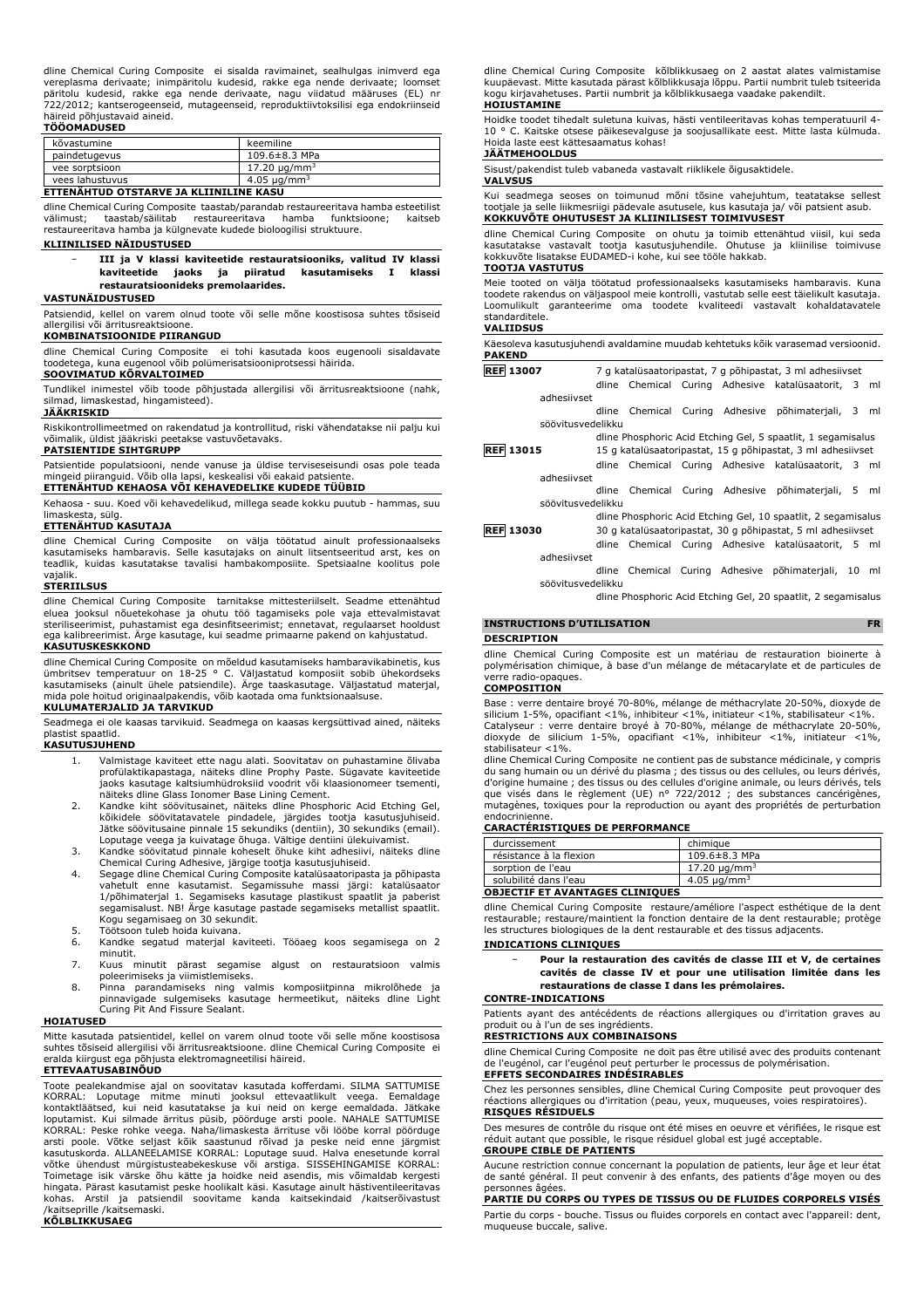#### **UTILISATEUR VISÉ**

dline Chemical Curing Composite est conçu pour un usage professionnel en dentisterie uniquement. Son utilisateur doit être un médecin agréé qui sait comment utiliser les composites dentaires courants. Il n'est pas nécessaire de suivre une formation spécifique.

# **STÉRILITÉ**

dline Chemical Curing Composite est livré non stérile. Il n'est pas nécessaire de procéder à une stérilisation, un nettoyage ou une désinfection préparatoire, à une maintenance préventive et régulière ou à un étalonnage pour garantir que le dispositif fonctionne correctement et de façon sécurisée pendant sa durée de vie prévue. Toutefois, ne pas utiliser si l'emballage primaire est endommagé.

### **ENVIRONNEMENT D'UTILISATION**

dline Chemical Curing Composite est conçu pour être utilisé dans un cabinet dentaire où la température ambiante est de 18-25°C. La quantité de composite distribuée est adaptée à un usage unique (pour un seul patient). Ne pas réutiliser. La quantité distribuée conservée en dehors de l'emballage d'origine peut entraîner une perte de fonction.

#### **COMPOSANTS CONSOMMABLES ET ACCESSOIRES**

Aucun accessoire n'est fourni avec l'appareil. Les consommables, tels que les spatules en plastique sont fournis avec l'appareil.

# **INSTRUCTIONS D'UTILISATION**

- 1. Préparer la cavité comme d'habitude. Le nettoyage avec une pâte prophylactique sans huile, comme dline Prophy Paste, est recommandé.<br>Pour les cavités profondes, utiliser un ciment de revêtement à base<br>d'hydroxyde de calcium ou de verre ionomère, tel que dline Glass Ionomer Base Lining Cement.
- 2. Appliquer une couche de mordant, tel que dline Phosphoric Acid Etching Gel, sur toute la surface à mordre, en suivant les instructions du fabricant. Laisser le mordant en place pendant 15 secondes (dentine), 30 secondes (émail). Rincer à l'eau et sécher à l'air. Éviter de sursécher la dentine.
- 3. Appliquer une fine couche d'adhésif, tel que dline Chemical Curing Adhesive, immédiatement sur la surface mordancée, en suivant les instructions d'utilisation du fabricant.
- 4. Mélanger la pâte de catalyseur dline Chemical Curing Composite et la pâte de base juste avant l'application. Rapport de mélange en poids :<br>catalyseur 1 / base 1. Pour le mélange, utiliser une spatule en plastique<br>et un bloc de papier. NOTE : Ne pas utiliser de spatule métallique pour<br>mélang
- 5. La zone de travail doit être maintenue sèche.<br>6. Appliquer le matériau mélangé dans la cavité
- Appliquer le matériau mélangé dans la cavité. La durée totale du travail est de 2 minutes, mélange compris.
- 7. 6 minutes après le début du mélange, la restauration est prête pour le polissage et la finition.
- 8. Afin d'améliorer la surface et de sceller les microfissures et les<br>imperfections de la surface du composite fini, utilisez un produit de<br>scellement, tel que dline Light Curing Pit And Fissure Sealant.

#### **AVERTISSEMENTS**

Ne pas utiliser dline Chemical Curing Composite chez les patients ayant des antécédents de réactions allergiques ou d'irritation graves au produit ou à l'un de ses ingrédients. dline Chemical Curing Composite n'émet pas de radiation et ne provoque pas d'interférences électromagnétiques.

#### **PRÉCAUTIONS**

Il est recommandé d'utiliser une digue dentaire pendant l'application du produit. EN CAS DE CONTACT AVEC LES YEUX : Rincer avec précaution à l'eau pendant plusieurs minutes. Enlever les lentilles de contact, si elles sont présentes et faciles à faire. Continuer à rincer. Si l'irritation des yeux persiste : Obtenir des conseils/une attention médicale. EN CAS DE CONTACT AVEC LA PEAU OU LA MUCOSE : Laver abondamment à l'eau. En cas d'irritation de la peau/muqueuse ou d'éruption cutanée : Consulter un médecin. Enlever les vêtements contaminés et les laver avant de les réutiliser. EN CAS D'INGESTION : Rincer la bouche. Appeler un centre antipoison ou un médecin en cas de malaise. EN CAS D'INHALATION : Transporter la personne à l'air frais et la<br>maintenir à l'aise pour respirer. Se laver soigneusement les mains après avoir<br>manipulé le produit. Utiliser uniquement da recommandé de porter des gants de protection, des vêtements de protection, des lunettes de protection et un masque de protection pour le médecin et le patient. **DURÉE DE CONSERVATION**

La durée de conservation du produit est de 2 ans à partir de la date de fabrication. Ne pas utiliser après la date de péremption. Le numéro de lot doit être mentionné dans toute correspondance. Voir l'emballage pour le lot et la date de péremption. **STOCKAGE**

Conserver le produit hermétiquement fermé dans un endroit sec et bien ventilé, à une température de 4-10°C. Protéger de la lumière directe du soleil et des sources de chaleur. Ne pas congeler. Tenir hors de portée des enfants!

# **ÉLIMINATION**

Éliminer le contenu/récipient conformément aux exigences réglementaires nationales. **VIGILANCE**

Si un incident grave est survenu en rapport avec le dispositif, le signaler au fabricant et à l'autorité compétente de l'État membre dans lequel l'utilisateur et/ou le patient est établi.

#### **RÉSUMÉ DE LA SÉCURITÉ ET DES PERFORMANCES CLINIQUES**

dline Chemical Curing Composite est sûr et fonctionne comme prévu s'il est utilisé conformément aux instructions d'utilisation du fabricant. Un résumé de la sécurité et des performances cliniques sera introduit dans EUDAMED dès qu'il commencera à fonctionner.

# **RESPONSABILITÉ DES FABRICANTS**

Nos produits sont destinés à une utilisation professionnelle en dentisterie. Comme l'application de nos produits échappe à notre contrôle, l'utilisateur en est entièrement responsable. Bien entendu, nous garantissons la qualité de nos produits conformément aux normes en vigueur.

#### **VALIDITÉ**

Dès la publication de ces instructions d'utilisation, toutes les versions précédentes sont remplacées. **EMBALLAGE**

**REF 13007** 7g de pâte de catalyseur, 7g de pâte de base, 3ml d'adhésif dline Chemical Curing Adhesive catalyseur, 3ml d'adhésif dline Chemical Curing Adhesive base, 3ml de liquide de

|                  | mordancage dline Phosphoric Acid Etching Gel, 5 spatules, 1<br>bloc mélangeur |
|------------------|-------------------------------------------------------------------------------|
| <b>REF 13015</b> | 15g de pâte de catalyseur, 15g de pâte de base, 3ml                           |
|                  | d'adhésif dline Chemical Curing Adhesive catalyseur, 3ml                      |
| d'adhésif        |                                                                               |
|                  | dline Chemical Curing Adhesive base, 5ml de liquide de                        |
|                  | mordançage dline Phosphoric Acid Etching Gel,                                 |
|                  | 10 spatules, 2 bloc mélangeur                                                 |
| <b>REF 13030</b> | 30q de pâte de catalyseur, 30q de pâte de base, 5ml                           |
|                  | d'adhésif dline Chemical Curing Adhesive catalyseur, 5ml                      |
| d'adhésif        |                                                                               |

dline Chemical Curing Adhesive base, 10ml de liquide de mordançage

dline Phosphoric Acid Etching Gel, 20 spatules, 2 bloc mélangeur

# **ΟΔΗΓΊΕΣ ΧΡΉΣΗΣ EL**

**ΠΕΡΙΓΡΑΦΉ**

Το dline Chemical Curing Composite είναι ένα υλικό αποκατάστασης χημικού πολυμερισμού, αδρανές, με βάση ένα μείγμα metcarylate και ακτινοσκιερά σωματίδια γυαλιού.

# **ΣΎΣΤΑΣΗ**

Βάση: γυαλί denal αλεσμένο 70-80%, μείγμα μεθακρυλικού 20-50%, διοξείδιο του πυριτίου 1-5%, αδιαφανοποιητής <1%, αναστολέας <1%, εκκινητής <1%, σταθεροποιητής <1%.

Καταλύτης: οδοντικό γυαλί λειασμένο 70-80%, μείγμα μεθακρυλικού 20-50%, διοξείδιο του πυριτίου 1-5%, αδιαφανοποιητής <1%, αναστολέας <1%, εκκινητής

<1%, σταθεροποιητής <1%.<br>dline Chemical Curing Composite δεν περιλαμβάνει ιατρικές ουσίες,<br>συμπεριλαμβανομένων και ανθρώπινου αίματος ή παράγωγο πλάσματος· ιστούς ή<br>κύτταρα, ή τα παράγωγά τους, ανθρώπινης προέλευσης· ιστο αδένες.

# **ΧΑΡΑΚΤΗΡΙΣΤΙΚΆ ΕΠΊΔΟΣΗΣ**

| πολυμερισμός                         | χημικός                       |
|--------------------------------------|-------------------------------|
| μηχανική αντοχή                      | $109.6 \pm 8.3$ MPa           |
| απορροφητικότητα νερού               | 17.20 $\mu$ g/mm <sup>3</sup> |
| διαλυτότητα στο νερό                 | 4.05 $\mu$ g/mm <sup>3</sup>  |
| ΠΡΟΟΡΙΖΌΜΕΝΗ ΧΡΉΣΗ ΚΑΙ ΚΛΙΝΙΚΆ ΟΦΈΛΗ |                               |

dline Chemical Curing Composite αποκαθιστά/βελτιώνει την αισθητική εμφάνιση του δοντιού που αποκαθίσταται· αποκαθιστά/συντηρεί την οδοντική λειτουργία του δοντιού που αποκαθίσταται· προστατεύει βιολογικές δομές του δοντιού που αποκαθίσταται και τους γειτονικούς ιστούς.

# **ΚΛΙΝΙΚΈΣ ΕΝΔΕΊΞΕΙΣ**

− **Για αποκαταστάσεις σε κοιλότητες τάξεις III και V, συγκεκριμένες κοιλότητες τάξης IV, και για περιορισμένη χρήση σε αποκατάστασης τάξης I σε προγομφίους.**

#### **ΑΝΤΕΝΔΕΊΞΕΙΣ**

Οι ασθενείς που έχουν ιστορικό σοβαρής αλλεργίας ή αντιδράσεις ερεθισμού στο προϊόν ή σε οποιοδήποτε από τα συστατικά του.

# **ΠΕΡΙΟΡΙΣΜΟΊ ΣΥΝΔΥΑΣΜΏΝ**

dline Chemical Curing Composite δεν πρέπει να χρησιμοποιείται με προϊόντα που περιέχουν ευγενόλη, καθώς η ευγενόλη μπορεί να διαταράξει την διαδικασία του πολυμερισμού.

#### **ΑΝΕΠΙΘΎΜΗΤΕΣ ΠΑΡΕΝΈΡΓΕΙΕΣ**

Σε ευαίσθητα άτομα, το προϊόν μπορεί να προκαλέσει αλλεργικές ή ερεθιστικές αντιδράσεις (δέρμα, οφθαλμοί, βλεννογόνοι, αναπνευστική οδός). **ΚΊΝΔΥΝΟΙ ΠΟΥ ΠΑΡΑΜΈΝΟΥΝ**

Έχουν υλοποιηθεί και επαληθευτεί μέτρα ελέγχου κινδύνου, έχει μειωθεί ο κίνδυνος όσο περισσότερο γίνεται, ο συνολικός κίνδυνος που απομένει έχει κριθεί αποδεκτός. **ΟΜΆΔΑ ΣΤΌΧΟΣ ΑΣΘΕΝΏΝ**

Δεν υπάρχουν γνωστοί περιορισμοί σχετικά με πληθυσμούς ασθενών, την ηλικία τους, και την γενική τους κατάσταση υγείας. Μπορεί να υπάρχουν παιδιά, ενήλικες, ή ηλικιωμένοι ασθενείς.

#### **ΠΡΟΟΡΙΖΌΜΕΝΟ ΜΈΡΟΣ ΣΏΜΑΤΟΣ Ή ΤΎΠΟΣ ΙΣΤΟΎ ΚΑΙ ΥΓΡΏΝ ΣΏΜΑΤΟΣ**

Μέρος του σώματος—στόμα. Ιστοί ή σωματικά υγρά που έρχονται σε επαφή με την συσκευή—δόντια, στοματικό βλεννογόνο, σάλιο. **ΠΡΟΟΡΙΖΌΜΕΝΟΣ ΧΡΉΣΤΗΣ**

dline Chemical Curing Composite έχει δημιουργηθεί για επαγγελματική χρήση στην οδοντιατρική και μόνο. Χρήστης μπορεί να είναι μόνο αδειούχος γιατρός που έχει γνώσει πάνω στην χρήση κοινών οδοντικών σύνθετων ρητινών. Δεν υπάρχει ανάγκη για συγκεκριμένη εκπαίδευση.

#### **ΑΠΟΣΤΕΙΡΩΜΈΝΟ**

dline Chemical Curing Composite παραδίδεται μη αποστειρωμένο. Δεν υπάρχει ανάγκη για αποστείρωση προετοιμασίας, καθαρισμό, ή απολύμανση, προληπτική και τακτική συντήρηση ή βαθμονόμηση για την εξασφάλιση της ομαλής λειτουργίας της συσκευής και ασφάλειας κατά την διάρκεια της προβλεπόμενης διάρκειας ζωής της. Ωστόσο, μην χρησιμοποιήσετε αν η κύρια συσκευασία έχει πάθει ζημιά. **ΠΕΡΙΒΆΛΛΟΝ ΧΡΉΣΗΣ**

# dline Chemical Curing Composite είναι σχεδιασμένο για χρήση σε οδοντιατρείο όπου η θερμοκρασία του περιβάλλοντος είναι 18–25°C. Η ποσότητα που διανέμεται από την σύνθετη ρητίνηείναι κατάλληλη για μια χρήση (για έναν ασθενή μόνο). Μην χρησιμοποιείτε ξανά. Η ποσότητα που διανέμεται και δεν κρατιέται στην αρχική της συσκευασία μπορεί να χάσει την λειτουργία της.

# **ΑΝΑΛΏΣΙΜΑ ΜΈΡΗ ΚΑΙ ΑΞΕΣΟΥΆΡ**

Δεν παρέχονται αξεσουάρ με τη συσκευή. Μαζί με τη συσκευή παρέχονται αναλώσιμα, όπως πλαστικές σπάτουλες. **ΟΔΗΓΊΕΣ ΧΡΉΣΗΣ**

1. Προετοιμάστε την κοιλότητα όπως πάντα. Προτείνεται να καθαρίσετε τα δόντια με προφυλακτική πάστα χωρίς έλαια όπως την dline Prophy Paste. Για βαθιές κοιλότητες χρησιμοποιήστε ως πρώτο στρώμα κονία με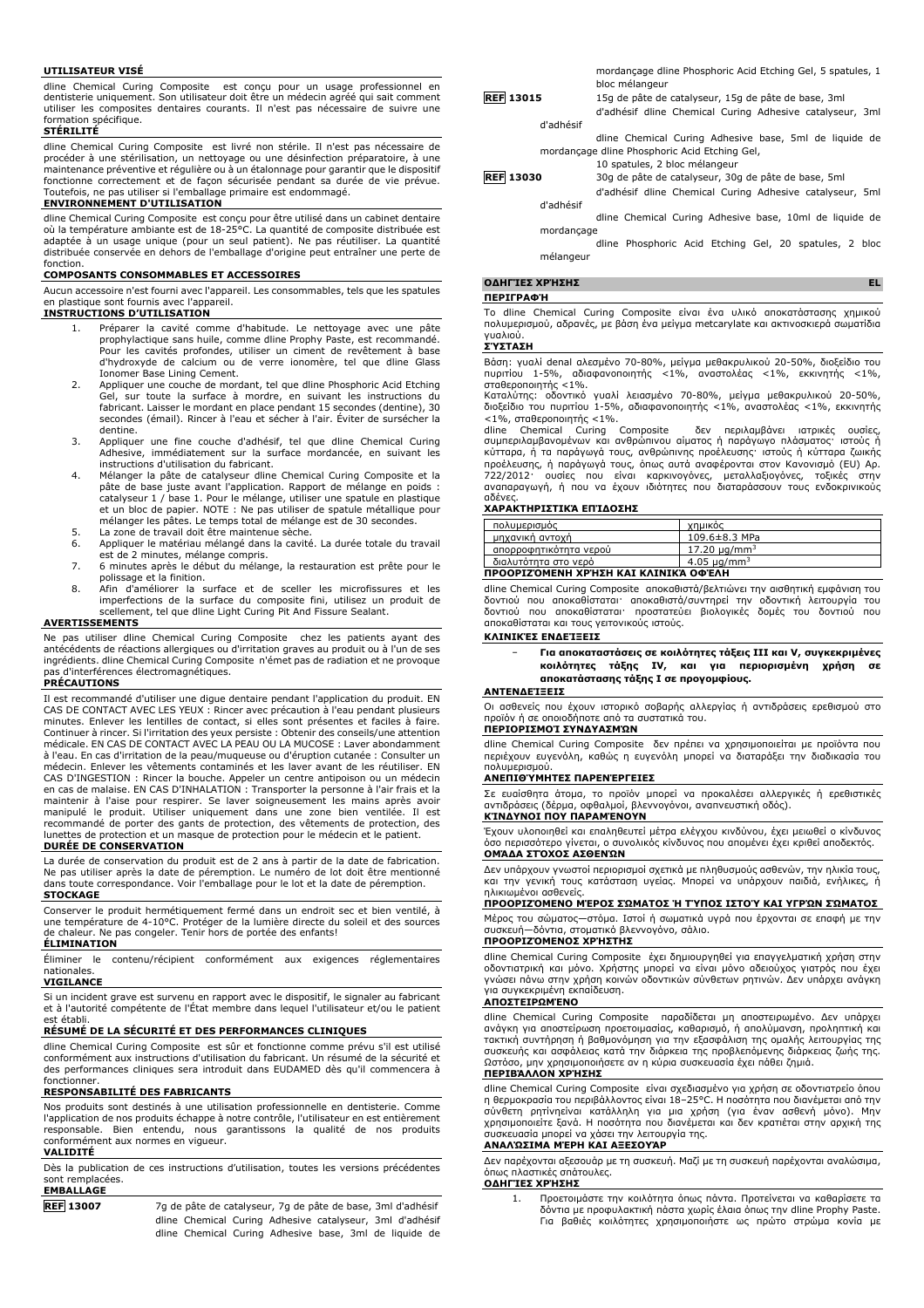υδροξείδιο του ασβεστίου ή υαλοϊονομερείς κονίες, όπως την dline Glass Ionomer Base Lining Cement.

- 2. Eεφαρμόστε ένα στρώμα αδροποιητικού υλικού, όπως το dline Phosphoric Acid Etching Gel σε όλες τις επιφάνειες που θα αδροποιηθούν, ακολουθώντας τις οδηγίες του κατασκευαστή. Αφήστε το αδροποιητικό για 15 δευτερόλεπτα (οδοντίνη), ή 30 δευτερόλεπτα (σμάλτο). Ξεπλύνετε με νερό και στεγνώστε με τον αέρα. Αποφύγετε την υπερβολική ξηρότητα της οδοντίνης.
- 3. Εφαρμόστε ένα στρώμα συγκολλητικού υλικού, όπως το dline Chemical Curing Adhesive αμέσως πάνω στην αδροποιημένη επιφάνεια, ακολουθώντας τις οδηγίες χρήσης του κατασκευαστή.
- 4. Ανακατέψτε την πάστα καταλύτη και την πάστα βάσης του dline Chemical Curing Composite ακριβώς πριν την εφαρμογή. Η αναλογία ανάμιξης κατά<br>βάρος είναι: καταλύτης 1 / βάση 1. Για την ανάμιξη χρησιμοποιήστε<br>πλαστική σπάτουλα και χάρτινο μπλοκ ανάμιξης. ΠΡΟΣΟΧΗ! Μην<br>χρησιμ Συνολικός χρόνος ανάμιξης είναι 30 δευτερόλεπτα.
- 
- 5. Ο χώρος εργασίας πρέπει να διατηρείται στεγνός. 6. Εφαρμόστε το υλικό που έχετε αναμίξει στην κοιλότητα. Ο συνολικός χρόνος εργασίας είναι 2 λεπτά, συμπεριλαμβανομένου και του χρόνου ανάμιξης.
- 7. Όταν έχουν περάσει 6 λεπτά από την αρχή της ανάμιξης, η αποκατάσταση
- είναι έτοιμη για στίλβωση και ολοκλήρωση.<br>8. Για την βελτίωση της επιφάνειας και το σφράγισμα μικρορωγμών και<br>ατελειών στην επιφάνεια της oλοκληρωμένης σύνθεσης, χρησιμοποιήστε<br>εμφρακτικό όπως το dline Light C

# **ΠΡΟΕΙΔΟΠΟΙΉΣΕΙΣ**

Μην χρησιμοποιείτε το προϊόν σε ασθενείς που έχουν ιστορικό σοβαρής αλλεργίας ή αντιδράσεις ερεθισμού στο προϊόν ή σε οποιοδήποτε από τα συστατικά του. dline Chemical Curing Composite δεν εκπέμπει ακτινοβολία, και δεν προκαλεί ηλεκτρομαγνητικές παρεμβολές.

### **ΠΡΟΦΥΛΆΞΕΙΣ**

Προτείνεται η χρήση απομονωτήρα κατά την διάρκεια της εφαρμογής του προϊόντος. ΣΕ ΠΕΡΙΠΤΩΣΗ ΕΠΑΦΗΣ ΜΕ ΤΑ ΜΑΤΙΑ: Ξεπλύνετε προσεκτικά με νερό για αρκετά λεπτά. Αν υπάρχουν φακοί επαφής, αφαιρέστε τους, αν είναι εύκολο. Συνεχίστε να ξεπλένετε. ΣΕ ΠΕΡΙΠΤΩΣΗ ΕΠΑΦΗΣ ΜΕ ΤΟ ΔΕΡΜΑ Ή ΒΛΕΝΝΟΓΟΝΟΥΣ: Πλύντε με άφθονο νερό. Αν υπάρξει ερεθισμός ή κοκκίνισμα δέρματος/βλεννογόνων:<br>Αναζητήστε ιατρική προσοχή/βοήθεια. Αφαιρέστε μολυσμένο ρουχισμό και πλύνετε<br>πριν την χρήση. ΣΕ ΠΕΡΙΠΤΩΣΗ ΚΑΤΑΠΟΣΗΣ: Ξεπλύνετε το στόμα. Καλέστε το<br>Κέντ προστασίας/ρουχισμό προστασίας/γυαλιά προστασίας/εξοπλισμό προστασίας<br>προσώπου για τον γιατρό και τον ασθενή.<br>**ΔΙΆΡΚΕΙΑ ΖΩΉΣ** 

Η διάρκεια ζωής του προϊόντος είναι 2 χρόνια από την ημερομηνία κατασκευής. Μην χρησιμοποιείτε μετά την ημερομηνία λήξης. Ο αριθμός παρτίδας πρέπει να αναφέρεται σε κάθε δήλωση. Δείτε την συσκευασία για τον αριθμό παρτίδας και την ημερομηνία λήξης.

# **ΑΠΟΘΉΚΕΥΣΗ**

Κρατήστε dline Chemical Curing Composite ερμητικά κλειστό σε ξηρό και καλά αεριζόμενο χώρο, σε θερμοκρασία 4-10°C. Προστατέψτε από απευθείας έκθεση στο ηλιακό φως και πηγές θερμότητας. Μην παγώσετε. Κρατήστε μακριά από παιδιά!

# **ΔΙΆΘΕΣΗ**

Η διάθεση των περιεχομένων και του περιέκτη να γίνεται σύμφωνα με τους εθνικούς κανονισμούς.

# **ΠΡΟΣΟΧΉ**

Αν οποιοδήποτε σοβαρό περιστατικό λάβει χώρα σε σχέση με την συσκευή, να το αναφέρετε στον κατασκευαστή και την αρμόδια αρχή της χώρας ή της πολιτείας στην οποία ο χρήστης και/ή ο ασθενής βρίσκονται.

# **ΠΕΡΊΛΗΨΗ ΑΣΦΆΛΕΙΑΣ ΚΑΙ ΚΛΙΝΙΚΉΣ ΕΠΊΔΟΣΗΣ**

dline Chemical Curing Composite είναι ασφαλές και αποδίδει όπως προορίζεται αν χρησιμοποιείται σύμφωνα με τις οδηγίες χρήσης του κατασκευαστή. Η περίληψη της ασφάλειας και της κλινικής επίδοσης θα εισαχθεί στο σύστημα EUDAMED μόλις

# ξεκινήσει να λειτουργεί. **ΥΠΕΥΘΥΝΌΤΗΤΑ ΚΑΤΑΣΚΕΥΑΣΤΉ**

Τα προϊόντα μας έχουν αναπτυχθεί για επαγγελματική χρήση στην οδοντιατρική. Καθώς η εφαρμογή των προϊόντων μας είναι πέρα από τον έλεγχό μας, ο χρήστης είναι πλήρως υπεύθυνος για την εφαρμογή τους. Προφανώς, εγγυόμαστε ότι η ποιότητα των προϊόντων μας είναι σε συμφωνία με τα πρότυπα που εφαρμόζονται. **ΕΓΚΥΡΌΤΗΤΑ**

Κατά την έκδοση του παρόντος εγχειριδίου χρήσης, όλες οι προηγούμενες εκδόσεις αντικαθίστανται. **ΣΥΣΚΕΥΑΣΊΑ**

| 7g πάστα καταλύτη, 7g πάστα βάσης, 3ml καταλύτης υλικού<br>συγκόλλησης dline Chemical Curing Adhesive, 3ml βάση                                                                                                                                                                                                                                                                                                                                          |  |
|----------------------------------------------------------------------------------------------------------------------------------------------------------------------------------------------------------------------------------------------------------------------------------------------------------------------------------------------------------------------------------------------------------------------------------------------------------|--|
|                                                                                                                                                                                                                                                                                                                                                                                                                                                          |  |
| Chemical<br>συγκόλλησης dline<br>Curing<br>Adhesive,<br>3ml                                                                                                                                                                                                                                                                                                                                                                                              |  |
| αδροποιητικό υγρό                                                                                                                                                                                                                                                                                                                                                                                                                                        |  |
| dline Phosphoric Acid Etching Gel, 5 τεμάχια σπάτουλες, 1                                                                                                                                                                                                                                                                                                                                                                                                |  |
| μπλοκ ανάμιξης                                                                                                                                                                                                                                                                                                                                                                                                                                           |  |
| 15g πάστα καταλύτη, 15g πάστα βάσης, 3ml καταλύτης<br>υλικού συγκόλλησης dline Chemical Curing Adhesive, 3ml<br>βάση υλικού συγκόλλησης dline Chemical Curing Adhesive,<br>5ml αδροποιητικό υγρό dline Phosphoric Acid Etching Gel, 10<br>τεμάχια σπάτουλες, 2 μπλοκ ανάμιξης<br>30g πάστα καταλύτη, 30g πάστα βάσης, 5ml καταλύτης<br>υλικού συγκόλλησης dline Chemical Curing Adhesive, 5ml<br>βάση υλικού συγκόλλησης dline Chemical Curing Adhesive, |  |
| 10ml αδροποιητικό υγρό dline Phosphoric Acid Etching Gel,<br>20 τεμάχια σπάτουλες, 2 μπλοκ ανάμιξης<br><b>UACZNÁLATT UTACÍTÁC</b><br><b>LIII</b>                                                                                                                                                                                                                                                                                                         |  |
|                                                                                                                                                                                                                                                                                                                                                                                                                                                          |  |

| HASZNÁLATI UTASÍTÁS |  |
|---------------------|--|
| LEÍRÁS              |  |

Az dline Chemical Curing Composite kémiailag keményedő, bioinert restaurációs anyag, amely metkariát keveréken és sugárzást gátló üvegrészecskéken alapul. **ÖSSZETÉTEL**

Alap: denal üveg őrlemény 70-80%, metakrilát keverék 20-50%, szilícium-dioxid 1- 5%, opakizáló <1%, inhibitor <1%, iniciátor <1%, stabilizátor <1%. Katalizátor: fogászati üveg őrölt 70-80%, metakrilátkeverék 20-50%, szilícium-

dioxid 1-5%, átlátszatlanná tevő <1%, inhibitor <1%, iniciátor <1%, stabilizátor  $< 10/6$ 

dline Chemical Curing Composite nem tartalmaz gyógyászati anyagot, beleértve az emberi vért vagy plazmaszármazékot; emberi eredetű szöveteket vagy sejteket vagy<br>azok származékait; a 722/2012/EU rendeletben említett állati eredetű szöveteket<br>vagy sejteket vagy azok származékait; rákkeltő, m

# **TELJESÍTMÉNYJELLEMZŐK**

| keménvítés                                     | kémiai                       |
|------------------------------------------------|------------------------------|
| hailítószilárdság                              | 109.6±8.3 MPa                |
| vízszorpció                                    | $17.20 \mu$ a/mm $^3$        |
| vízoldhatóság                                  | 4.05 $\mu$ g/mm <sup>3</sup> |
| RENDELTETÉSSZERŰ HASZNÁLAT ÉS KLINIKAI ELŐNYÖK |                              |

dline Chemical Curing Composite helyreállítja/javítja a helyreállítható fog esztétikai megjelenését; helyreállítja/fenntartja a helyreállítható fog fogászati funkcióját; védi a helyreállítható fog és a szomszédos szövetek biológiai struktúráit.

# **KLINIKAI JAVALLATOK**

− **III. és V. osztályú lyukak, a IV. osztályú kiválasztott lyukak helyreállítására és korlátozottan I. osztályú helyreállításokhoz premolárisokban.**

# **ELLENJAVALLATOK**

Azok a betegek, akiknek a kórtörténetében a termékre vagy bármely összetevőre súlyos allergiás vagy irritációs reakciót észleltek.

# **A KOMBINÁCIÓKRA VONATKOZÓ KORLÁTOZÁSOK**

dline Chemical Curing Composite nem használható eugenolt tartalmazó termékekkel együtt, mivel az eugenol megzavarhatja a polimerizációs folyamatot. **NEMKÍVÁNATOS MELLÉKHATÁSOK**

Az arra fogékony egyéneknél dline Chemical Curing Composite allergiás vagy irritációs reakciókat okozhat (bőr, szem, nyálkahártya, légutak). **MARADÉK KOCKÁZATOK**

A kockázatcsökkentő intézkedéseket végrehajtották és ellenőrizték, a kockázatot a lehető legnagyobb mértékben csökkentették, az általános maradék kockázatot elfogadhatónak ítélték.

### **BETEGEK CÉLCSOPORTJA**

A betegpopulációra, életkorukra és általános egészségi állapotukra vonatkozóan nem ismertek korlátozások. Lehetnek gyermekek, középkorú vagy idős betegek.

# **A TEST TERVEZETT RÉSZE VAGY A TESTFOLYADÉKOK SZÖVETTÍPUSAI**

Testrész - száj. Az eszközzel érintkező szövetek vagy testnedvek - fog, szájnyálkahártya, nyál.

# **RENDELTETÉSSZERŰ FELHASZNÁLÓ**

dline Chemical Curing Composite kizárólag professzionális fogorvosi használatra fejlesztették ki. Felhasználója csak engedéllyel rendelkező orvos, aki ismeri a szokásos fogászati kompozitok. Nincs szükség speciális képzésre. **STERILITÁS**

dline Chemical Curing Composite – nem steril módon szállítják. Nincs szükség<br>semmilyen előkészítő sterilizálásra, tisztításra vagy fertőtlenítésre, megelőző,<br>rendszeres karbantartásra vagy kalibrálásra annak érdekében, hog

# **FELHASZNÁLÁSI KÖRNYEZET**

dline Chemical Curing Composite fogorvosi rendelőben való használatra tervezték, ahol a környezeti hőmérséklet 18-25°C. Az adagolt kompozitegyszeri használatra alkalmas (csak egy páciens számára). Ne használja fel újra. A nem az eredeti csomagolásban tárolt adagolt mennyiség funkcióvesztéshez vezethet. **FOGYASZTHATÓ ÖSSZETEVŐK ÉS TARTOZÉKOK**

A készülékhez nem tartozék. A készülékhez gyúlékony anyagok, például műanyag spatulák tartoznak.

# **HASZNÁLATI UTASÍTÁS**

- 1. Készítsd elő az üreget a szokásos módon. A tisztítás olajmentes profilaktikus pasztával, például dline Prophy Paste-vel ajánlott. Mély üregek esetén használjon kalcium-hidroxid bélést vagy üvegionomer bázisú béléscementet, például dline Glass Ionomer Base Lining Cement-
- t. 2. Vigyen fel egy réteg marószert, például dline Phosphoric Acid Etching Gelt az összes marandó felületre, kövesse a gyártó használati utasítását. Hagyja a marószert a helyén 15 másodpercig (dentin), 30 másodpercig (zománc). Öblítse le vízzel és szárítsa meg levegővel. Kerülje a dentin túlszárítását.
- 3. Vigyen fel egy vékony réteg ragasztót, például dline Chemical Curing Adhesive-t azonnal a maratott felületre, kövesse a gyártó használati utasítását.
- 4. Közvetlenül az alkalmazás előtt keverje össze az dline Chemical Curing Composite katalizátorpasztát és az alappasztát. Keverési arány<br>tömegszázalékban: katalizátor 1 / bázis 1. A keveréshez használjon<br>műanyag spatulát és papírpárnát. MEGJEGYZÉS! Ne használjon fém<br>spatuláta paszták-összekeveré
- 5. A munkaterületet szárazon kell tartani.<br>6. Vigye fel a kevert anyagot az üregbe.
- Vigye fel a kevert anyagot az üregbe. A teljes munkaidő a keveréssel együtt 2 perc. 7. A keverés megkezdésétől számított 6 perc elteltével a restauráció készen
- áll a polírozásra és a befejezésre.
- 8. A felület javítása és a kész kompozitfelület mikrorepedéseinek és felületi hibáinak tömítése érdekében használjon tömítőanyagot, például dline Light Curing Pit And Fissure Sealant-t.

#### **FIGYELMEZTETÉSEK**

Ne használja a terméket olyan betegeknél, akiknek a kórtörténetében súlyos allergiás vagy irritációs reakciót észleltek a termékre vagy bármely összetevőre. dline Chemical Curing Composite nem bocsát ki sugárzást és nem okoz elektromágneses zavarokat.

**ÓVINTÉZKEDÉSEK**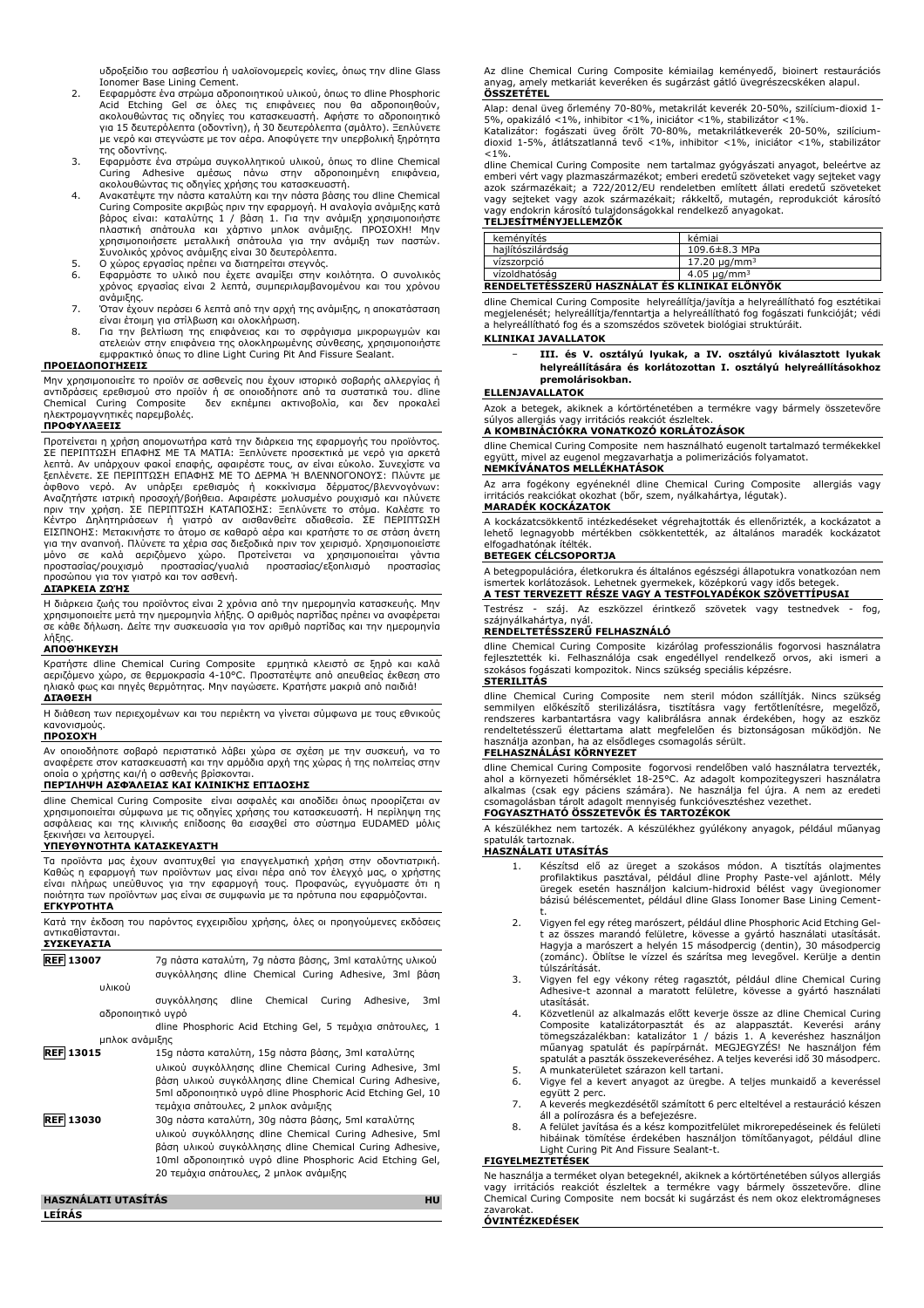A termék alkalmazása során ajánlott a kofferdam használata. HA SZEMBEN: Óvatosan öblítse ki vízzel néhány percig. Távolítsa el a kontaktlencsét, ha van és könnyen elvégezhető. Folytassa az öblítést. Ha a szemirritáció továbbra is fennáll: Kérjen orvosi tanácsot/ellátást. HA BŐRRE VAGY MUCOSÁRA: Bő vízzel mossa le. Ha bőr/nyálkahártya irritáció vagy kiütés lép fel: Kérjen orvosi tanácsot/ellátást. Vegye<br>le a szennyezett ruházatot, és újrahasználat előtt mossa ki. LENYELÉS ESETÉN:<br>Öblítse ki a száját. Hívjon mérgezési központot vagy orvo szellőztetett helyen használja. Az orvos és a beteg számára védőkesztyű/védő ruházat/szem- és arcvédő viselése ajánlott.

# **SZAVATOSSÁGI IDŐ**

dline Chemical Curing Composite eltarthatósági ideje a gyártástól számított 2 év. A lejárati idő után ne használja fel. A tételszámot minden levelezésben fel kell tüntetni. A tétel és a lejárati dátumot lásd a csomagoláson.

# **TÁROLÁS**

A terméket szorosan lezárva, száraz, jól szellőző helyen, 4-10 °C-on tartsa. Védje a közvetlen napfénytől és hőforrásoktól. Ne fagyassza le. Gyermekek elől elzárva tartandó!

# **MEGSEMMISÍTÉS**

A tartalmat/tartályt a nemzeti jogszabályi előírásoknak megfelelően ártalmatlanítsa. **ÉBERSÉG**

Ha az eszközzel kapcsolatban bármilyen súlyos esemény történt, jelentse a gyártónak és a felhasználó és/vagy a beteg letelepedése szerinti tagállam illetékes hatóságának.

#### **A BIZTONSÁGOSSÁG ÉS A KLINIKAI TELJESÍTMÉNY ÖSSZEFOGLALÁSA**

dline Chemical Curing Composite biztonságos és rendeltetésszerűen működik, ha a gyártó használati utasításának megfelelően használják. A biztonságosság és a klinikai teljesítmény összefoglalása az EUDAMED-ben kerül bevezetésre, amint az megkezdi működésé

# **A GYÁRTÓ FELELŐSSÉGE**

Termékeinket a fogászatban történő professzionális használatra fejlesztettük ki. Mivel termékeink alkalmazása nem áll a mi ellenőrzésünk alatt, a felhasználó teljes mértékben felelős az alkalmazásért. Természetesen garantáljuk termékeink alkalmazott szabványoknak megfelelően. **ÉRVÉNYESSÉG**

A jelen használati utasítás megjelenésével minden korábbi változat hatályát veszti. **CSOMAGOLÁS**

| <b>REF 13007</b> | 7q katalizátor paszta, 7q bázispaszta, 3ml ragasztó<br>dline Chemical Curing Adhesive katalizátor, 3ml ragasztó<br>dline Chemical Curing Adhesive bázis, 3ml marófolyadék<br>dline Phosphoric Acid Etching Gel, 5db spatula, 1<br>keverőpárna |
|------------------|-----------------------------------------------------------------------------------------------------------------------------------------------------------------------------------------------------------------------------------------------|
| <b>REF 13015</b> | 15g katalizátor paszta, 15g bázispaszta, 3ml ragasztó<br>dline Chemical Curing Adhesive katalizátor, 3ml ragasztó                                                                                                                             |
|                  | dline Chemical Curing Adhesive bázis, 5ml marófolyadék<br>dline Phosphoric Acid Etching Gel, 20db spatula, 2<br>keverőpárna                                                                                                                   |
| <b>REF 13030</b> | 30g katalizátor paszta, 30g bázispaszta, 5ml ragasztó                                                                                                                                                                                         |
|                  | dline Chemical Curing Adhesive katalizátor, 5ml ragasztó<br>dline Chemical Curing Adhesive bázis, 10ml marófolyadék<br>dline Phosphoric Acid Etching Gel, 20db spatula, 2<br>keverőpárna                                                      |

# **ISTRUZIONI PER L'USO IT**

#### **DESCRIZIONE**

dline Chemical Curing Composite è un materiale da restauro bioinerte ad indurimento chimico, basato su una miscela di metacarati e particelle di vetro radiopaco. **COMPOSIZIONE**

Base: vetro dentale macinato 70-80%, miscela di metacrilato 20-50%, biossido di silicio 1-5%, opacizzante <1%, inibitore <1%, iniziatore <1%, stabilizzatore <1%.<br>Catalizzatore: vetro dentale macinato 70-80%, miscela di metacrilato 20-50%,<br>biossido di silicio 1-5%, opacizzante <1%, inibitore <1%, inizi stabilizzatore <1%.

dline Chemical Curing Composite non contiene sostanze medicinali, compresi sangue umano o derivati del plasma; tessuti o cellule, o loro derivati, di origine umana; tessuti o cellule di origine animale, o loro derivati, come indicato nel regolamento (UE) n. 722/2012; sostanze cancerogene, mutagene, tossiche per la riproduzione o con proprietà di alterazione del sistema endocrino. **CARATTERISTICHE DELLE PRESTAZIONI**

| chimica                       |
|-------------------------------|
| 109.6±8.3 MPa                 |
| 17.20 $\mu$ g/mm <sup>3</sup> |
| 4.05 $\mu$ a/mm <sup>3</sup>  |
|                               |

#### **SCOPO PREVISTO E BENEFICI CLINICI**

dline Chemical Curing Composite ripristina/migliora l'aspetto estetico del dente riparabile; ripristina/mantiene la funzione dentale del dente riparabile; protegge le strutture biologiche del dente riparabile e i tessuti adiacenti.

#### **INDICAZIONI CLINICHE**

### − **Per il restauro di cavità di classe III e V, cavità selezionate di classe IV e per un uso limitato nei restauri di classe I nei premolari.**

# **CONTROINDICAZIONI**

Pazienti che hanno una storia di gravi reazioni allergiche o di irritazione al prodotto o a uno qualsiasi degli ingredienti.

# **RESTRIZIONI ALLE COMBINAZIONI**

dline Chemical Curing Composite non deve essere usato con prodotti contenenti eugenolo, in quanto l'eugenolo può disturbare il processo di polimerizzazione. **EFFETTI COLLATERALI INDESIDERATI**

In individui suscettibili, dline Chemical Curing Composite può causare reazioni allergiche o di irritazione (pelle, occhi, mucose, vie respiratorie). **RISCHI RESIDUI**

Le misure di controllo del rischio sono state implementate e verificate, il rischio è ridotto il più possibile, il rischio residuo complessivo è giudicato accettabile. **GRUPPO TARGET DEL PAZIENTE**

Non sono note restrizioni per quanto riguarda la popolazione dei pazienti, la loro età e le condizioni generali di salute. Possono essere bambini, pazienti di mezza età o anziani.

# **PARTE DEL CORPO PREVISTA O TIPI DI TESSUTI O FLUIDI CORPOREI**

Parte del corpo - bocca. Tessuti o fluidi corporei a contatto con il dispositivo - dente, mucosa orale,

# **UTILIZZATORE PREVISTO**

Il prodotto è sviluppato solo per uso professionale in odontoiatria. Il suo utilizzatore è solo un medico autorizzato che ha la conoscenza di come usare i comuni compositi dentali. Non c'è bisogno di una formazione specifica.

# **STERILITÀ**

dline Chemical Curing Composite viene consegnato non sterile. Non c'è bisogno di alcuna sterilizzazione preparatoria, pulizia o disinfezione, manutenzione preventiva e regolare o calibrazione per garantire che il dispositivo funzioni correttamente e in sicurezza durante la sua vita prevista. Tuttavia, non utilizzare se la confezione primaria è danneggiata.

# **AMBIENTE DI UTILIZZO**

dline Chemical Curing Composite è progettato per essere usato in studi dentistici dove la temperatura ambiente è di 18-25°C. La quantità erogata di composito è adatta all'uso singolo (solo per un paziente). Non riutilizzare. La quantità erogata conservata non nella confezione originale può portare alla perdita di funzionalità. **COMPONENTI DI CONSUMO E ACCESSORI**

Nessun accessorio è fornito con il dispositivo. I consumabili, come le spatole di plastica, sono forniti con il dispositivo.

# **ISTRUZIONI PER L'USO**

- 1. Preparare la cavità come solito fare. Si raccomanda la pulizia con una pasta di profilassi senza olio, come dline Prophy Paste. Per cavità profonde, utilizzare un liner all'idrossido di calcio o un cemento di rivestimento a base di vetroionomero, come dline Glass Ionomer Base
- Lining Cement. 2. Applicare uno strato di mordenzante, come dline Phosphoric Acid Etching Gel su tutta la superficie da mordenzare, seguendo le istruzioni d'uso del produttore. Lasciare la mordenzatura in posizione per 15 secondi (dentina), 30 secondi (smalto). Risciacquare con acqua e asciugare
- all'aria. Evitare di asciugare troppo la dentina. 3. Applicare uno strato sottile di adesivo, come dline Chemical Curing Adhesive, immediatamente sulla superficie mordenzata, seguendo le istruzioni d'uso del produttore.
- 4. Mescolare la pasta catalizzatore dline Chemical Curing Composite e la pasta base poco prima dell'applicazione. Rapporto di miscelazione in<br>peso: catalizzatore 1 / base 1.Per la miscelazione usare una spatola di<br>plastica e un tampone di carta. NOTA: Non usare spatole metalliche per mescolare le paste. Il tempo totale di miscelazione è di 30 secondi.
- 5. Mantenere asciutta l'area di lavoro.<br>6. Applicare il materiale miscelato nell
- 6. Applicare il materiale miscelato nella cavità. Il tempo totale di lavoro è di 2 minuti inclusa la miscelazione.
- 7. Dopo 6 minuti dall'inizio della miscelazione il restauro è pronto per la
- lucidatura e la finitura. 8. Per migliorare la superficie e sigillare le microfessure e le imperfezioni della superficie del composito finito, utilizzare un sigillante come dline Light Curing Pit And Fissure Sealant.

# **AVVERTENZE**

Non utilizzare il prodotto in pazienti che hanno precedenti di gravi reazioni allergiche o di irritazione al prodotto o a uno qualsiasi degli ingredienti. dline Chemical Curing Composite non emette radiazioni e non causa interferenze elettromagnetiche.

# **PRECAUZIONI**

Si raccomanda l'uso di un cofferdam durante l'applicazione del prodotto. IN CASO DI<br>CONTATTO CON GLI OCCHI: sciacquare con cautela con acqua per diversi minuti.<br>Rimuovere le lenti a contatto, se presenti e facili da fare. CONTATTO CON PELLE O MUCOSA: lavare abbondantemente con acqua. Se si verifica un'irritazione o un'eruzione cutanea/mucosa: Consultare un medico. Togliersi di dosso gli indumenti contaminati e lavarli prima di riutilizzarli. IN CASO DI INGESTIONE: Sciacquare la bocca. Chiamare un centro antiveleni o un medico se non ci si sente bene. IN CASO DI INALAZIONE: Portare la persona all'aria aperta e tenerla a proprio agio per la respirazione. Lavare accuratamente le mani dopo la manipolazione. Utilizzare solo in una zona ben ventilata. Si raccomanda di indossare guanti protettivi/abbigliamento protettivo/protezione per gli occhi/viso per il medico e il paziente.

### **DURATA DI CONSERVAZIONE**

La durata di conservazione del prodotto è di 2 anni dalla data di fabbricazione. Non utilizzare dopo la data di scadenza. Il numero di lotto deve essere citato in tutta la corrispondenza. Vedere la confezione per il lotto e la data di scadenza.

# **CONSERVAZIONE**

Tenere il prodotto ben chiuso in un luogo asciutto e ben ventilato a 4-10°C. Proteggere dalla luce diretta del sole e da fonti di calore. Non congelare. Tenere fuori dalla portata dei bambini!

# **SMALTIMENTO**

Smaltire il contenuto/contenitore come richiesto dai requisiti normativi nazionali. **VIGILANZA**

Se si è verificato un incidente grave in relazione al dispositivo, riferirlo al fabbricante e all'autorità competente dello Stato Membro in cui è stabilito l'utente e/o il paziente. **RIASSUNTO DELLA SICUREZZA E DELLE PRESTAZIONI CLINICHE**

dline Chemical Curing Composite è sicuro e funziona come previsto se utilizzato secondo le istruzioni d'uso del fabbricante. La sintesi della sicurezza e delle prestazioni cliniche sarà introdotta in EUDAMED non appena inizierà a funzionare. **RESPONSABILITÀ DEI PRODUTTORI**

I nostri prodotti sono stati sviluppati per l'uso professionale in odontoiatria. Poiché l'applicazione dei nostri prodotti è al di fuori del nostro controllo, l'utente è completamente responsabile dell'applicazione. Naturalmente, garantiamo la qualità dei nostri prodotti secondo le norme applicate.

#### **VALIDITÀ**

Con la pubblicazione di queste istruzioni per l'uso, tutte le versioni precedenti vengono sostituite.

**IMBALLAGGIO**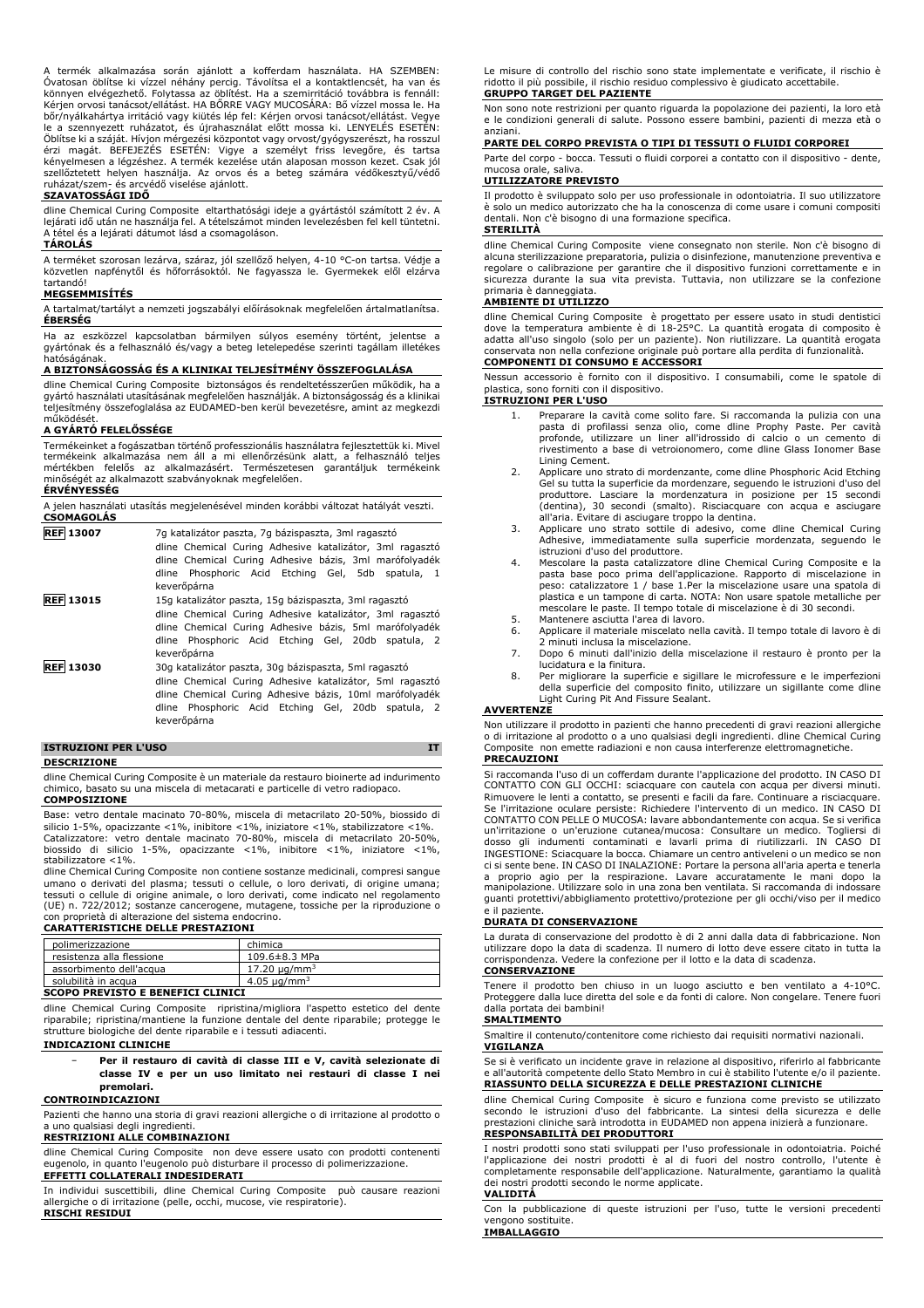| <b>REF</b> 13007                                            | 7q catalizzatore in pasta, 7q pasta base, 3ml adesivo<br>dline Chemical Curing Adhesive catalizzatore, 3ml adesivo |  |  |
|-------------------------------------------------------------|--------------------------------------------------------------------------------------------------------------------|--|--|
|                                                             |                                                                                                                    |  |  |
|                                                             | dline Chemical Curing Adhesive base, 3ml liquido                                                                   |  |  |
| mordenzante dline Phosphoric Acid Etching Gel, 5 spatole, 1 |                                                                                                                    |  |  |
|                                                             | pad di miscelazione                                                                                                |  |  |
| <b>REF</b> 13015                                            | 15g catalizzatore in pasta, 15g pasta base, 3ml adesivo                                                            |  |  |

- dline Chemical Curing Adhesive catalizzatore, 3ml adesivo dline Chemical Curing Adhesive base, 5ml liquido mordenzante dline Phosphoric Acid Etching Gel, 10 spatole, 2 pad di miscelazione **REF 13030** 30g catalizzatore in pasta, 30g pasta base, 5ml adesivo
- dline Chemical Curing Adhesive catalizzatore, 5ml adesivo dline Chemical Curing Adhesive base, 10ml liquido mordenzante dline Phosphoric Acid Etching Gel, 20 spatole, 2 pad di miscelazione

| LIETOSANAS INSTRUKCIJA |  |
|------------------------|--|
|------------------------|--|

### **APRAKSTS**

dline Chemical Curing Composite ir ķīmiski cietējošs, bioinerts restaurācijas materiāls uz metakrilāta maisījuma un starojumu necaurlaidīgu stikla daļiņu bāzes. **SASTĀVS**

Bāze: sasmalcināts zobārstniecības stikls 70–80 %, metakrilāta maisījums 20–50 %, silīcija dioksīds 1–5 %, opalescenta viela <1 %, inhibitors <1 %, ierosinātājs <1 %, stabilizators <1 %.

Katalizators: sasmalcināts zobārstniecības stikls 70–80 %, metakrilāta maisījums 20–50 %, silīcija dioksīds 1–5 %, opalescenta viela <1 %, inhibitors <1 %, ierosinātājs <1 %, stabilizators <1 %.

dline Chemical Curing Composite nesatur ārstnieciskas vielas, tostarp cilvēka asinis<br>vai plazmas atvasinājumus, cilvēka izcelsmes audus, šūnas vai to atvasinājumus,<br>dzīvnieku izcelsmes audus, šūnas vai to atvasinājumus, kā **SNIEGUMA RAKSTURLIELUMI**

# cietēšana ķīmiska lieces stiprība 109.6±8.3 MPa<br>
ūdens sorbcija 17.20 µg/mm<sup>3</sup>  $17.20$  μg/mm<sup>3</sup> šķīdība ūdenī 14.05 μg/mm<sup>3</sup>

# **PAREDZĒTAIS MĒRĶIS UN KLĪNISKIE IEGUVUMI**

dline Chemical Curing Composite atjauno/uzlabo atjaunojamā zoba estētisko izskatu, atjauno/uztur atjaunojamā zoba darbību, aizsargā atjaunojamā zoba un blakus esošo audu bioloģiskās struktūras.

#### **KLĪNISKĀS INDIKĀCIJAS**

− **III un V klases dobumu atjaunošanai, atsevišķiem IV klases dobumiem un ierobežotai izmantošanai I klases restaurācijās priekšējiem dzerokļiem.**

# **KONTRINDIKĀCIJAS**

Pacienti, kuriem anamnēzē ir bijušas smagas alerģiskas vai kairinošas reakcijas pret izstrādājumu vai kādu no sastāvdaļām.

# **IEROBEŽOJUMI KOMBINĀCIJĀM**

dline Chemical Curing Composite nedrīkst lietot kopā ar produktiem, kas satur eigenolu, jo eigenols var traucēt polimerizācijas procesu.

# **NEVĒLAMĀS BLAKUSPARĀDĪBAS**

Jutīgiem cilvēkiem izstrādājums var izraisīt alerģiskas vai kairinājuma reakcijas (āda, gļotāda, elpceļi).

# **PĀRĒJIE RISKI**

Riska kontroles pasākumi ir ieviesti un pārbaudīti, risks ir samazināts, ciktāl iespējams, kopējais atlikušais risks tiek uzskatīts par pieņemamu.

#### **PACIENTU MĒRĶGRUPA**

Nav zināmu ierobežojumu attiecībā uz pacientu populāciju, viņu vecumu un vispārējo veselības stāvokli. Var būt bērni, vidēja vecuma vai gados vecāki pacienti. **PAREDZĒTĀ ĶERMEŅA DAĻA VAI ĶERMEŅA ŠĶIDRUMU AUDU VEIDI**

Ķermeņa daļa — mute. Audu vai ķermeņa šķidrumu saskare ar ierīci — zobs, mutes

# gļotāda, siekalas. **PAREDZĒTAIS LIETOTĀJS**

dline Chemical Curing Composite ir paredzēts profesionālai lietošanai tikai zobārstniecībā. Tā lietotājs ir tikai licencēts ārsts, kurš zina, kā lietot parastos zobu kompozītmateriālus. Nav nepieciešama specifiska apmācība.

#### **STERILITĀTE**

dline Chemical Curing Composite tiek piegādāts nesterils. Lai nodrošinātu ierīces pareizu un drošu darbību paredzētajā kalpošanas laikā, nav nepieciešama nekāda sagatavojoša sterilizācija, tīrīšana vai dezinfekcija, profilaktiska, regulāra apkope vai kalibrēšana. Tomēr nelietojiet, ja primārais iepakojums ir bojāts.

### **IZMANTOŠANAS VIDE**

dline Chemical Curing Composite ir paredzēts lietošanai zobārstniecības kabinetā,<br>kur vides temperatūra ir 18–25 °C. Dozētais kompozītmateriāla daudzums ir<br>piemērots vienreizējai lietošanai (tikai vienam paci Dozētais daudzums, kas netiek glabāts oriģinālajā iepakojumā, var izraisīt funkcijas zudumu.

# **PALĪGMATERIĀLI UN PIEDERUMI**

Ierīcei nav pievienoti piederumi. Ierīces komplektācijā ietilpst neuzliesmojoši materiāli, piemēram, plastmasas lāpstiņas.

#### **LIETOŠANAS INSTRUKCIJA**

- 1. Sagatavojiet dobumu kā parasti. Ieteicama tīrīšana ar eļļu nesaturošu
- profilaktisko pastu, piemēram, dline Prophy Paste. Dziļiem dobumiem<br>izmantojiet kalcija hidroksīda oderējumu vai stikla jonomēru bāzes<br>cementu, piemēram, dline Glass Ionomer Base Lining Cement.<br>2. Uz visas kodināmās virsma Izvairieties no dentīna pārmērīgas žāvēšanas.
- 3. Uz kodinātās virsmas nekavējoties uzklājiet plānu līmvielas slāni, piemēram, dline Chemical Curing Adhesive, un ievērojiet ražotāja lietošanas norādījumus.
- 4. Samaisiet dline Chemical Curing Composite katalizatora pastu un bāzes pastu tieši pirms uzklāšanas. Maisīšanas attiecība pēc svara: katalizators 1 / bāze 1. Maisīšanai izmantojiet plastmasas lāpstiņu un papīra paliktni. PIEZĪME! Pastu maisīšanai neizmantojiet metāla lāpstiņu. Kopējais maisīšanas laiks ir 30 sekundes.
- 5. Darba zona ir jāuztur sausa.<br>6. IJzklājiet samaisīto materi
- 6. Uzklājiet samaisīto materiālu dobumā. Kopējais izstrādes laiks ir 2 minūtes, iekļaujot maisīšanu.
- 7. Pēc 6 minūtēm kopš maisīšanas sākuma restaurācija ir gatava pulēšanai
- un apstrādei. 8. Lai uzlabotu virsmu un noblīvētu gatavās kompozītmateriāla virsmas mikroplaisas un virsmas nepilnības, izmantojiet hermētiķi, piemēram, dline Light Curing Pit And Fissure Sealant.

## **BRĪDINĀJUMI**

Nelietojiet šo izstrādājumu pacientiem, kuriem anamnēzē ir bijušas smagas alerģiskas vai kairinājuma reakcijas pret izstrādājumu vai kādu tā sastāvdaļu. dline Chemical Curing Composite neizdala starojumu un nerada elektromagnētiskus traucējumus.

# **PIESARDZĪBAS PASĀKUMI**

Izstrādājuma uzklāšanas laikā ieteicams lietot koferdamu. PĒC SASKARES AR ACĪM: Uzmanīgi skalojiet ar ūdeni vairākas minūtes. Ja ievietotas kontaktlēcas, izņemiet tās (ja tas nav sarežģīti). Turpiniet skalot. Ja acu kairinājums turpinās: konsultējieties ar ārstu / saņemiet medicīnisku palīdzību. PĒC SASKARES AR ĀDU VAI GĻOTĀDU: Mazgāt ar lielu daudzumu ūdens. Ja rodas ādas/gļotādas kairinājums vai izsitumi:<br>Konsultēties ar ārstu / saņemt medicīnisku palīdzību. Novilkt piesārņoto apģērbu un<br>pirms atkārtotas lietošanas izmazgāt. NORĪŠANAS GADĪJUMĀ: pašsajūtas gadījumā nekavējoties sazināties ar Saindēšanās kontroles centru vai ārstu. IEELPOŠANAS GADĪJUMĀ: Nogādāt cietušo svaigā gaisā un nodrošināt ērtu elpošanu. Pēc lietošanas rūpīgi nomazgājiet rokas. Lietojiet tikai labi vēdināmā vietā. Ārstam un pacientam ieteicams valkāt aizsargcimdus / aizsargapģērbu / acu aizsargus / sejas aizsargu.

#### **GLABĀŠANAS ILGUMS**

Produkta derīguma termiņš ir 2 gadi kopš ražošanas datuma. Nelietojiet pēc derīguma termiņa beigām. Partijas numurs ir jānorāda visā sarakstē. Partiju un derīguma termiņu skatīt uz iepakojuma. **GLABĀŠANA**

Glabāt izstrādājumu cieši noslēgtu sausā, labi vēdināmā vietā 4–10 °C temperatūrā. Sargāt no tiešiem saules stariem un siltuma avotiem. Nesasaldēt. Glabāt bērniem nepieejamā vietā!

# **ATBRĪVOŠANĀS NO IZSTRĀDĀJUMA**

Atbrīvojieties no satura/konteinera atbilstoši valsts normatīvajām prasībām. **MODRĪBA**

Par jebkuru nopietnu incidentu, kas noticis saistībā ar ierīci, jāziņo ražotājam un tās dalībvalsts kompetentajai iestādei, kurā ir reģistrēts lietotājs un/vai pacients. **DROŠĪBAS UN KLĪNISKĀ SNIEGUMA KOPSAVILKUMS**

dline Chemical Curing Composite ir drošs un darbojas kā paredzēts, ja to lieto saskaņā ar ražotāja lietošanas instrukciju. Drošības un klīniskā snieguma kopsavilkums tiks ievadīts EUDAMED, tiklīdz tas sāks darbu. **RAŽOTĀJA PIENĀKUMI**

Mūsu izstrādājumi ir izstrādāti profesionālai lietošanai zobārstniecībā. Tā kā mūsu izstrādājumu lietošana nav mūsu kontrolē, lietotājs ir pilnībā atbildīgs par izmantošanu. Protams, mēs garantējam savu izstrādājumu kvalitāti saskaņā ar piemērotajiem standartiem.

# **DERĪGUMS**

Pēc šīs lietošanas instrukcijas publicēšanas visas iepriekšējās versijas tiek aizstātas. **IEPAKOJUMS**

| <b>REF 13007</b> | 7 g katalizatora pastas, 7 g bāzes pastas, 3 ml līmējošā    |  |
|------------------|-------------------------------------------------------------|--|
|                  | dline Chemical Curing Adhesive katalizatora, 3 ml limējošās |  |
|                  | dline Chemical Curing Adhesive bāzes, 3 ml kodināšanas      |  |
|                  | šķidruma dline Phosphoric Acid Etching Gel, 5 lāpstinas,    |  |
|                  | 1 maisīšanas paliktnis                                      |  |
| <b>REF 13015</b> | 15 g katalizatora pastas, 15 g bāzes pastas, 3 ml līmējošā  |  |
|                  | dline Chemical Curing Adhesive katalizatora, 3 ml līmējošās |  |
|                  | dline Chemical Curing Adhesive bazes, 5 ml kodinašanas      |  |
|                  | šķidruma dline Phosphoric Acid Etching Gel, 10 lāpstinas,   |  |
|                  | 2 maisīšanas paliktnis                                      |  |
| <b>REF 13030</b> | 30 g katalizatora pastas, 30 g bāzes pastas, 5 ml līmējošā  |  |
|                  | dline Chemical Curing Adhesive katalizatora, 5 ml līmējošās |  |
|                  | dline Chemical Curing Adhesive bāzes, 10 ml kodināšanas     |  |
|                  | šķidruma dline Phosphoric Acid Etching Gel, 20 lāpstinas,   |  |

# **BRUKSANVISNING NO BESKRIVELSE**

2 maisīšanas paliktnis

dline Chemical Curing Composite er kjemisk herding, bioinert restorativt materiale basert på metcarylatblanding og radiomaliske glasspartikler. **SAMMENSETNING**

Base: denal glass slipt 70-80%, metakrylatblanding 20-50%, silisiumdioksid 1-5%, opasifikator <1%, hemmer <1%, initiativtaker <1%, stabilisator <1%. Katalysator:<br>tannglass slipt 70-80%, metakrylatblanding 20-50%, silisiumdioksid 1-5%,<br>opasifikator <1%, hemmer <1%, initiativtaker <1%, stabil

plasmaavledning; vev eller celler, eller deres derivater, av menneskelig opprinnelse; vev eller celler av animalsk opprinnelse, eller deres derivater, som referert til i forordning (EU) nr. stoffer som er kreftfremkallende, mutagene, giftige for reproduksjon eller har endokrine forstyrrende egenskaper. **YTELSESEGENSKAPER**

| herding                               | kiemisk                      |  |
|---------------------------------------|------------------------------|--|
| fleksibel styrke                      | 109.6±8.3 MPa                |  |
| vann sorpsion                         | 17.20 ug/mm <sup>3</sup>     |  |
| vannløselighet                        | 4.05 $\mu$ g/mm <sup>3</sup> |  |
| TILTENKTE FORMÅL OG KLINISKE FORDELER |                              |  |

dline Chemical Curing Composite gjenoppretter/forbedrer estetisk utseende av gjenopprettelig tann; gjenoppretter/opprettholder tannfunksjonen til gjenopprettelig tann; beskytter biologiske strukturer av gjenopprettelig tann og tilstøtende vev.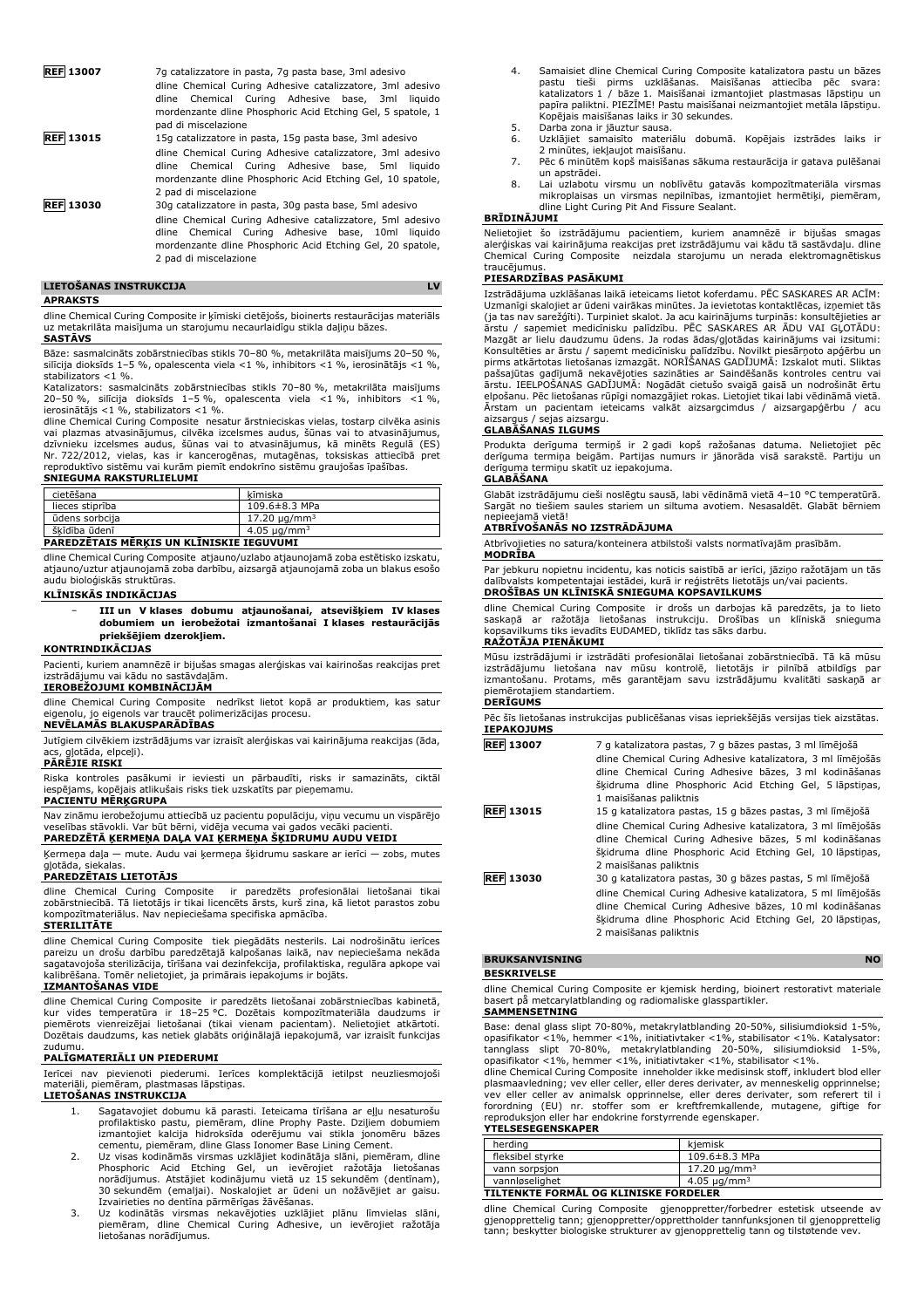#### **KLINISKE INDIKASJONER**

− **For restaurering av klasse III og V hulrom, utvalgte hulrom i klasse IV og for begrenset bruk i klasse I restaureringer i premolarer.**

#### **KONTRAINDIKASJONER**

Pasienter som tidligere har hatt alvorlige allergiske reaksjoner eller irritasjonsreaksjoner på produktet eller noen av innholdsstoffene.

### **BEGRENSNINGER FOR KOMBINASJONER**

dline Chemical Curing Composite skal ikke brukes sammen med produkter som inneholder eugenol, da eugenol kan forstyrre polymerisasjonsprosessen. **UØNSKEDE BIVIRKNINGER**

Hos utsatte personer kan produktet forårsake allergiske reaksjoner eller irritasjonsreaksjoner (hud, øye, slimhinne, luftveier).

# **RESTRISIKOER**

Risikokontrolltiltak ble implementert og verifisert, risikoen reduseres mest mulig, den samlede restrisikoen anses å være akseptabel.

#### **PASIENTMÅLGRUPPE**

Ingen restriksjoner kjent om pasientpopulasjon, alder og generelle helsetilstander. Det kan være barn, middelaldrende eller eldre pasienter.

# **TILTENKT DEL AV KROPPEN ELLER TYPER VEV AV KROPPSVÆSKER**

En del av kroppen – munn. Vev eller kroppsvæsker kontaktet av enheten - tann, munnslimhinne, spytt.

### **TILTENKT BRUKER**

dline Chemical Curing Composite er kun utviklet til profesjonell bruk innen tannpleie. Brukeren kan kun være lisensiert lege som har kunnskap om hvordan man bruker vanlige tannkompositter. Det er ikke behov for spesifikk utdannelse.

#### **STERILITET**

dline Chemical Curing Composite leveres ikke-sterilt. Det er ikke behov for forberedende sterilisering, rengjøring eller desinfeksjon, forebyggende, regelmessig vedlikehold eller kalibrering for å sikre at enheten fungerer riktig og trygt i løpet av den tiltenkte levetiden. Bruk imidlertid ikke hvis primærpakken er skadet.

#### **BRUK MILJØ**

dline Chemical Curing Composite er designet for å brukes på tannlegekontor der<br>omgivelsestemperaturen er 18-25°C. Dispensert mengde kompositt er egnet for<br>engangsbruk (kun for én pasient). Skal ikke brukes på nytt. Dispe

# **FORBRUKSKOMPONENTER OG TILBEHØR**

Ingen tilbehør følger med enheten. Cunsumables, for eksempel plastspatler, følger med enheten.

### **BRUKSANVISNING**

- 1. Forbered hulrommet som alltid. Rengjøring med oljefri profylaksepasta, for eksempel dline Prophy Paste anbefales. For dype hulrom bruk kalsiumhydroksidforing eller glassionomerbaseforingssement, for
- eksempel dline Glass Ionomer Base Lining Cement. 2. Påfør lag av etsning, for eksempel dline Phosphoric Acid Etching Gel på alle overflater som skal etset, følg produsentens bruksanvisning. La etse på plass i 15 sekunder (dentin), 30 sekunder (emalje). Skyll med vann og tørk med luft. Unngå over tørking dentin.
- 3. Påfør et tynt lag med lim, for eksempel dline Chemical Curing Adhesive umiddelbart på etset overflate, følg produsentens bruksanvisning.
- 4. Bland dline Chemical Curing Composite katalysatorpasta og basepasta<br>rett før påføring. Blandingsforhold etter vekt: katalysator 1 / base 1. For<br>blanding bruk plastspatel og papirpute. notat! Ikke bruk metallspatel t blanding av pastaer. Total blandetid er 30 sekunder. 5. Arbeidsområdet må holdes tørt. 6. Påfør det blandede materialet i hulrommet. Total arbeidstid er 2 minutter
- 
- inkludert blanding. 7. Etter 6 minutter fra starten av blandingen er restaurering klar for polering
- og etterbehandling. 8. For å forbedre overflaten og forsegle mikrosprekker og overflatefeil i den
- ferdige komposittoverflaten, bruk tetningsmasse, for eksempel dline Light Curing Pit And Fissure Sealant.

# **ADVARSLER**

Ikke bruk produktet til pasienter som tidligere har hatt alvorlige allergiske eller irritasjonsreaksjoner på produktet eller noen av innholdsstoffene. dline Chemical Curing Composite avgir ikke stråling og forårsaker ingen elektromagnetiske forstyrrelser.

#### **FORHOLDSREGLER**

Det anbefales å bruke cofferdam under påføring av produktet. VED KONTAKT MED ØYNE: Skyll forsiktig med vann i flere minutter. Fjern kontaktlinser, hvis de er til stede og enkle å ta ut. Fortsett skyllingen. Hvis øyeirritasjonen vedvarer: Få medisinsk rådgivning/oppmerksomhet. VED HUD ELLER SLIMHINNE KONTAKT: Vask med rikelig med vann. Hvis hud/slimhinneirritasjon eller oppstår: Få medisinsk råd/hjelp. Ta av forurensede klær og vask før gjenbruk. VED SVELGING: Skyll munnen. Ring et giftsenter eller lege/lege hvis du føler deg uvel. VED INNÅNDING:

Fjern personen til frisk luft og hold deg komfortabel med å puste.<br>Vask hendene grundig etter håndtering. Skal kun brukes i et godt ventilert område.<br>Det anbefales å bruke vernehansker/verneklær/vernebriller/ansiktsbeskytt lege og pasient.

#### **HOLDBARHET**

Holdbarhet for dline Chemical Curing Composite er 2 år fra produksjonsdato. Skal ikke brukes etter utløpsdatoen. Partinummeret skal oppgis i all korrespondanse. Se emballasje for batch- og utløpsdato.

# **OPPBEVARING**

Hold produktet tett lukket på et tørt, godt ventilert sted ved 4-10 °C. Beskyttes mot direkte sollys og varmekilder. Skal ikke fryses. Oppbevars utilgjengelig for barn! **BORTSKAFFELSE**

Kast innhold/beholder slik beskrevet i nasjonale forskriftskrav.

#### **ÅRVÅKENHET**

Hvis det har skjedd en alvorlig hendelse i forbindelse med enhetsrapporten til produsenten og den kompetente myndigheten i medlemsstaten der brukeren og/eller sienten er etabler!

# **OPPSUMMERING AV SIKKERHET OG KLINISK YTELSE**

dline Chemical Curing Composite er trygt og fungerer som det skal hvis det brukes i henhold til produsentens bruksanvisning. Oppsummering av sikkerhet og klinisk ytelse vil bli introdusert i EUDAMED så snart det vil starte arbeidet.

#### **PRODUSENTENS ANSVAR**

Våre produkter er kun utviklet til profesjonell bruk innen tannpleie. Siden bruken av våre produkter er utenfor vår kontroll, er brukeren fullt ut ansvarlig for applikasjonen. Selvfølgelig garanterer vi kvaliteten på våre produkter i samsvar med de anvendte standardene.

#### **GYLDIGHET**

| Ved publisering av denne bruksanvisningen er alle tidligere versjoner erstattet.<br><b>EMBALLASJE</b> |                                                                                                                                                                                                                                       |  |
|-------------------------------------------------------------------------------------------------------|---------------------------------------------------------------------------------------------------------------------------------------------------------------------------------------------------------------------------------------|--|
| <b>REF 13007</b>                                                                                      | 7g katalysatorpasta, 7g basepasta, 3 ml lim<br>dline Chemical Curing Adhesive-katalysator, 3 ml lim dline<br>Chemical Curing Adhesive-base, 3 ml etsende væske dline                                                                  |  |
| <b>REF 13015</b>                                                                                      | Phosphoric Acid Etching Gel, 5psc. spateler, 1 blandepute<br>15g katalysatorpasta, 15g basepasta, 3 ml lim                                                                                                                            |  |
|                                                                                                       | dline Chemical Curing Adhesive-katalysator, 3 ml lim dline<br>Chemical Curing Adhesive-base, 5 ml etsende væske dline<br>Phosphoric Acid Etching Gel, 10psc. spateler, 2 blandepute                                                   |  |
| 13030<br><b>REFI</b>                                                                                  | 30g katalysatorpasta, 30g basepasta, 5 ml lim<br>dline Chemical Curing Adhesive-katalysator, 5 ml lim dline<br>Chemical Curing Adhesive-base, 10 ml etsende væske dline<br>Phosphoric Acid Etching Gel, 20psc. spateler, 2 blandepute |  |

#### **INSTRUKCJA UŻYTKOWANIA PL**

**OPIS**

dline Chemical Curing Composite to utwardzany chemicznie, bioinertny materiał do wypełnień na bazie mieszaniny metkarylanów i nieprzepuszczalnych promieni rentgenowskich cząstek szkła.

# **KOMPOZYCJA**

Baza: szkło dentystyczne szlifowane 70-80%, mieszanina metakrylanów 20-50%, dwutlenek krzemu 1-5%, środek zmętniający <1%, inhibitor <1%, inicjator <1%, stabilizator <1%.

Katalizator: szkło dentystyczne szlifowane 70-80%, mieszanina metakrylanów 20- 50%, dwutlenek krzemu 1-5%, środek zmętniający <1%, inhibitor <1%, inicjator <1%, stabilizator <1%.

dline Chemical Curing Composite nie zawiera substancji leczniczych, w tym pochodnych ludzkiej krwi lub osocza; tkanek lub komórek pochodzenia ludzkiego lub ich pochodnych; tkanek lub komórek pochodzenia zwierzęcego lub ich pochodnych, o których mowa w rozporządzeniu (UE) nr 722/2012; substancji rakotwórczych, mutagenów, działających szkodliwie na rozrodczość lub mających właściwości zaburzające funkcjonowanie układu hormonalnego.

# **CHARAKTERYSTYKA WYDAJNOŚCI**

| utwardzanie                        | chemiczne                     |  |
|------------------------------------|-------------------------------|--|
| Wytrzymałość na zginanie           | 109.6±8.3 MPa                 |  |
| Sorpcja wody                       | 17.20 $\mu$ g/mm <sup>3</sup> |  |
| Rozpuszczalność w wodzie           | 4.05 $\mu$ g/mm <sup>3</sup>  |  |
| PRZEZNACZENIE I KORZYŚCI KLINICZNE |                               |  |

dline Chemical Curing Composite przywraca/poprawia estetyczny wygląd odbudowywanego zęba; przywraca/utrzymuje funkcje zębowe odbudowywanego zęba; chroni struktury biologiczne odbudowywanego zęba i przyległych tkanek.

#### **WSKAZANIA KLINICZNE**

− **Do wypełnień ubytków klasy III i V, wybranych ubytków klasy IV oraz do ograniczonego stosowania w odbudowach klasy I w przedtrzonowcach.**

#### **PRZECIWWSKAZANIA**

Pacjenci, u których w przeszłości występowały ciężkie reakcje alergiczne lub podrażnienia na produkt lub którykolwiek ze składników. **OGRANICZENIA DOTYCZĄCE ŁĄCZENIA**

dline Chemical Curing Composite nie należy stosować z produktami zawierającymi ponieważ eugenol może zakłócać proces polimeryzacji.

# **NIEPOŻĄDANE SKUTKI UBOCZNE**

U osób podatnych produkt może wywoływać reakcje alergiczne lub podrażnienia (skóra, oczy, błony śluzowe, drogi oddechowe).

# **RYZYKO RESZTKOWE**

Wdrożono i zweryfikowano środki kontroli ryzyka, ryzyko jest ograniczone w jak największym stopniu, całkowite ryzyko szczątkowe ocenia się jako akceptowalne. **GRUPA DOCELOWA PACJENTÓW**

Brak znanych ograniczeń dotyczących populacji pacjentów, ich wieku i ogólnego stanu zdrowia. Mogą to być dzieci, pacjent w średnim lub podeszłym wieku. **PRZEZNACZONA CZĘŚĆ CIAŁA LUB RODZAJE TKANEK PŁYNÓW USTROJOWYCH**

Część ciała - usta. Tkanki lub płyny ustrojowe, z którymi styka się urządzenie - ząb, śluzówka jamy ustnej, ślina.

# **DOCELOWY UŻYTKOWNIK**

dline Chemical Curing Composite przeznaczony wyłącznie do użytku profesjonalnego w stomatologii. Licencjonowany tylko dla lekarza, który ma wiedzę, jak używać<br>popularnych kompozytów dentystycznych. Nie ma potrzeby specjalnego szkolenia. popularnych kompozytów dentystycznych. Nie ma potrzeby specjalnego szkolenia. **STERYLNOŚĆ**

dline Chemical Curing Composite dostarczany jest w stanie niesterylnym. Nie ma potrzeby jakiejkolwiek wstępnej sterylizacji, czyszczenia lub dezynfekcji, profilaktycznej, regularnej konserwacji lub kalibracji, aby zapewnić prawidłowe i bezpieczne działanie urządzenia w całym przewidzianym okresie użytkowania. Nie używaj jednak urządzenia, jeśli opakowanie bezpośrednie jest uszkodzone. **MIEJSCE UŻYCIA**

dline Chemical Curing Composite przeznaczony do użytku w gabinecie stomatologicznym, w którym panuje temperatura otoczenia 18-25°C. Dozowana ilość kompozytu nadaje się do jednorazowego użytku (tylko dla jednego pacjenta). Nie używać ponownie. Dozowana ilość przechowywana nie w oryginalnym opakowaniu może prowadzić do utraty funkcjonalności.

#### **MATERIAŁY EKSPLOATACYJNE I AKCESORIA**

Z urządzeniem nie są dostarczane żadne akcesoria. Z urządzeniem dostarczane są materiały eksploatacyjne, takie jak plastikowe szpatułki. **INSTRUKCJA UŻYTKOWANIA**

1. Przygotować ubytek jak zawsze. Zaleca się czyszczenie bezolejową pastą profilaktyczną, taką jak dline Prophy Paste. W przypadku głębokich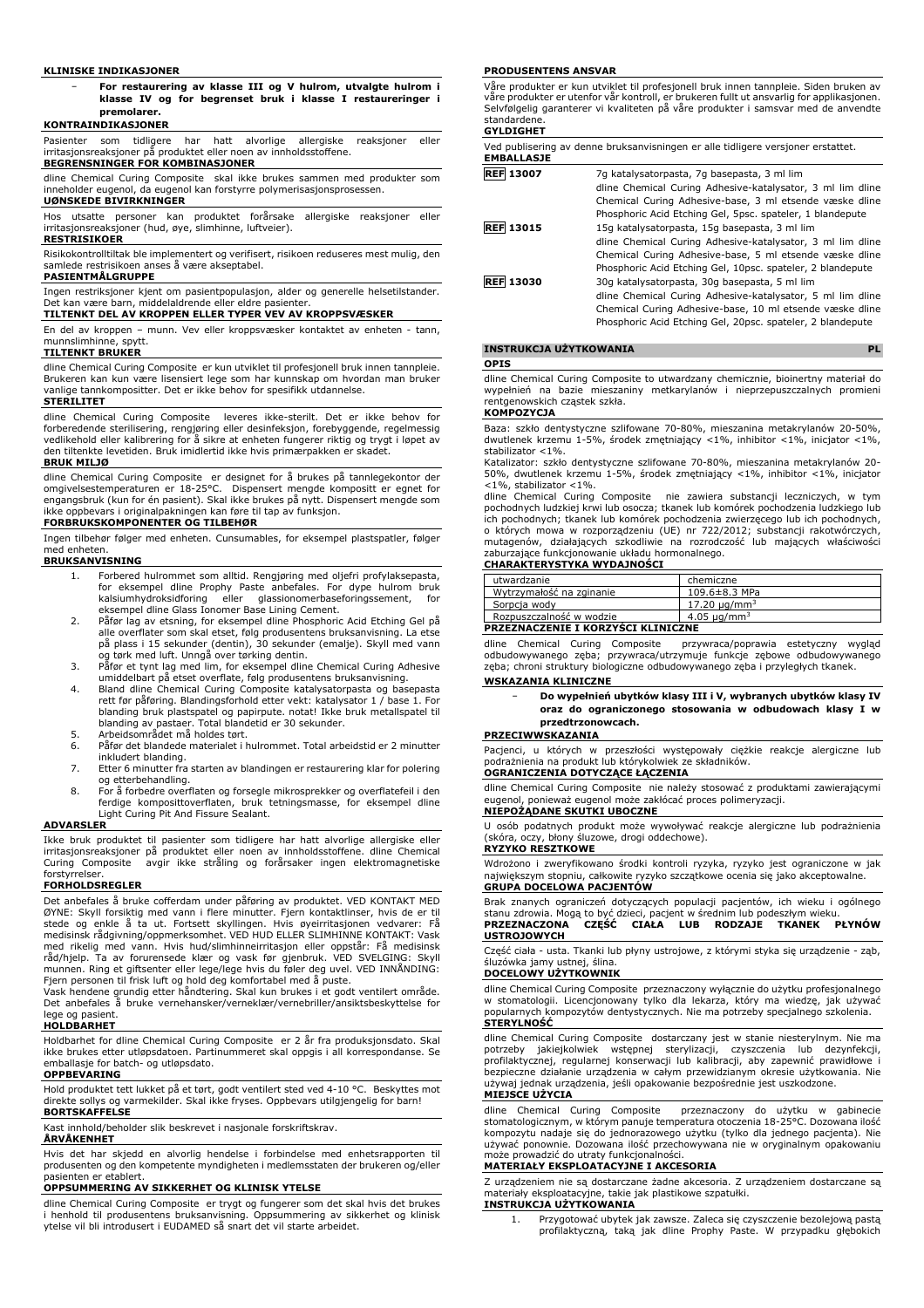ubytków należy użyć podkładu z wodorotlenku wapnia lub cementu glasjonomerowego do okładzin, takiego jak dline Glass Ionomer Base Lining Cement.

- 2. Nałożyć warstwę wytrawiania, takiego jak dline Phosphoric Acid Etching Gel na całą wytrawioną powierzchnię, postępować zgodnie z instrukcją<br>użytkowania producenta. Pozostawić wytrawienie na miejscu na 15<br>sekund (zębina), 30 sekund (szkliwo). Opłukać wodą i osuszyć<br>powietrzem. Unikać przesusze
- Curing Adhesive, na wytrawioną powierzchnię, postępując zgodnie z instrukcją użytkowania producenta.
- 4. Zmieszać pastę katalizatora dline Chemical Curing Composite z pastą bazową tuż przed aplikacją. Proporcje mieszania wagowo: katalizator 1 / baza 1. Do mieszania użyć plastikowej szpatułki i papierowego bloczka. UWAGA! Nie używać metalowej szpatułki do mieszania past. Całkowity czas mieszania to 30 sekund.
- 5. Miejsce pracy musi być suche.<br>6. Nałożyć wymieszany materiał
- 6. Nałożyć wymieszany materiał do ubytku. Całkowity czas pracy łącznie z mieszaniem wynosi 2 minuty.
- 7. Po 6 minutach od rozpoczęcia mieszania uzupełnienie jest gotowe do polerowania i wykańczania.
- 8. Aby poprawić powierzchnię i uszczelnić mikropęknięcia i niedoskonałości powierzchni gotowej powierzchni kompozytowej, należy użyć szczeliwa, takiego jak dline Light Curing Pit And Fissure Sealant.

#### **OSTRZEŻENIA**

Nie należy stosować produktu u pacjentów, u których w przeszłości występowały<br>ciężkie reakcje alergiczne lub podrażnienia na produkt lub którykolwiek ze<br>składników. dline Chemical Curing Composite nie emituje promieniowani powoduje żadnych zakłóceń elektromagnetycznych. **ŚRODKI OSTROŻNOŚCI**

Podczas aplikacji produktu zaleca się stosowanie koferdamu. W PRZYPADKU<br>DOSTANIA SIĘPRODUKTU DO OCZU: Ostrożnie płukać wodąprzez kilka minut. Zdjąć<br>soczewki kontaktowe, jeśli-są-obecne. Kontynuować-płukanie. Jeśli-podrażni utrzymuje się: Zasięgnąć porady/zgłosić się pod opiekę lekarza. W PRZYPADKU<br>KONTAKTU ZE SKÓRĄ LUB BŁONĄ SLUZOWĄ: Umyć dużą ilością wody. Jeśli wystąpi<br>podrażnienie skóry/błon śluzowych lub wysypka: Zasięgnąć porady/zgłosić opiekę lekarza. Zdjąć zanieczyszczoną odzież i wyprać przed ponownym użyciem. W<br>PRZYPADKU POŁKNIĘCIA: wypłukać usta. W przypadku złego samopoczucia<br>skontaktować się z Centrum Zatruć lub lekarzem. W

wyprowadzić osobę na świeże powietrze i zapewnić swobodne oddychanie.<br>Dokładnie umyć ręce po użyciu. Stosować tylko w dobrze wentylowanych<br>pomieszczeniach. Zaleca się noszenie rękawic ochronnych/odzieży<br> **OKRES TRWAŁOŚCI**

Okres trwałości produktu wynosi 2 lata od daty produkcji. Nie używać po upływie terminu ważności. W całej korespondencji należy podawać numer partii. Data serii i data ważności znajduje się na opakowaniu.

# **PRZECHOWYWANIE**

Przechowywać produkt szczelnie zamknięty w suchym, dobrze wentylowanym miejscu w temperaturze 4-10°C. Chronić przed bezpośrednim działaniem promieni słonecznych i źródeł ciepła. Nie zamrażać. Trzymać z dala od dzieci! **UTYLIZACJA**

Zawartość/pojemnik usuwać do zgodnie z krajowymi wymogami prawnymi.

# **CZUJNOŚĆ**

Jeżeli jakikolwiek poważny incydent, który miał miejsce w związku z urządzeniem, zgłaszany jest producentowi i właściwemu organowi państwa członkowskiego, w którym użytkownik i/lub pacjent ma siedzibę.

# **PODSUMOWANIE BEZPIECZEŃSTWA I WYNIKÓW KLINICZNYCH**

dline Chemical Curing Composite jest bezpieczny i działa zgodnie z przeznaczeniem,<br>jeśli jest używany zgodnie z instrukcja użytkowania producenta. Podsumowanie jeśli jest używany zgodnie z instrukcją użytkowania producenta bezpieczeństwa i wyników klinicznych zostanie wprowadzone do EUDAMED, gdy tylko zacznie działać.

# **ODPOWIEDZIALNOŚĆ PRODUCENTA**

Nasze produkty zostały stworzone z myślą o profesjonalnym zastosowaniu w stomatologii. Ponieważ zastosowanie naszych produktów jest poza naszą kontrolą,<br>użytkownik jest w pełni odpowiedzialny za aplikację. Oczywiście gwarantujemy<br>jakość naszych produktów zgodną z obowiązującymi normami.<br>**WAŻNOŚ** 

Wraz z opublikowaniem niniejszej instrukcji użytkowania wszystkie poprzednie

wersje tracą ważność. **OPAKOWANIE**

| <b>REF 13007</b>         | 7 g pasty katalizatora, 7 g pasty bazowej, 3 ml kleju<br>dline Chemical Curing Adhesive katalizator, 3 ml kleju dline<br>Chemical Curing Adhesive bazy, 3 ml płynu wytrawiającego<br>dline Phosphoric Acid Etching Gel, 5 szt. szpatułki, 1 bloczek<br>do mieszania     |
|--------------------------|-------------------------------------------------------------------------------------------------------------------------------------------------------------------------------------------------------------------------------------------------------------------------|
| <b>REF 13015</b>         | 15 g pasty katalizatora, 15 g pasty bazowej, 3 ml kleju<br>dline Chemical Curing Adhesive katalizator, 3 ml kleju dline<br>Chemical Curing Adhesive bazy, 5 ml płynu wytrawiającego<br>dline Phosphoric Acid Etching Gel, 10 szt. szpatułki, 2 bloczek<br>do mieszania  |
| <b>REF 13030</b>         | 30 g pasty katalizatora, 30 g pasty bazowej, 5 ml kleju<br>dline Chemical Curing Adhesive katalizator, 5 ml kleju dline<br>Chemical Curing Adhesive bazy, 10 ml płynu wytrawiającego<br>dline Phosphoric Acid Etching Gel, 20 szt. szpatułki, 2 bloczek<br>do mieszania |
| <b>INSTRUCÕES DE USO</b> | PТ                                                                                                                                                                                                                                                                      |

# **DESCRIÇÃO**

O dline Chemical Curing Composite é um material restaurador bioinerte, de cura química, com base na mistura de metcarilato e partículas de vidro radiopaco. **COMPOSIÇÃO**

Base: vidro denal moído 70-80%, mistura de metacrilato 20-50%, dióxido de silício 1-5%, opacificante <1%, inibidor <1%, iniciador <1%, estabilizador <1%. Catalisador: vidro dental polido 70-80%, mistura de metacrilato 20-50%, dióxido de silício 1-5%, opacificante <1%, inibidor <1%, iniciador <1%, estabilizador <1%.

dline Chemical Curing Composite não contém substâncias médicas, incluindo sangue humano ou derivados de plasma; tecidos ou células, ou seus derivados, de origem humana; tecidos ou células de origem animal, ou seus derivados, conforme referido no Regulamento (UE) n.º 722/2012; substâncias cancerígenas, mutagénicas, tóxicas para a reprodução ou com propriedades de desregulação endócrina.

# **CARACTERÍSTICAS DE PERFORMANCE**

| cura                                               | auímica                       |  |
|----------------------------------------------------|-------------------------------|--|
| resistência à flexão                               | 109.6±8.3 MPa                 |  |
| sorcão de água                                     | 17.20 $\mu$ g/mm <sup>3</sup> |  |
| solubilidade em água                               | 4.05 $\mu$ g/mm <sup>3</sup>  |  |
| <b>FINALIDADE PRETENDIDA E BENEFÍCIOS CLÍNICOS</b> |                               |  |

dline Chemical Curing Composite restaura/melhora a aparência estética do dente restaurável; restaura/mantém a função dentária do dente restaurável; protege as estruturas biológicas do dente restaurável e dos tecidos adjacentes.

# **INDICAÇÕES CLÍNICAS**

− **Para restauração de cavidades de classe III e V, cavidades selecionadas de classe IV e para uso limitado em restaurações de classe I em pré-molares.**

# **CONTRA-INDICAÇÕES**

Pacientes com histórico de reações alérgicas graves ou irritação ao produto ou a qualquer um dos ingrediente

# **RESTRIÇÕES A COMBINAÇÕES**

dline Chemical Curing Composite não deve ser usado com produtos que contenham eugenol, já que o eugenol pode prejudicar o processo de polimerização. **EFEITOS COLATERAIS INDESEJÁVEIS**

Em indivíduos que sejam suscetíveis, dline Chemical Curing Composite pode causar reações alérgicas ou de irritação (pele, olhos, mucosa, trato respiratório).

# **RISCOS RESIDUAIS**

Foram implementadas e verificadas medidas de controlo de risco, o risco foi reduzido tanto quanto possível, o risco residual geral é considerado aceitável. **GRUPO-ALVO DE PACIENTES**

Não há restrições conhecidas em relação à população de pacientes, a sua idade e condições gerais de saúde. Pode destinar-se a crianças, pacientes de meia-idade ou idosos.

#### **PARTE PRETENDIDA DO CORPO OU TIPOS DE TECIDOS DE FLUIDOS CORPORAIS**

Parte do corpo - boca. Tecidos ou fluidos corporais em contacto com o dispositivo - dente, mucosa bucal, saliva.

# **UTILIZADOR PRETENDIDO**

dline Chemical Curing Composite desenvolvido exclusivamente para o uso profissional em odontologia. O seu utilizador deve ser um médico licenciado que tenha conhecimentos sobre como usar compósitos odontológicas comuns. Não há necessidade de formação específica.

# **ESTERILIDADE**

dline Chemical Curing Composite é entregue não esterilizado. Não há necessidade<br>de qualquer esterilização preparatória, limpeza ou desinfecção, manutenção<br>preventiva regular ou calibração para garantir que o dispos adequada e segura durante a sua vida útil prevista. No entanto, não use se a embalagem principal estiver danificada.

### **AMBIENTE DE USO**

dline Chemical Curing Composite foi desenvolvido para ser usado em consultório odontológico onde a temperatura ambiente é de 18-25 ° C. A quantidade dispensada de compósito é adequada para uso único (apenas para um paciente). Não reutilize. Quantidade dispensada mantida fora da embalagem original pode levar à perda de

# função. **COMPONENTES CONSUMÍVEIS E ACESSÓRIOS**

Nenhum acessório é fornecido com o dispositivo. Consumíveis, como espátulas de plástico, são fornecidos com o dispositivo. **INSTRUÇÕES DE USO**

# 1. Prepare a cavidade normalmente.Recomenda-se que faça a limpeza com pasta de profilaxia sem óleo, como dline Prophy Paste. Para cavidades profundas, use liner de hidróxido de cálcio ou cimento de revestimento de base de ionómero de vidro, como dline Glass Ionomer Base Lining Cement.

- 2. Aplique uma camada de corrosão, como dline Phosphoric Acid Etching Gel em toda a superfície a ser atacada, siga as instruções do fabricante para o seu uso. Deixe o condicionamento ácido durante 15 segundos (dentina), 30 segundos (esmalte). Enxágue com água e seque com ar. Evite secar demais a dentina.
- 3. Aplique uma camada fina de adesivo, como dline Chemical Curing Adhesive imediatamente na superfície atacada, siga as instruções do fabricante para o seu uso.
- 4. Misture a pasta de catalisador dline Chemical Curing Composite e a pasta base antes da aplicação. Relação de mistura em peso: catalisador 1/base 1. Para misturar use uma espátula de plástico e uma almofada de papel. ATENÇÃO! Não use uma espátula de metal para misturar pastas. O tempo total de mistura é de 30 segundos.
- 
- 5. A área de trabalho deve ser mantida seca. 6. Aplique o material misturado na cavidade. O tempo total de trabalho é de 2 minutos, incluindo a mistura.
- 7. Após 6 minutos do início da mistura, a restauração está pronta para polimento e acabamento.
- 8. Para melhorar a superfície e selar microfissuras e imperfeições da superfície do compósito acabado, use um selante, como dline Light Curing Pit And Fissure Sealant.

#### **AVISOS**

Não use o produto com pacientes com histórico de reações alérgicas graves ou irritação ao produto ou a qualquer um dos ingredientes. dline Chemical Curing Composite não emite radiação e não causa interferências eletromagnéticas. **PRECAUÇÕES**

Recomenda-se o uso de uma ensecadeira durante a aplicação do produto. SE ENTRAR EM CONTACTO COM OS OLHOS: enxague cuidadosamente com água durante vários minutos. Remova as lentes de contacto, se presentes e fáceis de retirar. Continue a enxaguar. Se a irritação nos olhos persistir: Procure orientação/atenção médica. SE ENTRAR EM CONTACTO COM A PELE OU MUCOSA: lavar abundantemente com água. Se ocorrer irritação da pele/mucosa ou erupção: consulte um médico. Tire a roupa contaminada e lave-a antes de a reutilizar. EM CASO DE INGESTÃO: Enxaguar a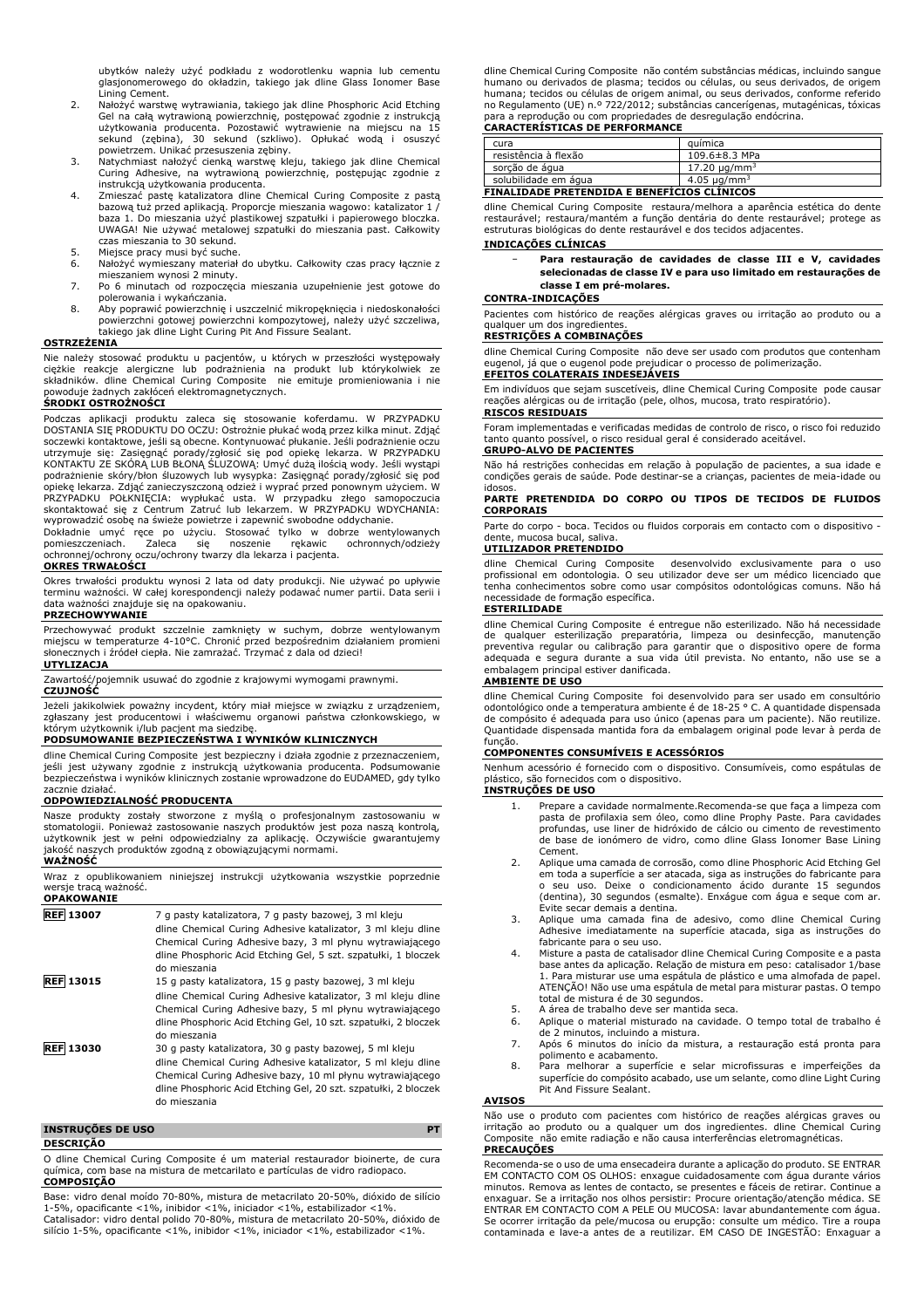boca. Ligue para um centro de intoxicação ou médico/médico se não se sentir bem. SE INALADO: Remova a pessoa para o ar fresco e mantenha-a confortável para respirar. Lave bem as mãos após manusear. Use apenas numa área bem ventilada. Recomenda-se o uso de luvas de proteção/roupas de proteção/proteção ocular/proteção facial para médico e paciente.

#### **VALIDADE**

O prazo de validade do produto é de 2 anos a partir da data de fabrico. Não use após a data de validade. O número do lote deve ser citado em toda a correspondência. Verifique a embalagem para ver o lote e data de validade.

# **ARMAZENAMENTO**

Manter o produto bem fechado em local seco e bem ventilado a 4-10 °C. Proteja da luz solar direta e de fontes de calor. Não congele. Mantenha fora do alcance das crianças!

### **ELIMINAÇÃO**

Descarte o conteúdo/recipiente conforme exigido pelos requisitos regulamentares nacionais.

# **VIGILÂNCIA**

Se qualquer incidente grave ocorrer em relação ao dispositivo, informe o fabricante e a autoridade competente do Estado-Membro em que o utilizador e/ou paciente está estabelecido.

# **RESUMO DE SEGURANÇA E DESEMPENHO CLÍNICO**

dline Chemical Curing Composite é seguro e tem o desempenho esperado se for usado de acordo com as instruções de uso do fabricante. O resumo de segurança e desempenho clínico será introduzido no EUDAMED assim que começar a funcionar. **RESPONSABILIDADE DO FABRICANTE**

Os nossos produtos foram desenvolvidos para uso profissional em odontologia. Como a aplicação dos nossos produtos está além do nosso controlo, o utilizador é totalmente responsável pela aplicação. Garantimos, naturalmente, a qualidade dos nossos produtos de acordo com as normas aplicadas. **VALIDADE**

# Após a publicação destas instruções de uso, todas as versões anteriores são substituídas. **EMBALAGEM**

| 7q de pasta de catalisador, 7q de pasta de base, 3ml de<br>adesivo dline Chemical Curing Adhesive catalisador, 3ml de                                                                                                                                                                   |
|-----------------------------------------------------------------------------------------------------------------------------------------------------------------------------------------------------------------------------------------------------------------------------------------|
|                                                                                                                                                                                                                                                                                         |
| dline Chemical Curing Adhesive de base, 3ml de líquido de<br>corrosão dline Phosphoric Acid Etching Gel, 5psc. espátulas,<br>1 almofada de mistura                                                                                                                                      |
| 15g de pasta de catalisador, 15g de pasta de base, 3ml de<br>adesivo dline Chemical Curing Adhesive catalisador, 3ml de<br>adesivo dline Chemical Curing Adhesive de base, 5ml de<br>líquido de corrosão dline Phosphoric Acid Etching Gel, 10psc.<br>espátulas, 2 almofada de mistura  |
| 30g de pasta de catalisador, 30g de pasta de base, 5ml de<br>adesivo dline Chemical Curing Adhesive catalisador, 5ml de<br>adesivo dline Chemical Curing Adhesive de base, 10ml de<br>líquido de corrosão dline Phosphoric Acid Etching Gel, 20psc.<br>espátulas, 2 almofada de mistura |
|                                                                                                                                                                                                                                                                                         |

# **INSTRUCȚIUNI DE UTILIZARE RO**

#### **DESCRIERE**

dline Chemical Curing Composite este un material restaurator polimerizabil activat chimic, bioinert, bazat pe un amestec de metacrilat și particule de sticlă radioopace. **COMPOZIȚIE**

Bază: sticlă dentară mărunțită 70-80%, amestec de metacrilat 20-50%, dioxid de<br>silicon 1-5%, opacifiant <1%, inhibitor <1%, inițiator <1%, stabilizator <1%.<br>Catalizator: sticlă dentară 70-80%, amestec de metacrilat 20-50%,

1-5%, opacifiant <1%, inhibitor <1%, inițiator <1%, stabilizator <1%. dline Chemical Curing Composite nu conține substanțe medicinale, inclusiv sânge uman sau derivate din plasmă; țesuturi sau celule de origine umană sau derivatel lor; țesuturi sau celule de origine animală sau derivatele lor, conform Reglementării (UE) Nr. 722/2012; substanțe cancerigene, mutagene, toxice pentru reproducere sau cu proprietăți destructive pentru sistemul endocrin. **CARACTERISTICI DE PERFORMANȚĂ**

| activat                                  | chimic                       |  |
|------------------------------------------|------------------------------|--|
| rezistentă la flexiune                   | 109.6±8.3 MPa                |  |
| absoarbe apa                             | 17.20 ug/mm <sup>3</sup>     |  |
| solubil în apă                           | 4.05 $\mu$ g/mm <sup>3</sup> |  |
| UTILIZADE DECTINATĂ CI DENEEICII CLINICE |                              |  |

#### **UTILIZARE DESTINATĂ ȘI BENEFICII CLINICE** dline Chemical Curing Composite reface/îmbunătățește aspectul estetic al dintelui recuperabil; reface/menține funcția dentară a dintelui recuperabil; protejează

structurile biologice ale dintelui recuperabil și ale țesuturilor adiacente. **INDICAȚII CLINICE**

## − **Pentru restaurarea cariilor de clasa III și V, a cariilor selectate din clasa IV și utilizare limitată în restaurarea de clasă I a premolarilor.**

# **CONTRAINDICAȚII**

Pacienți cu un istoric de alergii severe sau reacții de iritație la produs sau la unul din ingredientele sale.

# **REACȚII LA COMBINAȚII**

dline Chemical Curing Composite nu trebuie folosit cu produse ce conțin eugenol, deoarece eugenolul ar putea afecta procesul de polimerizare.

# **EFECTE ADVERSE NEPLĂCUTE**

Produsul ar putea cauza reacții alergice sau de iritație (piele, ochi, mucoasă, tract respirator) indivizilor susceptibili. **RISCURI REZIDUALE**

Au fost implementate și verificate măsuri de control al riscului pentru a-l reduce cât mai mult posibil; riscul rezidual general este considerat ca fiind unul acceptabil. **GRUPUL DE PACIENȚI-ȚINTĂ**

Nu există restricții cu privire la populația de pacienți, vârstă și stare de sănătate generală. Aceștia pot fi copii, adulți de vârstă mijlocie sau persoane în vârstă.

#### **PARTEA CORPULUI SAU TIPURI DE ȚESUTURI ȘI FLUIDE CORESPUNZĂTOARE**

Părți ale corpului – cavitatea bucală. Țesuturi sau fluide care intră în contact cu dispozitivul – dinte, mucoasa bucală, salivă. **UTILIZATOR DESTINAT**

dline Chemical Curing Composite este destinat exclusiv utilizării stomatologice profesionale. Utilizatorii săi pot fi medici care au dobândit cunoștința necesară utilizării compoziților dentare. Nu este nevoie de un instructaj specific. **STERILITATE**

dline Chemical Curing Composite este livrat nesteril. Nu este nevoie de nicio sterilizare preparatoare, curățare sau dezinfecție, mentenanță preventivă, regulată sau calibrare pentru ca acest dispozitiv să fie utilizat în siguranță pe parcursul duratei sale de viață. Cu toate acestea, a nu se utiliza dacă pachetul este deteriorat. **MEDIU DE UTILIZARE**

dline Chemical Curing Composite este destinat folosirii în cabinetele dentare unde<br>temperatura ambientală este cuprinsă între 18 și 25 °C. Cantitatea eliberată de<br>compozit este suficientă pentru o singură utilizare (la un refolosi acestea. Cantitatea eliberată păstrată altundeva decât în pachetul original își

# poate pierde proprietățile de funcționare. **COMPONENTE ȘI ACCESORII CONSUMABILE**

Nu sunt furnizate accesorii împreună cu dispozitivul. Produsele consumabile, cum ar fi spatulele din plastic, sunt furnizate împreună cu dispozitivul.

# **INSTRUCȚIUNI DE UTILIZARE**

- 1. 1Pregătiți caria, ca de obicei. Se recomandă curățarea cu o pastă profilactică fără ulei, cum ar fi dline Prophy Paste. Pentru cariile profunde folosiți un liner cu hidroxid de calciu sau ciment glasionomer pentru obturații de bază, cum ar fi dline Glass Ionomer Base Lining Cement.
- 2. Aplicați un strat de gel demineralizant, cum ar fi dline Phosphoric Acid Etching Gel pe toată suprafața care urmează a fi gravată, conform instrucțiunilor de utilizare furnizate de producător. Lăsați gelul să stea timp de 15 secunde (dentină), 30 de secunde (smalț). Clătiți cu apă și uscați cu aer. Evitați uscarea excesivă a dentinei. 3. Aplicați un strat subțire de adeziv, cum ar fi dline Chemical Curing
- Adhesive, imediat peste suprafața gravată, conform instrucțiunilor de
- utilizare furnizare de producător. 4. Amestecați pasta catalizator și bază dline Chemical Curing Composite înainte de aplicare. Raportul de amestec după greutate: catalizator 1 / bază 1. Pentru amestecare, folosiți o spatulă de plastic și o plăcuță de hârtie. ATENȚIE! A nu se utiliza spatula de metal pentru mixarea pastelor. Timpul total de amestecare este de 30 de secunde.
- 5. Zona de lucru trebuie menținută uscată.<br>6. Aplicati materialul amestecat în cavitate.
- 6. Aplicați materialul amestecat în cavitate. Timpul total de lucru este de 2 minute, incluzând amestecarea. 7. După 6 minute de la începerea amestecării, restaurarea este gata de
- lustruire și finisare.
- 8. Pentru a îmbunătăți suprafața și a sigila microfisurile și imperfecțiunile suprafeței finale din compozit, folosiți un adeziv tisular, cum ar fi dline Light Curing Pit And Fissure Sealant.

#### **AVERTISMENTE**

A nu se utiliza la pacienții cu un istoric de alergii severe sau reacții cu iritație la produs sau la orice din ingredientele sale. dline Chemical Curing Composite nu emite radiații și nu cauzează interferențe electromagnetice.

### **PRECAUȚII**

Este recomandată folosirea digii dentare în timpul aplicării produsului. LA CONTACTUL CU OCHII: Clătiți atent cu apă timp de câteva minute. Înlăturați lentilele de contact dacă sunt prezente. Continuați clătirea. Dacă iritația ochilor persistă, consultați medicul. LA CONTACTUL CU PIELEA SAU MUCOASA: Spălați cu multă apă. Dacă apare<br>o iritație sau urticarie a pielii sau mucoasei, consultați medicul. Îndepărtați<br>îmbrăcămintea contaminată și spălați-o înainte de a o gura. Dacă vă simțiți rău, consultați medicul. LA INHALARE: Ieșiți la aer curat, unde puteți respira confortabil. Spălați-vă bine mâinile după folosire. Folosiți doar într-o zonă bine aerisită. Este recomandată folosirea echipamentului de protecție pentru mâini, corp, ochi și față, atât pentru medic cât și pentru pacient. **DURATĂ DE VIAȚĂ**

Durata de viață a produsului este de 2 ani de la data fabricării. A nu se folosi după data expirării. Numărul lotului trebuie menționat în orice corespondență. Vedeți pe ambalaj lotul și data expirării.

#### **DEPOZITARE**

Țineți produsul etanș într-un loc uscat, bine aerisit, la 4-10 °C. A se proteja de lumina directă a soarelui și de surse de căldură. A nu se lăsa la îndemâna copiilor! **DEBARASARE**

# Aruncați conținutul/recipientul conform reglementărilor naționale.

#### **VIGILENȚĂ**

Dacă a avut loc orice incident serios legat de dispozitiv, raportați-l la autoritatea competentă din Statul Membru în care este stabilit utilizatorul și/sau brevetul. **REZUMAT SIGURANȚĂ ȘI PERFORMANȚĂ CLINICĂ**

dline Chemical Curing Composite este sigur și se comportă conform utilizării destinate atunci când se folosește conform instrucțiunilor producătorului. Sumarul siguranței și al performanței clinice vor fi introduse în EUDAMED imediat după începerea utilizării.

# **RESPONSABILITATEA PRODUCĂTORULUI**

Produsele noastre au fost dezvoltate exclusiv în scopul utilizării stomatologice profesionale. Având în vedere că nu putem controla modul de aplicare a produselor noastre, utilizatorul este pe deplin responsabil de acesta. Desigur, garantăm calitatea produselor noastre, raportată la standardele în vigoare. **VALABILITATE**

#### Odată cu publicarea acestor instrucțiuni de utilizare, toate versiunile anterioare sunt anulate.

### **AMBALAJ**

| <b>REF</b> 13007 | 7q pastă catalizator, 7q pastă bază, 3ml adeziv              |  |
|------------------|--------------------------------------------------------------|--|
|                  | dline Chemical Curing Adhesive catalizator, 3ml adeziv dline |  |
|                  | Chemical Curing Adhesive bază, 3ml lichid demineralizant     |  |
|                  | dline Phosphoric Acid Etching Gel, 5buc. Spatule, 1 plăcută  |  |
|                  | pentru amestecare                                            |  |
| <b>REF 13015</b> | 15g pastă catalizator, 15g pastă bază, 3ml adeziv            |  |
|                  | dline Chemical Curing Adhesive catalizator, 3ml adeziv dline |  |
|                  | Chemical Curing Adhesive bază, 5ml lichid demineralizant     |  |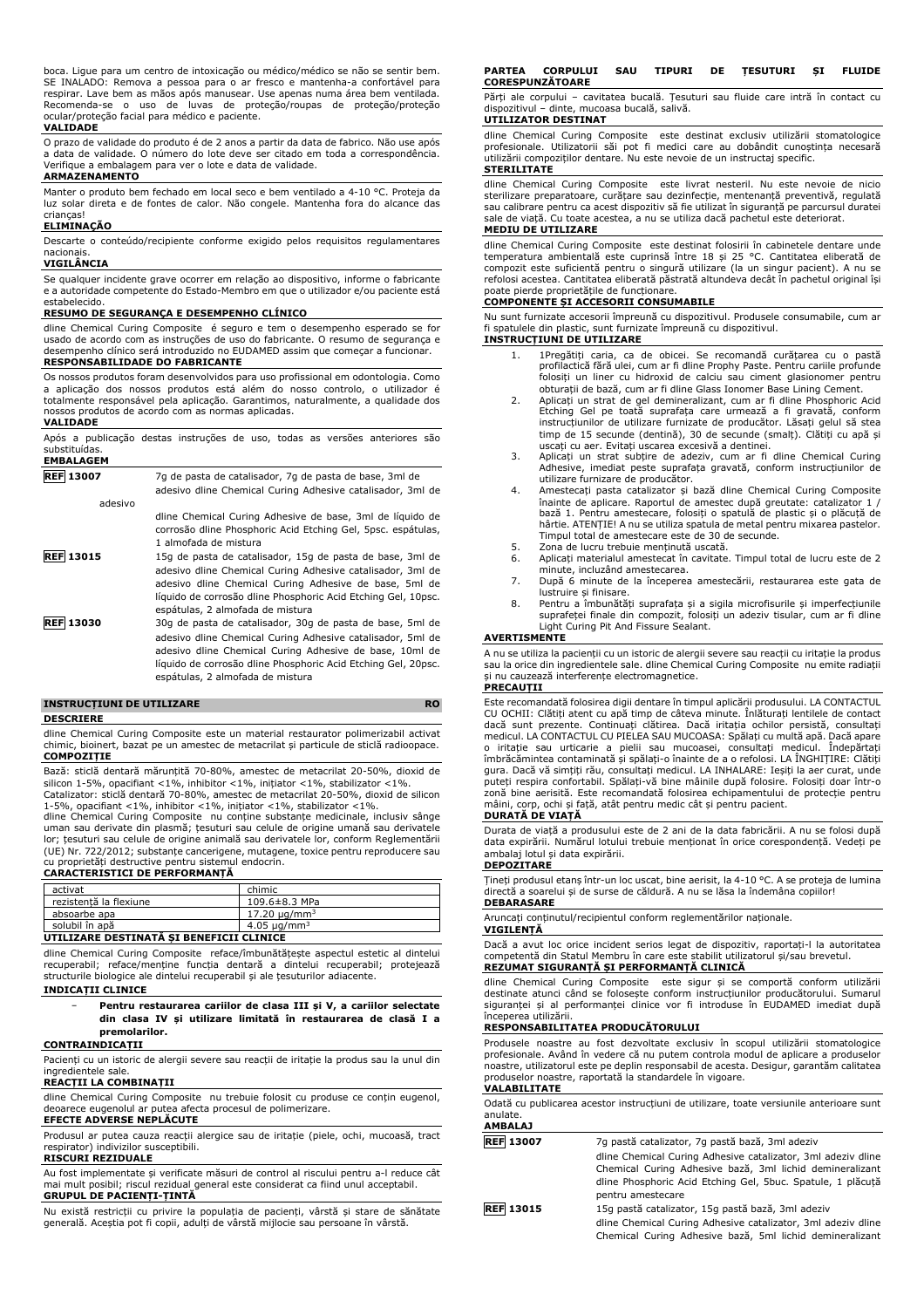dline Phosphoric Acid Etching Gel, 10buc. Spatule, 2 plăcuță pentru amestecare

**REF 13030** 30g pastă catalizator, 30g pastă bază, 5ml adeziv

dline Chemical Curing Adhesive catalizator, 5ml adeziv dline Chemical Curing Adhesive bază, 10ml lichid demineralizant dline Phosphoric Acid Etching Gel, 20buc. Spatule, 2 plăcuță pentru amestecare

| <b>NAVOD NA POUŽITIE</b> |  |
|--------------------------|--|
| <b>POPIS</b>             |  |

dline Chemical Curing Composite je chemicky tuhnúci, bioinertný výplňový materiál na báze metkarylátovej zmesi a rentgenkontrastných sklenených častíc. **ZLOŽENIE**

Báza: zubné sklo brúsené 70-80 %, metakrylátová zmes 20-50 %, oxid kremičitý 1- 5 %, kalidlo < 1 %, inhibítor < 1 %, iniciátor < 1 %, stabilizátor < 1 %.

Katalyzátor: zubné sklo brúsené 70-80 %, metakrylátová zmes 20-50 %, oxid kremičitý 1-5 %, kalidlo < 1 %, inhibítor < 1 %, iniciátor < 1 %, stabilizátor < 1 %. dline Chemical Curing Composite neobsahuje liečiva, vrátane derivátov ľudskej krvi alebo plazmy; tkanivá alebo bunky alebo ich deriváty ľudského pôvodu; tkanivá alebo<br>bunky živočíšneho pôvodu alebo ich deriváty podľa Nariadenia (EÚ) č. 722/2012;<br>látky, ktoré sú karcinogénne, mutagénne, toxické pre reprod

# **VÝKONOVÉ CHARAKTERISTIKY**

| vytvrdzovanie                                                            | chemické                      |
|--------------------------------------------------------------------------|-------------------------------|
| pevnosť v ohybe                                                          | 109.6±8.3 MPa                 |
| absorpcia vodv                                                           | 17.20 $\mu$ a/mm <sup>3</sup> |
| rozpustnosť vo vode                                                      | 4.05 $\mu$ g/mm <sup>3</sup>  |
| $100 - 200 = 200 = 200 = 200 = 200$<br>_ _ _ _ _ _ _ _ _ _ _ _ _ _ _ _ _ |                               |

#### **ZAMÝŠĽANÝ ÚČEL A KLINICKÉ VÝHODY**

dline Chemical Curing Composite obnovuje/zlepšuje estetický vzhľad obnoviteľného zuba; obnovuje/udržuje zubnú funkciu obnoviteľného zuba; chráni biologické štruktúry obnoviteľného zuba a susedných tkanív.

#### **KLINICKÉ INDIKÁCIE**

− **Pre výplne dutín triedy III a V, vybraných dutín triedy IV a pre obmedzené použitie pri výplniach triedy I v premolároch.**

# **KONTRAINDIKÁCIE**

Pacienti, ktorí majú v anamnéze závažné alergické alebo podráždené reakcie na produkt alebo na ktorúkoľvek zložku prípravku.

**OBMEDZENIE KOMBINÁCIÍ**

dline Chemical Curing Composite by nemal byť používaný s produktmi obsahujúcimi eugenol, pretože eugenol môže narušiť proces polymerizácie. **NEŽIADUCE VEDĽAJŠIE ÚČINKY**

U citlivých jedincov môže produkt spôsobiť alergické alebo dráždivé reakcie (koža, oči, sliznice, dýchacie cesty).

### **ZVYŠKOVÉ RIZIKÁ**

Bola implementovaná a overená opatrení na kontrolu rizík, riziko je čo najviac znížilo, zvyškové riziko je považované za prijateľné.

# **CIEĽOVÁ SKUPINA PACIENTOV**

Nie sú známe žiadne obmedzenia týkajúce sa populácie pacientov, ich veku a celkového zdravotného stavu. Môžu to byť aj deti, pacienti stredného veku alebo starší pacienti.

#### **ZAMÝŠĽANÁ ČASŤ TELA ALEBO TYPY TKANÍV TELESNÝCH TEKUTÍN**

Časť tela - ústa. Tkanivá alebo telesné tekutiny v kontakte s prístrojom - zub, sliznica ústnej dutiny, sliny. **URČENÝ POUŽÍVATEĽ**

dline Chemical Curing Composite je vyvinutý len pre profesionálne použitie v stomatológii. Použiť ho môže iba lekár s licenciou, ktorý má znalosti o používaní bežných dentálnych kompozitov. Nie je potreba zvláštneho školenia.

# **STERILITA**

dline Chemical Curing Composite je dodávaný nesterilný. Nie je potrebné vykonávať žiadnu prípravnú sterilizáciu, čistenie alebo dezinfekciu, preventívnu, pravidelnú údržbu alebo kalibráciu, aby bolo zaistené, že zariadenie pracuje správne a bezpečne po celú dobu jeho životnosti. Nepoužívajte však, ak je primárny balíček poškodený. **PROSTREDIE POUŽITIA**

dline Chemical Curing Composite je určený na použitie v zubnej ordinácii, kde je teplota okolia 18-25 °C. Vydané množstvo kompozitu je vhodné pre jednorazové použitie (iba pre jedného pacienta). Nepoužívajte znova. Vydané množstvo, ktoré nie je v pôvodnom obale, môže viesť k strate funkcie. **SPOTREBNÉ SÚČASTI A PRÍSLUŠENSTVO**

K zariadeniu nie je dodané žiadne príslušenstvo. Spolu so zariadením sa dodáva aj spotrebný materiál, ako sú plastové stierky.

#### **NÁVOD NA POUŽITIE**

- 1. Pripravte dutinu ako vždy. Odporúča sa čistenie profylaktickou pastou bez oleja, ako je dline Prophy Paste. Pre hlboké dutiny použite hydroxid vápenatý alebo cementový obkladový skloionomérny cement, ako je dline Glass Ionomer Base Lining Cement.
- 2. Naneste leptaciu vrstvu, ako je dline Phosphoric Acid Etching Gel, na všetky leptané plochy, postupujte podľa pokynov výrobcu. Nechajte<br>leptať na mieste po dobu 15 sekúnd (dentín), 30 sekúnd (sklovina).<br>Opláchnite vodou a osušte vzduchom. Vyvarujte sa prílišnému
- vysychaniu dentínu. 3. Na leptaný povrch okamžite naneste tenkú vrstvu lepidla, ako je dline Chemical Curing Adhesive, postupujte podľa pokynov výrobcu.
- 4. Zmiešajte katalyzátorovou pastu dline Chemical Curing Composite a<br>základnú pastu tesne pred aplikáciou. Zmiešavací hmotnostný pomer:<br>katalyzátor 1/báza 1. Na miešanie použite plastovú špachtlu a papierovú<br>podložku. POZN Celková doba miešania je 30 sekúnd.
- 
- 5. Pracovný priestor musí byť udržiavaný v suchu. 6. Naneste namiešaný materiál do dutiny. Celková pracovná doba je 2 minúty vrátane miešania.
- 7. Po 6 minútach od začiatku miešania je reštaurácia pripravená na leštenie a dokončenie. 8. Na zlepšenie povrchu a utesnenie mikrotrhlín a povrchových
- nedokonalostí hotového kompozitného povrchu použite tmel, ako je dline Light Curing Pit And Fissure Sealant.

#### **VAROVANIE**

Nepoužívajte prípravok u pacientov, ktorí v minulosti mali závažné alergické alebo podráždené reakcie na produkt alebo na niektorú zo zložiek. dline Chemical Curing Composite nevyžaruje žiarenie a nespôsobuje žiadne elektromagnetické rušenie. **OPATRENIE**

Počas aplikácie produktu sa odporúča používať kofferdam. PO ZASIAHNUTÍ OČÍ: Niekoľko minút ich opatrne vyplachujte vodou. Vyberte kontaktné šošovky, ak sú<br>nasadené a ak je to ľahké. Pokračujte vo vyplachovaní. Pokiaľ podráždenie očí<br>pretrváva: Vyhľadajte lekársku pomoc/starostlivosť. PRI STYKU S K si vyzlečte a pred ďalším použitím vyperte. PRI POZITI: Vypláchnite ústa. Ak sa<br>necítite dobre, volajte toxikologické stredisko alebo lekára. PO VDÝCHNUTÍ: Presuňte osobu na čerstvý vzduch a nechajte ju v polohem ktorá uľahčuje dýchanie. Po<br>manipulácii si dôkladne umyte ruky. Používajte len na dobre vetranom mieste. Pre<br>lekára a pacienta sa odporúča nosiť ochranné rukavice/ochranný od očí/ochranu tváre.

# **SKLADOVATEĽNOSŤ**

Doba použiteľnosti produktu je 2 roky od dátumu výroby. Nepoužívajte po dátume exspirácie. Vo všetkých korešpondencia by malo byť uvedené číslo šarže. Šarže a dátum spotreby pozri balenia.

#### **SKLADOVANIE**

Uchovávajte produkt tesne uzavretú na suchom, dobre vetranom mieste pri teplote 4-10 °C. Chráňte pred priamym slnečným žiarením a zdrojmi tepla. Chráňte pred mrazom. Udržujte mimo dosahu detí!

# **LIKVIDÁCIA**

Obsah/obal zlikvidujte v súlade s požiadavkami národných predpisov. **BDELOSŤ**

Ak sa stane akýkoľvek závažný incident, ku ktorému došlo v súvislosti so zariadením, hlási sa to výrobcovi a príslušnému orgánu členského štátu, v ktorom sa používateľ alebo pacient nachádza.

#### **SÚHRN BEZPEČNOSTI A KLINICKÉHO VÝKONU**

dline Chemical Curing Composite je bezpečný a funguje tak, ako bolo zamýšľané, ak je používaný v súlade s pokynmi výrobcu na použitie. Súhrn bezpečnosti a klinického výkonu bude do EUDAMED zavedený, akonáhle začne pracovať.

# **ZODPOVEDNOSŤ VÝROBCOV**

Naše výrobky boli vyvinuté pre profesionálne použitie v stomatológii. Pretože aplikácia našich produktov je mimo našu kontrolu, je za aplikáciu plne zodpovedný užívateľ. Samozrejme garantujeme kvalitu našich produktov v súlade s platnými normami.

#### **DOBA PLATNOSTI**

| Po uverejnení tohto návodu na použitie sú nahradené všetky predchádzajúce verzie.<br><b>OBAL</b> |                                                                                                                                                                                                                                                                                 |  |
|--------------------------------------------------------------------------------------------------|---------------------------------------------------------------------------------------------------------------------------------------------------------------------------------------------------------------------------------------------------------------------------------|--|
| <b>REF 13007</b>                                                                                 | 7 g katalyzátorovej pasty, 7 g bázovej pasty, 3 ml<br>katalyzátorového lepidla dline Chemical Curing Adhesive, 3<br>ml bázového lepidlá dline Chemical Curing Adhesive, 3 ml<br>leptacej kvapaliny dline Phosphoric Acid Etching Gel, 5 ks<br>špachtlí, 1 miešacia podložka     |  |
| <b>REF 13015</b>                                                                                 | 15 g katalyzátorovej pasty, 15 g bázovej pasty, 3 ml<br>katalyzátorového lepidla dline Chemical Curing Adhesive, 3<br>ml bázového lepidlá dline Chemical Curing Adhesive, 5 ml<br>leptacej kvapaliny dline Phosphoric Acid Etching Gel, 10 ks<br>špachtlí, 2 miešacia podložka  |  |
| <b>REF 13030</b>                                                                                 | 30 g katalyzátorovej pasty, 30 g bázovej pasty, 5 ml<br>katalyzátorového lepidla dline Chemical Curing Adhesive, 5<br>ml bázového lepidlá dline Chemical Curing Adhesive, 10 ml<br>leptacej kvapaliny dline Phosphoric Acid Etching Gel, 20 ks<br>špachtlí, 2 miešacia podložka |  |

# **NAVODILA ZA UPORABO** SL

**OPIS**

dline Chemical Curing Composite je bioinertni obnovitveni material na osnovi mešanice metkarilata in radiopropusnih steklenih delcev, ki se utrjuje kemično. **SESTAVA**

Osnova: mleto zobno steklo 70-80%, mešanica metakrilata 20-50%, silicijev dioksid 1-5%, opacifier < 1%, zaviralec < 1%, iniciator < 1%, stabilizator < 1%.

Katalizator: mleto zobno steklo 70-80%, mešanica metakrilata 20-50%, silicijev<br>dioksid 1-5%, opacifier < 1%, zaviralec < 1%, iniciator < 1%, stabilizator < 1%.<br>dline Chemical Curing Composite ne vsebuje zdravilnih snovi, v krvjo ali predelano plazmo; tkiv, celic ali derivatov človeškega izvora; tkiv ali celic<br>živalskega izvora ali njihovih derivatov po Uredbi (EU) Št. 722/2012; snovi, ki so<br>rakotvorne, mutagene, strupene za reprodukcijo lastnosti.

#### **ZNAČILNOSTI DELOVANJA**

| utrievanie       | kemično                       |
|------------------|-------------------------------|
| upogibna trdnost | $109.6 \pm 8.3$ MPa           |
| absorpcija vode  | 17.20 $\mu$ g/mm <sup>3</sup> |
| topnost v vodi   | $4.05 \mu$ g/mm <sup>3</sup>  |

# **PREDVIDENI NAMEN ZDRAVLJENJA IN KORISTI**

dline Chemical Curing Composite popravi/izboljša estetski videz obnovljenega zoba; obnovi/vzdržuje funkcijo obnovljenega zoba; ščiti biološke strukture obnovljenega zoba in sosednjih tkiv.

#### **KLINIČNE INDIKACIJE**

− **Za obnovo zobnih lukenj razreda III in V, nekatere luknje razreda IV in za omejeno uporabo v restavracijah lukenj razreda I v ličnikih.**

#### **KONTRAINDIKACIJE**

Bolniki, ki so imeli hude alergične reakcije ali reakcijo draženja na izdelek ali katero koli njegovo sestavino. **OMEJITVE ZA KOMBINACIJE**

dline Chemical Curing Composite ne smemo uporabljati v kombinaciji z izdelki, ki vsebujejo eugenol, saj eugenol lahko moti postopek polimerizacije. **NEŽELENI STRANSKI UČINKI**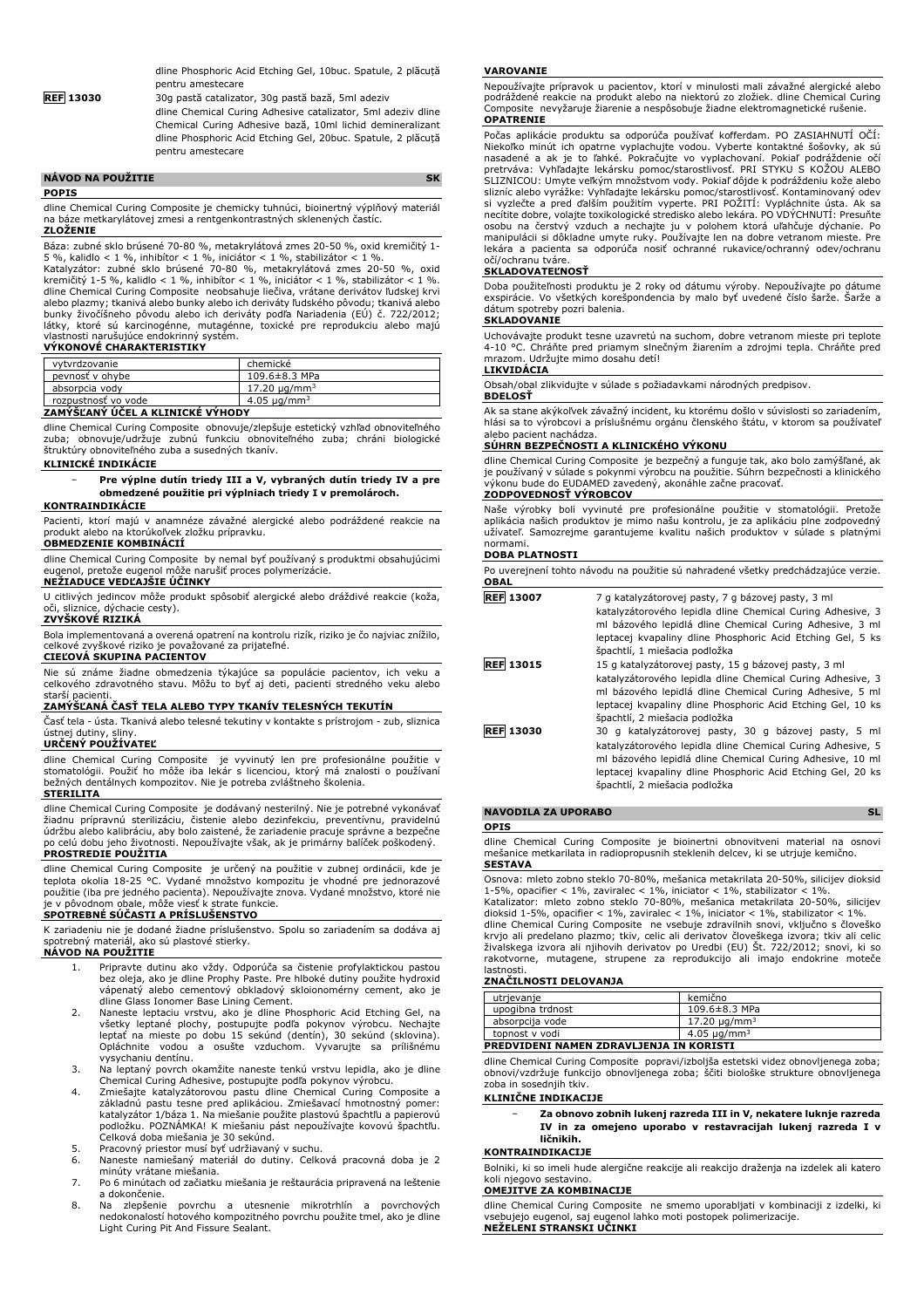Pri posameznikih, ki so podvrženi alergijam, lahko izdelek povzroči alergijske ali dražilne reakcije (koža, oko, sluznica, dihala). **PREOSTALA TVEGANJA**

Ukrepi za nadzor tveganja so bili izvedeni in preverjeni. Tveganje je bilo minimalizirano, skupno preostalo tveganje je bilo ocenjeno kot sprejemljivo. **CILJNA SKUPINA PACIENTA**

Omejitev glede populacije pacientov, njihove starosti in splošnih zdravstvenih razmer ni. Zdravi se lahko tako otroke kot vse druge starostne skupine, tudi starejše

# paciente. **PREDVIDENI DEL TELESA ALI VRSTE TKIV V TELESNIH TEKOČINAH**

Del telesa - usta. Tkiva ali telesne tekočine, s katerimi pripomoček pride v stik - zob, ustna sluznica, slina.

# **PREDVIDENI UPORABNIK**

dline Chemical Curing Composite je bil razvit samo za profesionalno uporabo v<br>zobozdravstvu. Uporablja ga lahko samo licenciran zobozdravnik, ki ima znanje o<br>uporabi zobnih kompozitov. Posebno usposabljanje ni potrebno.

#### **STERILNOST**

Dobavljen izdelek je ne-sterilen. Za zagotovitev pravilnega in varnega delovanja pripomočka v predvidenem življenjskem obdobju sterilizacija, čiščenje ali razkuževanje, preventivno ali redno vzdrževanje ali kalibracija ni potrebna. Toda, če je prejmete izdelek v poškodovani embalaži, ga ne uporabljajte.

# **OKOLJE UPORABE**

dline Chemical Curing Composite - je namenjen za uporabo v zobozdravstveni<br>ordinaciji, kjer je standardna temperatura prostora med 18 in 25°C. Posamezni<br>odmerek kompozita je primeren za enkratno uporabo (samo za enega paci za ponovno uporabo. Odmerek, ki ni več shranjen v originalni embalaži, lahko izgubi svojo funkcijo.

# **POTROŠNI MATERIAL IN DODATKI**

Z napravo ni priložena dodatna oprema. Z napravo sta priložena potrošna sredstva,

# na primer plastične lopatice. **NAVODILA ZA UPORABO**

- 1. Zobno luknjo pripravite kot običajno. Priporočljivo je čiščenje s preventivno pasto, ki ne vsebuje olj, kot je dline Prophy Paste. Za globoke luknje uporabite podlago iz kalcijevega hidroksida ali steklasto ionomerni cement, kot je dline Glass Ionomer Base Lining Cement.
- 2. Na celotno površino za jedkanje nanesite plast jedkalnega sredstva kot je na primer dline Phosphoric Acid Etching Gel. Sledite proizvajalčevim navodilom za uporabo. Pustite, da jedkalno sredstvo učinkuje 15 sekund (dentin), 30 sekund (sklenina). Sperite z vodo in posušite z zrakom. Izogibajte se presušitvi.
- 3. Direktno na jedkano površino nanesite tanko plast lepila, kot je dline Chemical Curing Adhesive, in sledite proizvajalčevim navodilom za uporabo.
- 4. Katalizatorsko pasto dline Chemical Curing Composite in osnovno pasto zmešajte tik pred uporabo. Masno razmerje mešanja: katalizator 1 / osnova 1. Za mešanje uporabite plastično lopatico in papirnato podlago. OPOMBA! Za mešanje paste ne uporabljajte kovinske lopatke. Skupni čas
- mešanja je 30 sekund. 5. Delovna površina mora biti suha.
- 6. Zmešani material nanesite v zobno luknjo. Vključno z mešanjem je skupni delovni čas 2 minuti.
- 7. 6 minut po začetku mešanja je obnovljeni zob pripravljen za poliranje in dodelavo.
- 8. Za izboljšanje površine, za zadelavo mikro razpok in površinskih pomanjkljivosti končne kompozitne površine uporabite tesnilo, kot je dline Light Curing Pit And Fissure Sealant.

#### **OPOZORILA**

Izdelka ne uporabljajte pri pacientih, ki so že kdaj imeli hude alergijske reakcije ali draženje na ta izdelek ali katero koli njegovo sestavino. dline Chemical Curing Composite ne oddaja sevanja in ne povzroča elektromagnetnih motenj.

# **PREVIDNOSTNI UKREPI**

Med nanašanjem izdelka je priporočljivo uporabljati cofferdam. ČE PRIDE V OČI: Nekaj minut previdno izpirajte z vodo. Če je možno in enostavno izvedljivo, odstranite kontaktne leče. Nadaljujte z izpiranjem. Ce draženje oči ne pojenja, poiščite<br>zdravniško pomoč. ČE PRIDE DO STIKA S KOŽO ALI SLUZNICO: Izperite z veliko<br>vode. Če pride do draženja kože / sluznice ali če se pojavi izpuščaj, osebnega zdravnika. ČE PRIDE DO VDIHA: Osebi pomagajte priti do svežega zraka, pri dihanju naj jim bo udobno. Po postopku si temeljito umijte roke. Uporabljajte samo v dobro prezračevanem prostoru. Priporočljivo je, da zobozdravnik in pacient nosita zaščitne rokavice/zaščitno obleko/zaščito za oči/zaščito za obraz. **ROK UPORABE**

Rok uporabe izdelka je 2 leta od datuma izdelave. Ne uporabljajte po pretečenem datumu. V vseh dopisih morate navesti številko serije. Za številko serije in rok uporabe glejte embalažo.

# **SKLADIŠČENJE**

Izdelek hranite v tesno zaprti embalaži in v suhem ter dobro prezračevanem prostoru pri temperaturi med 4-10°C. Ne izpostavljajte direktni sončni svetlobi in virom toplote. Ne zamrzujte. Hranite izven dosega otrok!

# **ODLAGANJE ODPADKOV**

Vsebino/embalažo zavrzite v skladu z nacionalnimi predpisi.

# **PAZLJIVOST**

Če pride do kakršnega koli resnega incidenta, ki se v zvezi s pripomočkom zgodi pacientu, to takoj sporočite proizvajalcu in pristojnemu organu države članice, v kateri uporabnik in/ali pacient prebiva.

# **POVZETEK VARNOSTNIH OPOZORIL IN KLINIČNIH UČINKOVITOSTI**

dline Chemical Curing Composite je varen in deluje, kot je predvideno, če se uporablja v skladu s proizvajalčevimi navodili za uporabo. Povzetek varnostnih opozoril in klinične učinkovitosti bo predstavljen v EUDAMED takoj, ko bo predstavljen trau.

#### **ODGOVORNOST PROIZVAJALCA**

Naši izdelki so bili razviti za profesionalno uporabo v zobozdravstvu. Ker uporaba naših izdelkov ni več pod našim nadzorom, je uporabnik v celoti odgovoren za njihovo aplikacijo. Seveda pa zagotavljamo kakovost naših izdelkov v skladu z veljavnimi standardi.

# **VELJAVNOST**

Z objavo teh navodil za uporabo vse prejšnje različice postanejo brezpredmetne.

**PAKIRANJE**

| <b>REF 13007</b> | 7g katalizatorske paste, 7g osnovne paste, 3ml lepilnega<br>katalizatorja dline Chemical Curing Adhesive, 3ml lepilne<br>osnove dline Chemical Curing Adhesive, 3ml dline Phosphoric<br>Acid Etching Gel tekočine za jedkanje, lopatica - 5 kosov, 1<br>mešalna ploščica     |
|------------------|------------------------------------------------------------------------------------------------------------------------------------------------------------------------------------------------------------------------------------------------------------------------------|
| <b>REF 13015</b> | 15g katalizatorske paste, 15g osnovne paste, 3ml lepilnega<br>katalizatorja dline Chemical Curing Adhesive, 3ml lepilne<br>osnove dline Chemical Curing Adhesive, 5ml dline Phosphoric<br>Acid Etching Gel tekočine za jedkanje, lopatica - 10 kosov, 2<br>mešalna ploščica  |
| <b>REF 13030</b> | 30g katalizatorske paste, 30g osnovne paste, 5ml lepilnega<br>katalizatorja dline Chemical Curing Adhesive, 5ml lepilne<br>osnove dline Chemical Curing Adhesive, 10ml dline<br>Phosphoric Acid Etching Gel tekočine za jedkanje, lopatica -<br>20 kosov, 2 mešalna ploščica |

# **INSTRUCCIONES DE USO ES**

#### **DESCRIPCIÓN**

dline Chemical Curing Composite es un material restaurador bioinerte de curado químico a base de una mezcla de metacrilato y partículas de vidrio radiopacas. **COMPOSICIÓN**

Base: vidrio dental molido 70-80%, mezcla de metacrilato 20-50%, dióxido de silicio 1-5%, opacante <1%, inhibidor <1%, iniciador <1%, estabilizador <1%. Catalizador: Vidrio dental molido 70-80%, mezcla de metacrilato 20-50%, dióxido de

silicio 1-5%, opacante <1%, inhibidor <1%, iniciador <1%, estabilizador <1%. dline Chemical Curing Composite no contiene sustancias medicinales, sangre humana o derivados de plasma; tejidos o células, o sus derivados, de origen humano;

tejidos o células de origen animal, o sus derivados, según se indica en el Reglamento<br>(UE) No. 722/2012; Sustancias cancerígenas, mutágenos, tóxicas para la<br>reproducción o que tengan propiedades de altera

# **CARACTERÍSTICAS DE DESEMPEÑO**

| <b>PROPOSITO PREVISTO Y BENEFICIOS CLÍNICOS</b> |                              |  |
|-------------------------------------------------|------------------------------|--|
| solubilidad del agua                            | 4.05 $\mu$ g/mm <sup>3</sup> |  |
| sorción de agua                                 | 17.20 ug/mm <sup>3</sup>     |  |
| fuerte flexibilidad                             | 109.6±8.3 MPa                |  |
| curado                                          | auímico                      |  |

dline Chemical Curing Composite restaura/mejora la apariencia estética del diente restaurable; restaura/mantiene la función del diente restaurable; protege las estructuras biológicas de los dientes restaurables y los tejidos adyacentes.

# **INDICACIONES CLÍNICAS**

− **Para la restauración de cavidades de clase III y V, cavidades seleccionadas de clase IV y para uso limitado en restauraciones de clase I en premolares.**

### **CONTRAINDICACIONES**

Pacientes con antecedentes de reacciones alérgicas o de irritaciones graves al producto o a cualquiera de los ingredientes.

# **RESTRICCIONES A LAS COMBINACIONES**

dline Chemical Curing Composite no debe usarse combinado con productos que contengan eugenol, ya que el eugenol puede alterar el proceso de polimerización. **EFECTOS SECUNDARIOS INDESEABLES**

En personas susceptibles, el producto puede causar reacciones alérgicas o irritación piel, ojos, mucosas, tracto respiratorio).

# **RIESGOS RESIDUALES**

Se han implementado y comprobado medidas de control de riesgos, reduciéndolos en la medida de lo posible, el riesgo residual general se considera aceptable.

# **GRUPO DE PACIENTES OBJETIVO**

No se conocen restricciones con respecto a la población de pacientes, edad y condiciones generales de salud. Pudiendo haber niños, pacientes de mediana edad o ancianos.

#### **PARTE PREVISTA DEL CUERPO O TIPOS DE TEJIDOS DE FLUIDOS CORPORALES**

Parte del cuerpo - boca. Tejidos o fluidos corporales en contacto con el dispositivo: dientes, mucosa oral, saliva.

# **USUARIO PREVISTO**

dline Chemical Curing Composite está desarrollado únicamente para uso profesional odontológico. Dirigido a médicos con licencia que tengan conocimientos sobre cómo usar composites dentales comunes. No hay necesidad de tener una formación específica.

#### **ESTERILIDAD**

dline Chemical Curing Composite se entrega sin esterilizar. No necesita esterilización, limpieza o desinfección preparatoria, mantenimiento preventivo, regular o calibración para garantizar que el dispositivo funcione de manera adecuada y segura durante su vida útil prevista. Sin embargo, no lo use si el envoltorio principal está dañado. **MEDIO AMBIENTE DE USO**

dline Chemical Curing Composite está diseñado para ser usado en consultorios odontológicos donde la temperatura ambiente va de 18 a 25 °C. La cantidad dispensada de composite es adecuada para un solo uso (un paciente). No reutilizar. La cantidad dispensada que no se mantenga en el paquete original puede perder su función.

#### **COMPONENTES CONSUMIBLES Y ACCESORIOS**

No se suministran accesorios con el dispositivo. Con el dispositivo se suministran consumibles, como espátulas de plástico.

**INSTRUCCIONES DE USO**

- 1. Prepare la cavidad como siempre. Se recomienda limpiar con pasta profiláctica sin aceite, como dline Prophy Paste. Para cavidades profundas, use un revestimiento de hidróxido de calcio o cemento de revestimiento a base de ionómero de vidrio, como dline Glass Ionomer Base Lining Cement.
- 2. Aplique una capa de decapado, como dline Phosphoric Acid Etching Gel en toda la superficie a decapar, siga las instrucciones de uso del fabricante. Deje el decapado en su lugar durante 15 segundos (dentina), 30 segundos (esmalte). Enjuague con agua y secar con aire. Evite secar la dentina en exceso.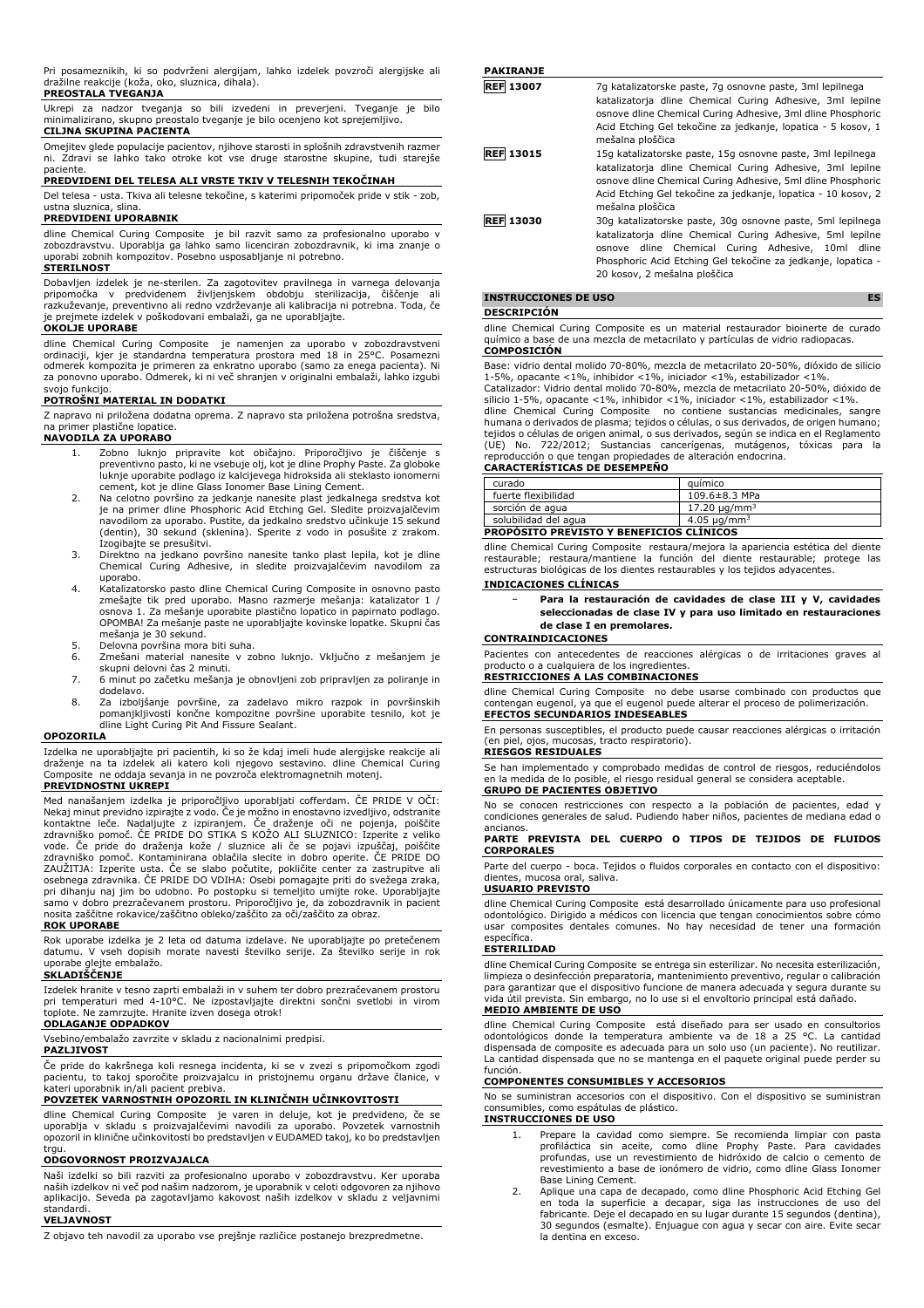- 3. Aplique una capa delgada de adhesivo, como dline Chemical Curing Adhesive inmediatamente sobre la superficie decapada, siga las instrucciones de uso del fabricante.
- 4. Mezcle la pasta de catalizador dline Chemical Curing Composite y la pasta base justo antes de la aplicación. Proporción de mezcla en peso: catalizador 1 / base 1. Para mezclar, utilice una espátula de plástico y una lámina de papel. ¡NOTA! No utilice una espátula de metal para mezclar pastas. El tiempo total de mezcla es de 30 segundos.
- 5. El área de trabajo debe mantenerse seca.<br>6. Aplique el material mezclado en la cavida
- 6. Aplique el material mezclado en la cavidad. El tiempo total de trabajo es de 2 minutos, incluida la mezcla.
- 7. Después de 6 minutos desde el inicio de la mezcla, la restauración está
- lista para pulir y terminar. 8. Para mejorar la superficie y sellar microgrietas e imperfecciones superficiales de la superficie compuesta acabada, utilice un sellador, como dline Light Curing Pit And Fissure Sealant.

# **ADVERTENCIAS**

No utilice el producto en pacientes que tengan antecedentes de reacciones alérgicas o de irritación graves producidas por el producto o cualquiera de sus componentes. dline Chemical Curing Composite no emite radiación y tampoco causa interferencias electromagnéticas.

#### **PRECAUCIONES**

Se recomienda utilizar barrera durante la aplicación del producto. EN CASO DE<br>CONTACTO CON LOS OJOS: Enjuague cuidadosamente con agua durante varios<br>minutos. Quítese las lentes de contacto, si los lleva y es fácil hacerlo. CONTACTO CON LA PIEL O LAS MUCOSAS: Lave con abundante agua. Si se produce irritación o sarpullido en la piel o mucosas: busque atención médica. Quítese la ropa contaminada y lávela antes de volverla a usar. EN CASO DE INGESTA: Enjuague la boca. Llame a un centro de toxicología o a un médico si no se encuentra bien. EN CASO DE INHALACIÓN: Lleve a la persona a tomar aire fresco y facilite su respiración. Lávese bien las manos después de manipular el producto. Utilice el producto solo en un área bien ventilada. Se recomienda utilizar guantes protectores/ropa protectora/protección ocular/protección facial para médico y paciente. **VIDA ÚTIL**

#### La vida útil del producto es de 2 años a partir de la fecha de fabricación. No lo use después de la fecha de vencimiento. El número de lote debe indicarse en todo el prospecto. Consulte el empaque para ver el lote y la fecha de vencimiento.

#### **ALMACENAMIENTO**

Mantenga el producto bien cerrado en un lugar seco y bien ventilado de 4 a 10 °C. Protéjase de la luz solar directa y de las fuentes de calor. No congele. ¡Mantenga fuera del alcance de los niños!

# **DISPOSICIÓN**

Elimine el contenido/recipiente según lo requieran los requisitos reglamentarios nacionales.

# **VIGILANCIA**

Si se ha producido algún incidente grave en relación con el dispositivo, informe al fabricante y a la autoridad competente del Estado miembro en el que esté establecido el usuario y/o el paciente.

#### **RESUMEN DE SEGURIDAD Y DESEMPEÑO CLÍNICO**

dline Chemical Curing Composite es seguro y funciona según lo previsto si es usado según las instrucciones de uso del fabricante. El resumen de seguridad y desempeño clínico se presentará en EUDAMED tan pronto como comience a funcionar. **RESPONSABILIDAD DE LOS FABRICANTES**

# Nuestros productos han sido desarrollados para uso profesional odontológico. Dado que la aplicación de nuestros productos está fuera de nuestro control, el usuario es totalmente responsable de ella. Por supuesto, garantizamos la calidad de nuestros productos de acuerdo con los estándares aplicados.

#### **VALIDEZ**

Tras la publicación de estas instrucciones de uso, quedan reemplazadas todas las versiones previas. **EMBALAJE**

| 7 g de pasta de catalizador, 7 g de pasta base, 3 ml de<br>adhesivo dline Chemical Curing Adhesive de catalizador, 3 ml<br>de adhesivo dline Chemical Curing Adhesive de base, 3 ml de<br>líquido de decapado dline Phosphoric Acid Etching Gel, 5 psc.<br>espátulas, 1 lámina para mezclar     |
|-------------------------------------------------------------------------------------------------------------------------------------------------------------------------------------------------------------------------------------------------------------------------------------------------|
| 15 g de pasta de catalizador, 15 g de pasta base, 3 ml de<br>adhesivo dline Chemical Curing Adhesive de catalizador, 3 ml<br>de adhesivo dline Chemical Curing Adhesive de base, 5 ml de<br>líquido de decapado dline Phosphoric Acid Etching Gel, 10<br>psc. espátulas, 2 lámina para mezclar  |
| 30 g de pasta de catalizador, 30 g de pasta base, 5 ml de<br>adhesivo dline Chemical Curing Adhesive de catalizador, 5 ml<br>de adhesivo dline Chemical Curing Adhesive de base, 10 ml<br>de líquido de decapado dline Phosphoric Acid Etching Gel, 20<br>psc. espátulas, 2 lámina para mezclar |
|                                                                                                                                                                                                                                                                                                 |

# **ANVÄNDARINSTUKTIONER** SV

# **BESKRIVNING**

dline Chemical Curing Composite är ett kemiskt härdat, bioinert restaurerande material baserat på en metkarylatblandning och röntgengenomträngliga glaspartiklar.

#### **SAMMANSÄTTNING**

Bas: slipat tandglas 70-80%, metakrylatblandning 20-50%, kiseldioxid 1-5%, opacifier <1%, hämmare <1%, initiator <1%, stabilisator <1%. Katalysator: slipat tandglas 70-80%, metakrylatblandning 20-50%, kiseldioxid 1-

5%, opacifier <1%, hämmare <1%, initiator <1%, stabilisator <1%.<br>dline Chemical Curing Composite innehåller inte läkemedelssubstanser, inklusive<br>mänskligt blod eller plasmaderivat; vävnader eller celler, eller deras deriva som avses i förordning (EU) nr 722/2012; ämnen som är cancerframkallande, mutagena, reproduktionsgiftiga eller som har hormonstörande egenskaper. **PRESTANDAEGENSKAPER**

| härdande       | kemiskt       |
|----------------|---------------|
| böihållfasthet | 109.6±8.3 MPa |

| vattensorption                     | 17.20 $\mu$ g/mm <sup>3</sup> |
|------------------------------------|-------------------------------|
| vattenlöslighet                    | 4.05 $\mu$ g/mm <sup>3</sup>  |
| AVSETT SYFTE OCH KLINISKA FORDELAR |                               |

dline Chemical Curing Composite återställer/förbättrar det estetiska utseendet hos en restaurerbar tand; återställer/upprätthåller tandfunktionen hos en restaurerbar tand; skyddar biologiska strukturer i restaurerbara tänder och intilliggande vävnader.

### **KLINISKA INDIKATIONER**

− **För restaurering av klass III- och V-kaviteter, utvalda kaviteter i klass IV och för begränsad användning i klass I-restaureringar i premolarer.**

#### **KONTRAINDIKATIONER**

Patienter som tidigare har upplevt allvarliga allergiska reaktioner eller irritationsreaktioner av produkten eller någon av ingredienserna.

# **BEGRÄNSNINGAR AV KOMBINATIONER**

dline Chemical Curing Composite bör inte användas i kombination med produkter som innehåller eugenol eftersom eugenol kan störa polymerisationsprocessen. **OÖNSKADE BIVERKNINGAR**

# Hos känsliga individer kan produkten orsaka allergiska reaktioner eller irritationsreaktioner (hud, ögon, slemhinna, luftvägar). **ÅTERSTÅENDE RISKER**

Åtgärder för riskkontroll har genomförts och verifierats, risken minskas så långt som möjligt, den totala restrisken bedöms vara acceptabel.

# **PATIENTENS MÅLGRUPP**

Inga kända restriktioner angående patientpopulation, ålder eller allmänna hälsotillstånd. Det kan finnas barn, medelålders eller äldre patienter.

**AVSEDD DEL AV KROPPEN ELLER TYPER AV VÄVNADER AV KROPPSVÄTSKOR** En del av kroppen – munnen. Vävnader eller kroppsvätskor i kontakt med enheten –

# tand, munslemhinna, saliv.

# **AVSEDD ANVÄNDARE**

dline Chemical Curing Composite är utvecklad endast för professionellt bruk inom tandvården. Dess användare är endast licensierad läkare som har kunskap om hur man använder vanliga tandkomposit. Det finns dock inget behov av specifik utbildning.

#### **STERILITET**

dline Chemical Curing Composite levereras icke-steril. Det finns inget behov av förberedande sterilisering, rengöring eller desinfektion, förebyggande eller regelbundet underhåll eller kalibrering, för att säkerställa att enheten fungerar korrekt och säkert under dess avsedda livstid. Använd dock inte om förpackningen är skadad.

### **ANVÄNDNINGSMILJÖ**

dline Chemical Curing Composite är designad för att användas på tandvårdskliniker där omgivningstemperaturen är 18-25°C. Den fördelade mängden komposit är lämplig för engångsbruk (endast för en patient). Återanvänd inte. Administrerad mängd som inte hålls kvar i originalförpackningen kan leda till funktionsförlust.

# **FÖRBRUKNINGSDELAR OCH TILLBEHÖR**

Inga tillbehör medföljer enheten. Förbrukningsartiklar, t.ex. plastspatlar, levereras med enheter

# **ANVÄNDARINSTUKTIONER**

- 1. Förbered hålrummet som vanligt. Rengöring med en oljefri förebyggande pasta, som dline Prophy Paste, rekommenderas. För djupa håligheter, använd kalciumhydroxidfoder eller cementfoder av glasjonomer, såsom
- dline Glass Ionomer Base Lining Cement. 2. Applicera etsskikt, som dline Phosphoric Acid Etching Gel, på alla ytor som ska etsas, följ tillverkarens bruksanvisningar. Låt etsningen sitta kvar i 15 sekunder (dentin), 30 sekunder (emalj). Skölj med vatten och torka med luft. Undvik övertorkning av dentin.
- 3. Applicera omedelbart ett tunt lager lim, som dline Chemical Curing
- Adhesive, på etsad yta, följ tillverkarens bruksanvisningar.<br>4. Blanda dline Chemical Curing Composite katalysatorpasta och baspasta<br>precis före appliceringen. Blandningsförhållanden efter vikt: katalysator<br>1 / bas 1. För Använd inte metallspatel för att blanda pastan. Total blandningstid är 30 sekunder.
- 5. Arbetsområdet måste hållas torrt.<br>6. Applicera det blandade materiale
- 6. Applicera det blandade materialet i håligheten. Total arbetstid är 2
- minuter inklusive blandning. 7. Efter 6 minuter från blandningens början är restaureringen klar för polering och efterbehandling. 8. För att förbättra ytan och för att täta mikrosprickor och ytfel i den färdiga
- kompositytan, använd ett tätningsmedel såsom dline Light Curing Pit And Fissure Sealant.

#### **VARNINGAR**

Använd inte produkten på patienter som tidigare har upplevt allvarliga allergiska reaktioner eller irritationsreaktioner av produkten eller någon av ingredienserna i den. dline Chemical Curing Composite avger inte strålning och orsakar inga elektromagnetiska störningar.

**FÖRSIKTIGHETSÅTGÄRDER**

Det rekommenderas att använda cofferdam under appliceringen av produkten. VID KONTAKT MED ÖGONEN: Skölj försiktigt med vatten i flera minuter. Ta bort kontaktlinser om de finns och det är lätt att göra så. Fortsätt skölja. Om irritationen i ögonen kvarstår: Kontakta läkare. VID KONTAKT MED HUD ELLER SLEMMHINNOR: Tvätta rent med mycket vatten. Om irritation eller utslag på huden/slemhinnor uppstår: Kontakta läkare. Ta av utsatta kläder och tvätta dem innan de återanvänds. VID FÖRTÄRING: Skölj munnen. Ring ett giftcenter eller läkare om du mår dåligt. VID INANDNING: Flytta personen till en plats med frisk luft och håll se till att den sitter bekvämt för att kunna andas bra. Tvätta händerna noggrant efter hantering. Använd endast i väl ventilerade utrymmen. Det rekommenderas att både läkaren och patienten bär skyddshandskar/skyddskläder/ögonskydd/ansiktsskydd.

### **HÅLLBARHETSTID**

Produktens hållbarhet är 2 år från tillverkningsdatumet. Använd inte efter utgångsdatum. Partinummer bör anges i all korrespondens. Se förpackning för partinummer och utgångsdatum. **FÖRVARING**

Förvara produkten tätt sluten på en torr, väl ventilerad plats vid 4-10°C. Skydda den mot direkt solljus och värmekällor. Frys inte. Förvaras oåtkomlig för barn! **AVLÄGNING**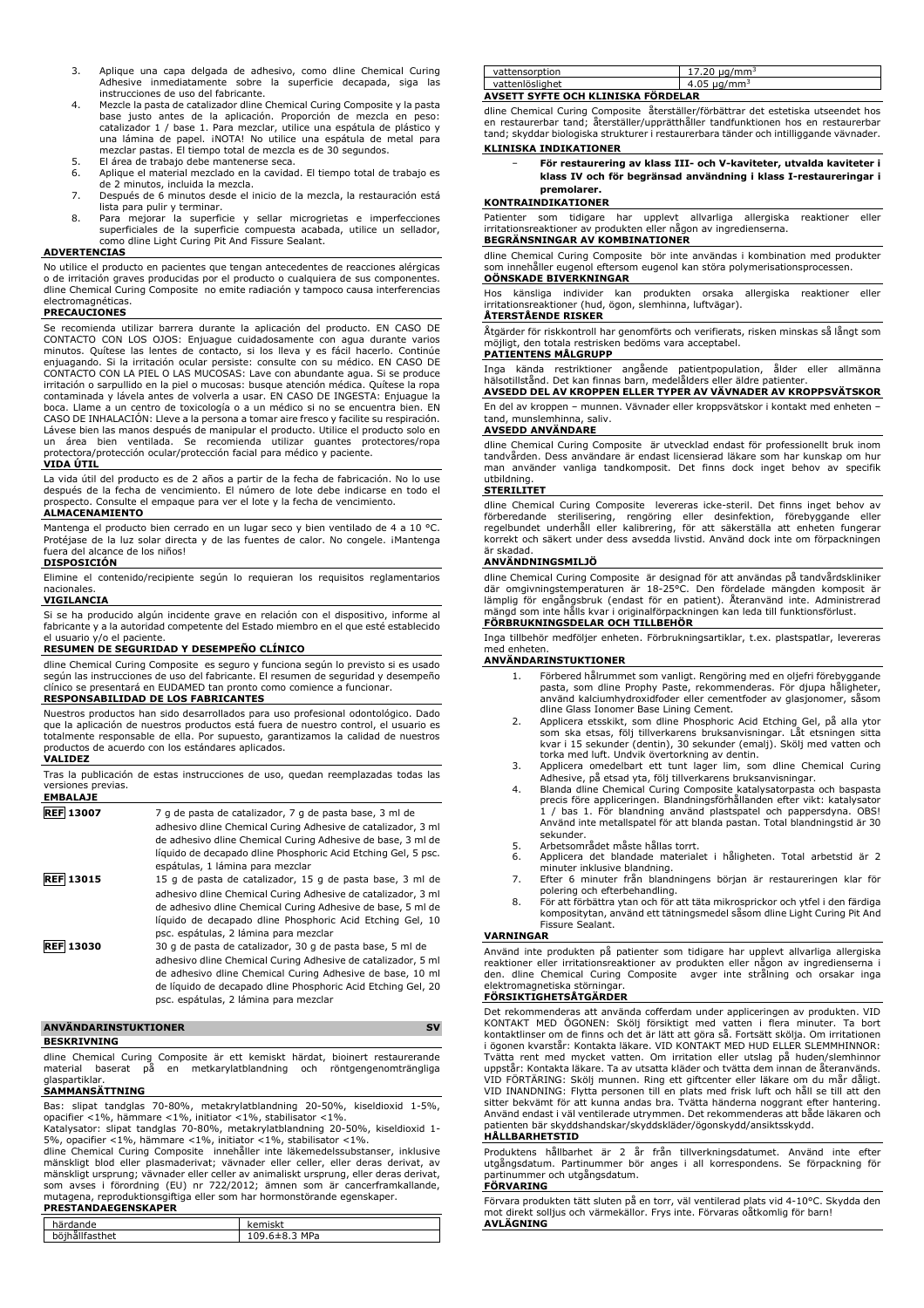Kassera innehållet/behållaren i enlighet med nationella föreskrifter.

# **VAKSAMHET**

Om en allvarlig händelse har inträffat i samband med enheten rapporteras detta till tillverkaren och den behöriga myndigheten i den medlemsstat där användaren och/eller patienten är etablerad.

# **SAMMANFATTNING AV SÄKERHET OCH KLINISK PRESTANDA**

dline Chemical Curing Composite är säker och fungerar som avsett om den används i enlighet med tillverkarens bruksanvisningar. Sammanfattning av säkerhet och k<br>I prestanda kommer att presenteras i EUDAMED så snart det böjar fungera.

# **TILLVERKARENS ANSVAR**

Våra produkter har utvecklats för professionellt bruk inom tandvården. Eftersom tillämpningen av våra produkter ligger utanför vår kontroll är användaren själv fullt ansvarig för applikationen. Naturligtvis garanterar vi kvaliteten på våra produkter i enlighet med rådande standarder.

# **GILTIGHET**

| I och med publiceringen av denna bruksanvisning ersätts alla tidigare versioner.<br><b>FÖRPACKNING</b> |                                                                                         |  |
|--------------------------------------------------------------------------------------------------------|-----------------------------------------------------------------------------------------|--|
| <b>REF 13007</b>                                                                                       | 7 g katalysatorpasta, 7 g baspasta, 3 ml självhäftande                                  |  |
|                                                                                                        | Chemical Curing Adhesive-katalysator, 3 ml<br>dline                                     |  |
|                                                                                                        | självhäftande dline Chemical Curing Adhesive-bas, 3 ml                                  |  |
|                                                                                                        | etsningsvätska dline Phosphoric Acid Etching Gel, 5 st.                                 |  |
|                                                                                                        | spatlar, 1 blandningsplatta                                                             |  |
| <b>REF 13015</b>                                                                                       | 15 g katalysatorpasta, 15 g baspasta, 3 ml självhäftande                                |  |
|                                                                                                        | Chemical Curing Adhesive-katalysator, 3 ml<br>dline                                     |  |
|                                                                                                        | självhäftande dline Chemical Curing Adhesive-bas, 5 ml                                  |  |
|                                                                                                        | etsningsvätska dline Phosphoric Acid Etching Gel, 10 st.                                |  |
|                                                                                                        | spatlar, 2 blandningsplatta                                                             |  |
| <b>REF 13030</b>                                                                                       | 30 g katalysatorpasta, 30 g baspasta, 5 ml självhäftande                                |  |
|                                                                                                        | Chemical Curing Adhesive-katalysator, 5 ml<br>dline                                     |  |
|                                                                                                        | självhäftande dline Chemical Curing Adhesive-bas, 10 ml                                 |  |
|                                                                                                        | etsningsvätska dline Phosphoric Acid Etching Gel, 20 st.<br>spatlar, 2 blandningsplatta |  |
|                                                                                                        |                                                                                         |  |

# **KULLANIM KILAVUZU TR AÇIKLAMA**

dline Chemical Curing Composite, metkarilat karışımı ve radyoopak cam partiküller bazlı kimyasal kürlenen, biyoetkisiz restoratif materyaldir.

#### **BILEŞIM**

Baz: cam diş öğütülmüş %70-80, metakrilat karışımı %20-50, silikon dioksit %1-5,<br>opaklaştırıcı <%1, inhibitör %1, başlatıcı %1, stabilizatör %1.

Katalizör: cam diş öğütülmüş %70-80, metakrilat karışımı %20-50, silikon dioksit<br>%1-5, opaklaştırıcı <%1, inhibitör %1, başlatıcı %1, stabilizatör %1.<br>Bu ürün insan kanı veya plazma türevi, insan dokuları veya hücreleri ve

türevlerini, 722/2012 Sayılı Tüzük (AB)'de bahsedildiği üzere hayvanlara ait dokular veya hücreler veya bunların türevleri; kanserojen, mutajenik, üremeye toksik veya endokrin bozucu özelliklere sahip maddeler dahil tıbbi madde içermez. **PERFORMANS ÖZELLIKLERI**

| kürleme           | kimvasal                      |
|-------------------|-------------------------------|
| eğilme mukavemeti | 109.6±8.3 MPa                 |
| su emilimi        | 17.20 $\mu$ g/mm <sup>3</sup> |
| suda cözünürlük   | $4.05 \mu s/mm^3$             |

# **HEDEFLENEN AMAÇ VE KLINIK FAYDALAR**

dline Chemical Curing Composite restore edilebilir dişin estetik görünümünü geri kazanmasını/daha estetik görünmesini sağlar, restore edilebilir dişin fonksiyonunu geri kazanmasını/korumasını sağlar; restore edilebilir diş ve bitişik dokuların biyolojik yapılarını korur.

#### **KLINIK ENDIKASYONLAR**

− **III. ve V. sınıf kavitelerin restorasyonu, seçili IV. sınıf kaviteler ve premolarlarda I. sınıf restorasyonlarda sınırlı kullanım içindir. KONTRAENDIKASYONLAR**

Ürüne veya bileşenlerden herhangi birine karşı şiddetli alerjik reaksiyon veya tahriş olma geçmişi olan hastalar.

# **KOMBINASYONLARLA ILGILI KISITLAMALAR**

Öjenol polimerizasyon sürecini bozabileceğinden ürün öjenol içeren ürünlerle birlikte kullanılmamalıdır.

#### **İSTENMEYEN YAN ETKILER**

Ürün, hassas kişilerde alerjik veya tahriş reaksiyonlarına (cilt, göz, mukoza, solunum yolu) neden olabilir. **REZIDÜEL RISKLER**

Risk kontrol önlemleri uygulandı ve doğrulandı, risk mümkün olduğu kadar azaltıldı, tüm artık riskin kabul edilebilir olduğuna karar verildi.

#### **HASTA HEDEF GRUBU**

Hasta kütle, yaş ve genel sağlık durumuyla ilgili herhangi bilinen bir kısıtlama mevcut değildir. Çocuklar, orta yaşlı veya yaşlı hastalar olabilir. **HEDEFLENEN VÜCUT BÖLÜMÜ VEYA VÜCUT SIVILARININ DOKU TÜRLERI**

Vücudun bir bölümü - ağız. Cihazın temas ettiği doku veya vücut sıvıları - diş, oral mukoza, tükürük. **HEDEFLENEN KULLANICI**

Bu ürün yalnızca diş hekimleri tarafından profesyonel kullanım için geliştirilmiştir. Yalnızca basit dental kompozitlerin nasıl kullanılacağı bilgisine sahip lisanslı doktor er tarafından kullanılabilir. Özel eğitime gerek yoktur.

# **STERILITE**

dline Chemical Curing Composite sterilize edilmemiş şekilde teslim edilmektedir. Cihazın amaçlanan ömrü boyunca düzgün ve güvenli bir şekilde çalışmasını sağlamak için herhangi bir hazırlama niteliğinde sterilizasyona, temizliğe veya dezenfeksiyona, önleyici, düzenli bakıma veya kalibrasyona gerek yoktur. Ancak birincil ambalaj zarar görmüşse kullanmayın.

# **KULLANIM ORTAMI**

dline Chemical Curing Composite ortam sıcaklığının 18-25°C olduğu diş<br>muayenehanelerinde-kullanılmak üzere geliştirilmiştir. Dağıtılmış kompozit miktarı<br>tek kullanım için uygundur (sadece bir hasta için). Tek kullanımlıktı **SARF MALZEMELERI VE YARDIMCI MALZEMELER**

Cihazla birlikte herhangi bir aksesuar verilmemektedir. Plastik spatula gibi sarf malzemeleri cihazla birlikte verilmektedir. **KULLANIM KILAVUZU**

# 1. Kaviteyi her zamanki gibi hazırlayın. dline Prophy Paste gibi yağsız profilaksi macunu ile temizlenmesi tavsiye edilir. Derin kaviteler için kalsiyum hidroksit kaplama veya dline Glass Ionomer Base Lining Cement

- gibi cam iyonomer bazlı kaplama simanı kullanın. 2. Aşındırılacak tüm yüzeye dline Phosphoric Acid Etching Gel gibi bir aşındırıcı tabakası uygulayın, üreticinin sağladığı kullanım talimatlarını takip edin. Aşındırıcıyı (dentinde) 15 saniye, (minede) 30 saniye bekletin.
- Su ile durulayın ve havayla kurutun. Dentinin aşırı kurumasından sakının.<br>3. Aşındırılmış yüzeye hemen dline Chemical Curing Adhesive gibi bir<br>1. yapıştırıcıyı ince bir tabaka halinde sürün, üretic talimatlarını takip edin.
- 4. Uygulamadan hemen önce dline Chemical Curing Composite katalizör macun ile baz macunu karıştırın. Ağırlığa göre karışım oranı: katalizör 1 / baz 1. Karıştırmak için plastik spatula ve kağıt ped kullanın. NOT! Macunları karıştırmak için metal spatula kullanmayın. Toplam karıştırma süresi 30 saniyedir.
- 5. Çalışma alanı kuru tutulmalıdır.<br>6. Karıstırılan malzemevi kavite
- 6. Karıştırılan malzemeyi kaviteye uygulayın. Toplam çalışma süresi karıştırma dahil olmak üzere 2 dakikadır. 7. Karıştırmaya başladıktan 6 dakika sonra restorasyon, cilalama ve
- tamamlama için hazır olacaktır.
- 8. Yüzeyi düzeltmek ve tamamlanmış kompozit yüzeyin mikro çatlaklarını ve yüzeydeki kusurları kapatmak için dline Light Curing Pit And Fissure Sealant gibi bir dolgu macunu kullanın.

#### **UYARILAR**

Bu ürünü, ürüne veya bileşenlerden herhangi birine karşı şiddetli alerjik reaksiyon veya tahriş olma geçmişi olan hastalar için kullanmayın. dline Chemical Curing Composite radyasyon yaymaz ve herhangi bir elektromanyetik enterferans ortaya

# çıkarmaz. **ÖNLEMLER**

Ürün uygulanırken bent kullanılması tavsiye edilir. GÖZE TEMASI HALİNDE: Birkaç dakika suyla dikkatlice durulayın. Varsa ve çıkarması kolaysa kontakt lenslerinizi<br>çıkarın. Durulamaya devam edin. Göz tahrişi devam ederse: Tıbbi tavsiye/yardım<br>alın. CİLT ÜZERİNDE VEYA MUKOZADA İSE: Bol su ile yıkayın. C tekrar kullanmadan önce yıkayın. YUTULMASI DURUMUNDA: Ağzınızı çalkalayın. Kendinizi iyi hissetmiyorsanız Zehir Merkezi'ni arayın veya doktora başvurun. SOLUNMASI DURUMUNDA: Zarar gören kişiyi temiz havaya çıkartın ve kolay biçimde nefes alması için rahat bir pozisyonda tutun. Kullandıktan sonra ellerinizi iyice yıkayın.<br>İyi havalandırılmış bir alanda kullanın. Doktor ve hasta için koruyucu<br>eldiven/koruyucu kıyafet/koruyucu göz edilir.

### **RAF ÖMRÜ**

Ürünün raf ömrü üretim tarihinden itibaren 2 yıldır. Belirlenen son kullanma tarihinden sonra kullanmayın. Parti numarası tüm bilgilendirmelerde belirtilmelidir. Parti numarası ve son kullanma tarihi için ambalaja bakınız.

# **DEPOLAMA**

Ürünü 4-10°C'de kuru ve iyi havalandırılan bir yerde sıkıca kapalı halde saklayın. Doğrudan güneş ışığından ve ısı kaynaklarından koruyun. Dondurmayın. Çocukların erişemeyeceği yerlerde muhafaza edin!

# **BERTARAF ETME**

İçeriği/kabını ulusal yasal gerekliliklere göre bertaraf edin.

# **VIJILANS**

Cihazla ilgili olarak meydana gelen herhangi bir ciddi kazayı, üreticiye ve kullanıcının ve/veya hastanın kabul edildiği Üye Devletin yetkili otoritesine bildirin. **GÜVENLILIK VE KLINIK PERFORMANS ÖZETI**

dline Chemical Curing Composite güvenlidir ve üretici tarafından kullanım talimatlarına uygun olarak kullanılması durumunda amaçlandığı gibi çalışır. Güvenlik ve klinik performans özeti, işe başlar başlamaz EUDAMED'de lanse edilecektir. **ÜRETICININ SORUMLULUĞU**

Urünlerimiz diş hekimleri tarafından profesyonel kullanım için geliştirilmiştir.<br>Ürünlerimiz kontrolümüz dışında kullanıldığından, uygulamadan tamamen kullanıcı<br>sorumludur. Ürünlerimizin kalitesini uygulanan standartlara u ediyoruz.

#### **GEÇERLILIK SÜRESI**

İşbu kullanım talimatının yayınlanması üzerine, önceki tüm versiyonların yerini alacaktır. **AMBALAJ**

| 8008683          |                                                                                                                                                                                                                                                          |
|------------------|----------------------------------------------------------------------------------------------------------------------------------------------------------------------------------------------------------------------------------------------------------|
| <b>REF 13007</b> | 7g katalizör macun, 7g baz macun, 3ml yapışkan<br>dline Chemical Curing Adhesive katalizör, 3ml yapışkan dline<br>Chemical Curing Adhesive bazi, 3ml asindirici sivi dline<br>Phosphoric Acid Etching Gel, 5 adet spatula, 1 adet karistirma<br>pedi     |
| <b>REF 13015</b> | 15g katalizör macun, 15g baz macun, 3ml yapışkan<br>dline Chemical Curing Adhesive katalizör, 3ml yapışkan dline<br>Chemical Curing Adhesive bazi, 5ml asindirici sivi dline<br>Phosphoric Acid Etching Gel, 10 adet spatula, 2 adet<br>karıştırma pedi  |
| <b>REF 13030</b> | 30g katalizör macun, 30g baz macun, 5ml yapışkan<br>dline Chemical Curing Adhesive katalizör, 5ml yapışkan dline<br>Chemical Curing Adhesive bazi, 10ml asindirici sivi dline<br>Phosphoric Acid Etching Gel, 20 adet spatula, 2 adet<br>karıştırma pedi |

# **ИНСТРУКЦИЯ ПО ПРИМЕНЕНИЮ RU**

**ОПИСАНИЕ**

dline Chemical Curing Composite - это химически отверждаемый биоинертный реставрационный материал на основе смеси меткарилатов и рентгеноконтрастных частиц стекла. **СОСТАВ**

Основа: шлифованное стоматологическое стекло 70-80%, смесь метакрилата 20- 50%, диоксид кремния 1-5%, замутнитель <1%, ингибитор <1%, инициатор <1%, стабилизатор <1%.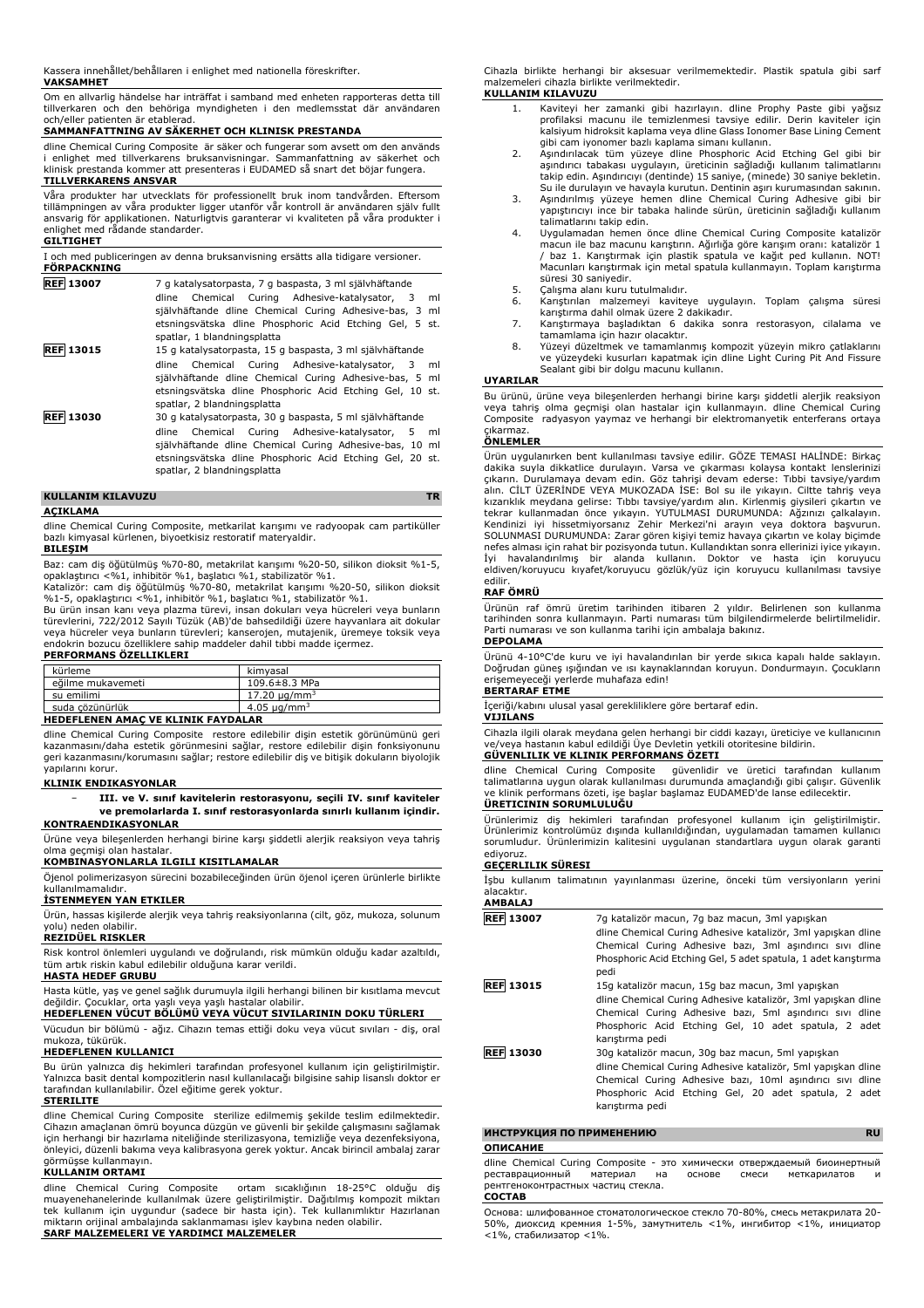Катализатор: шлифованное стоматологическое стекло 70-80%, смесь метакрилата 20-50%, диоксид кремния 1-5%, замутнитель <1%, ингибитор <1%, инициатор <1%, стабилизатор <1%.

dline Chemical Curing Composite не содержит лекарственных веществ, в том числе производных человеческой крови или плазмы; тканей или клеток, или их производных, человеческого происхождения; тканей или клеткок, или их производных, животного происхождения, как указано в Регламенте (ЕС) № 722/2012; веществ, которые являются канцерогенными, мутагенными, токсичными для репродукции или обладают эндокринными разрушающими

# свойствами. **ФУНКЦИОНАЛЬНЫЕ ХАРАКТЕРИСТИКИ**

| отверждение                                         | химическое                   |
|-----------------------------------------------------|------------------------------|
| Предел прочности при изгибе                         | 109.6 Мпа                    |
| Водопоглощение                                      | $17.20 \text{ yr/mm}^3$      |
| Растворимость в воде                                | $4.05 \mu$ r/мм <sup>3</sup> |
| ПРЕДУСМОТРЕННОЕ ПРИМЕНЕНИЕ И КЛИНИЧЕСКИЕ РЕЗУЛЬТАТЫ |                              |

dline Chemical Curing Composite восстанавливает/улучшает эстетический вид восстанавливаемого зуба; восстанавливает/поддерживает зубную функцию восстанавливаемого зуба; защищает биологические структуры восстанавливаемого зуба и прилегающих тканей.

# **КЛИНИЧЕСКИЕ ПОКАЗАНИЯ**

− **Для реставрации полостей III и V классов, выбранных полостей IV класса и для ограниченного использования в реставрациях I класса на премолярах.**

# **ПРОТИВОПОКАЗАНИЯ**

Пациенты, у которых в анамнезе были тяжелые аллергические или раздражающие реакции на продукт или любой из ингредиентов. **ОГРАНИЧЕНИЯ НА КОМБИНАЦИИ**

dline Chemical Curing Composite не следует использовать с продуктами, содержащими эвгенол, так как эвгенол может нарушить процесс полимеризации. **НЕЖЕЛАТЕЛЬНЫЕ ПОБОЧНЫЕ ЭФФЕКТЫ**

У восприимчивых людей продукт может вызывать аллергические или раздражающие реакции (кожа, глаза, слизистые оболочки, дыхательные пути). **ОСТАТОЧНЫЕ РИСКИ**

Меры по управлению рисками внедрены и проверены, риск снижен, насколько это возможно, общий остаточный риск признан приемлемым. **ЦЕЛЕВАЯ ГРУППА ПАЦИЕНТОВ**

Никаких ограничений относительно категории пациентов, их возраста и общего состояния здоровья не известно. Продукт можно применять на детях, пациентах среднего и пожилого возраста.

**ПРЕДПОЛАГАЕМАЯ ЧАСТЬ ТЕЛА ИЛИ ТИПЫ ТКАНЕЙ ЖИДКОСТЕЙ ОРГАНИЗМА**

Часть тела - рот. Ткани или биологические жидкости, контактирующие с<br>изделием - зуб, слизистая оболочка рта. слюна. слизистая оболочка рта, слюна. **ПРЕДПОЛАГАЕМЫЙ ПОЛЬЗОВАТЕЛЬ**

dline Chemical Curing Composite разработан только для профессионального использования в стоматологии. Пользователь - только лицензированный врач, который знает, как использовать обычные стоматологические лайнеры. Нет необходимости в специальной подготовке. **СТЕРИЛЬНОСТЬ**

dline Chemical Curing Composite поставляется нестерильным. Нет необходимости в какой-либо предварительной стерилизации, очистке или дезинфекции, профилактическом, регулярном обслуживании или калибровке, чтобы гарантировать правильную и безопасную работу изделия в течение его предполагаемого срока службы. Однако не используйте, если первичная .<br>паковка повреждена.

# **УСЛОВИЯ ПРИМЕНЕНИЯ**

Изделие предназначено для использования в стоматологическом кабинете с температурой окружающей среды 18-25°C. Распределенное количество лайнера подходит для одноразового использования (только для одного пациента). Не использовать повторно. Выданное количество, хранящееся не в оригинальной упаковке, может привести к потере функциональности.

# **РАСХОДНЫЕ МАТЕРИАЛЫ И ПРИНАДЛЕЖНОСТИ**

В комплект поставки устройства не входят никакие аксессуары. Расходные материалы, такие как пластиковые шпатели, поставляются в комплекте с устройством.

#### **ИНСТРУКЦИЯ ПО ПРИМЕНЕНИЮ**

- 1. Подготовьте полость, как обычно. Рекомендуется очистить безмасляной профилактической пастой, такой как dline Prophy Paste. Для глубоких полостей используйте прокладку из гидроксида кальция или цемент для прокладки на основе стеклоиономера, например dline Glass Ionomer Base Lining Cement.
- 2. Нанесите слой протравки, например dline Phosphoric Acid Etching Gel, на всю протравленную поверхность, следуя инструкциям производителя по применению. Оставьте протравку на 15 секунд (дентин), 30 секунд (эмаль). Смойте водой и просушите воздухом. Избегайте пересыхания дентина.
- 3. Нанесите тонкий слой клея, например dline Chemical Curing Adhesive, сразу на всю поверхность, которую необходимо протравить, следуя инструкциям по применению производителя.
- 4. Смешайте каталитическую пасту dline Chemical Curing Composite и базовую пасту непосредственно перед нанесением. Весовое<br>соотношение при смешивании: катализатор 1/основа 1. Для<br>смешивания используйте пластиковый шпатель и бумажный тампон. ПРИМЕЧАНИЕ! Не используйте металлический шпатель для смешивания паст. Общее время перемешивания 30 секунд.
- 5. Рабочая зона должна быть сухой.
- 6. Поместите смешанный материал в полость. Общее время работы составляет 2 минуты, включая перемешивание.
- 7. Через 6 минут после начала смешивания реставрация готова к полировке.
- 8. Для улучшения поверхности и заделки микротрещин и дефектов готовой композитной поверхности используйте герметик, такой как dline Light Curing Pit And Fissure Sealant.

# **ПРЕДУПРЕЖДЕНИЯ**

Не используйте продукт для пациентов, у которых в анамнезе есть серьезные аллергические или раздражающие реакции на продукт или любой из ингредиентов. dline Chemical Curing Composite не генерирует излучение и не вызывает электромагнитные помехи.

# **МЕРЫ ПРЕДОСТОРОЖНОСТИ**

При применении продукта рекомендуется использовать коффердам. ПРИ ПОПАДАНИИ В ГЛАЗА: осторожно промыть глаза водой в течение нескольких минут. Снимите контактные линзы, если они есть, и это легко сделать. Продолжайте полоскание. Если раздражение глаз не проходит: обратиться к врачу. ПРИ ПОПАДАНИИ НА КОЖУ ИЛИ СЛИЗИСТУЮ ОБОЛОЧКУ: промыть большим количеством воды. В случае раздражения кожи/слизистой оболочки или сыпи: обратиться к врачу. Снимите загрязненную одежду и постирайте перед повторным использованием. ПРИ ПРОГЛАТЫВАНИИ: прополоскать рот. Если вы себя чувствуете, обратитесь в токсикологический центр или к врачу/терапевту. ПРИ ВДЫХАНИИ: вывести человека на свежий воздух и обеспечить ему комфортное дыхание. После работы тщательно вымойте руки. Используйте только в хорошо проветриваемом помещении. Врачу и пациенту рекомендуется носить защитные перчатки/защитную одежду/средства защиты глаз/лица.

#### **МЕРЫ ПРЕДОСТОРОЖНОСТИ**

Срок годности продукта 2 года со дня изготовления. Не использовать по истечении срока годности. Номер партии должен быт указан во всей корреспонденции. См. упаковку для получения информации о партии и сроке годности.

# **ХРАНЕНИЕ**

Хранить продукт плотно закрытым в сухом, хорошо проветриваемом месте при температуре 4-10°C. Беречь от прямых солнечных лучей и источников тепла. Не замораживать. Хранить в недоступном для детей месте!

# **УТИЛИЗАЦИЯ**

Утилизируйте содержимое/контейнер в соответствии с национальными нормативными требованиями.

# **АКТИВНЫЙ МОНИТОРИНГ**

Если в отношении изделия произошел какой-либо серьезный инцидент, сообщите производителю и компетентному органу государства-члена, в котором зарегистрирован пользователь и/или пациент.

# **РЕЗЮМЕ БЕЗОПАСНОСТИ И КЛИНИЧЕСКОЙ ЭФФЕКТИВНОСТИ**

dline Chemical Curing Composite безопасен и работает по назначению, если он используется в соответствии с инструкцией по применению производителя. Сводная информация о безопасности и клинической эффективности будет представлена в Европейской базе данных по медицинским изделиям, как только она начнет работать.

# **ОТВЕТСТВЕННОСТЬ ПРОИЗВОДИТЕЛЯ**

Наши продукты разработаны для профессионального использования в стоматологии. Поскольку применение наших продуктов находится вне нашего контроля, пользователь несет полную ответственность за применение. Разумеется, мы гарантируем качество нашей продукции в соответствии с применяемыми стандартами.

### **СРОК ДЕЙСТВИЯ**

После публикации данной инструкции по применению все предыдущие версии отменяются. **УПАКОВКА**

| <b>REF 13007</b> | 7 г каталитической пасты, 7 г базовой пасты, 3 мл         |
|------------------|-----------------------------------------------------------|
|                  | адгезионного катализатора dline Chemical Curing Adhesive, |
| 3 мл адгезива    |                                                           |
|                  | dline Chemical Curing Adhesive base, 3 мл травильной      |
|                  | жидкости dline Phosphoric Acid Etching Gel, 5             |
|                  | шпателей, 1 бумага для замешивания                        |
| <b>REF 13015</b> | 15 г каталитической пасты, 15 г базовой пасты, 3 мл       |
|                  | адгезионного катализатора dline Chemical Curing Adhesive, |
| 3 мл адгезива    |                                                           |
|                  | dline Chemical Curing Adhesive base, 5 мл травильной      |
|                  | жидкости dline Phosphoric Acid Etching Gel,               |
|                  | 10 шпателей, 2 бумага для замешивания                     |
| <b>REF 13030</b> | 30 г каталитической пасты, 30 г базовой пасты, 5 мл       |
|                  | адгезионного катализатора dline Chemical Curing Adhesive, |
| 5 мл адгезива    |                                                           |
|                  | dline Chemical Curing Adhesive base, 10 мл травильной     |
|                  | жидкости dline Phosphoric Acid Etching Gel,               |

20 шпателей, 2 бумага для замешивания

# **ІНСТРУКЦІЯ ІЗ ЗАСТОСУВАННЯ UA**

# **ОПИС**

dline Chemical Curing Composite - це хімічно отверджувальний біоінертний реставраційний матеріал на основі суміші меткарилатов і рентгеноконтрастних .<br>частинок скла.

**СКЛАД**

Основа: шліфоване стоматологічне скло 70-80%, суміш метакрилату 20-50%, діоксид кремнію 1-5%, замутнювач <1%, інгібітор <1%, ініціатор <1%, стабілізатор <1%. Каталізатор: шліфоване стоматологічне скло 70-80%, суміш метакрилату 20-50%, діоксид кремнію 1-5%, замутнювач <1%, інгібітор <1%,

ініціатор <1%, стабілізатор <1%. dline Chemical Curing Composite не містить лікарських речовин, зокрема похідних людської крові або плазми; тканин або клітин, або їх похідних, людського походження; тканин або клітин, або їх похідних, тваринного походження, як<br>зазначено в Регламенті (ЄС) № 722/2012; речовин, які є канцерогенними,<br>мутагенними, токсичними для репродукції або мають ендокринні руйнівні властивості.

### **ФУНКЦІОНАЛЬНІ ХАРАКТЕРИСТИКИ**

| озатвердіння                                   | хімічне                       |  |
|------------------------------------------------|-------------------------------|--|
| границя міцності при вигині                    | 109.6 Мпа                     |  |
| водопоглинання                                 | $17.20 \mu$ r/mm <sup>3</sup> |  |
| розчинність у воді                             | $4.05 \text{ yr/m}^3$         |  |
| ПЕРЕДБАЧУВАНЕ ПРИЗНАЧЕННЯ ТА КЛІНІЧНІ ПЕРЕВАГИ |                               |  |

Засіб відновлює/покращує естетичний вигляд відновлюваного зуба; відновлює/підтримує зубну функцію відновлюваного зуба; захищає біологічні структури відновлюваного зуба та прилеглих тканин.

#### **КЛІНІЧНІ ПОКАЗАННЯ**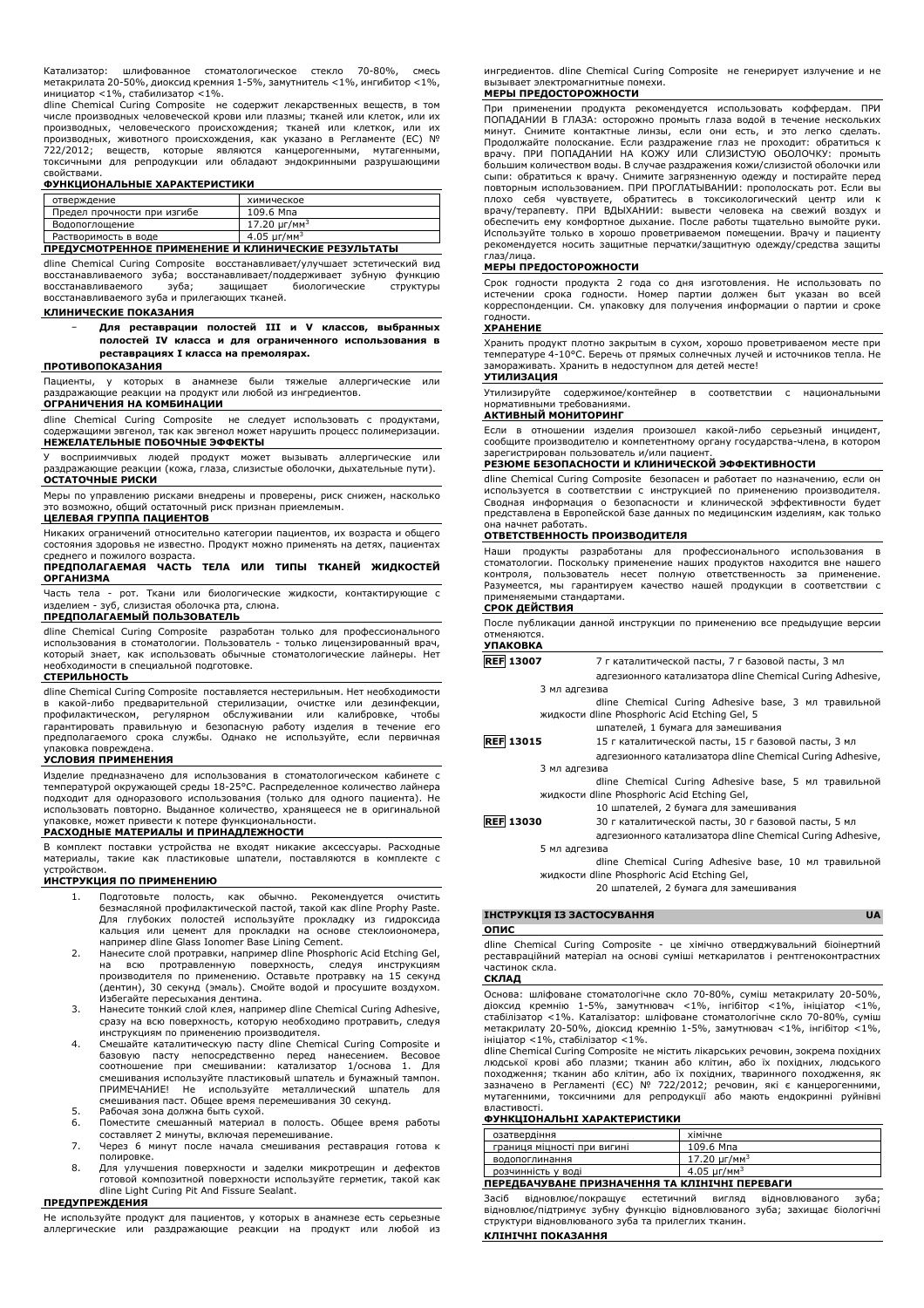− **Для реставрації порожнин III і V класів, обраних порожнин IV класу і для обмеженого використання в реставраціях I класу на премолярах.**

# **ПРОТИПОКАЗАННЯ**

Пацієнти, у яких в анамнезі були важкі алергічні або подразливі реакції на продукт або будь-який з інгредієнтів.

# **ОБМЕЖЕННЯ НА КОМБІНАЦІЇ**

dline Chemical Curing Composite не треба використовувати з продуктами, що містять евгенол, оскільки евгенол може порушити процес полімеризації.

# **НЕБАЖАНІ ПОБІЧНІ ЕФЕКТИ**

У сприйнятливих людей dline Chemical Curing Composite може викликати алергічні або подразливі реакції (шкіра, очі, слизові оболонки, дихальні шляхи). **ЗАЛИШКОВІ РИЗИКИ**

Заходи з управління ризиками впроваджені та перевірені, ризик знижений, наскільки це можливо, загальний залишковий ризик визнаний прийнятним.

# **ЦІЛЬОВА ГРУПА ПАЦІЄНТІВ**

Ніяких обмежень щодо категорії пацієнтів, їх віку та загального стану здоров'я невідомо. Продукт можна застосовувати на дітях, пацієнтах середнього або похилого віку.

# **ПЕРЕДБАЧУВАНА ЧАСТИНА ТІЛА АБО ТИПИ ТКАНИН РІДИН ОРГАНІЗМУ**

Частина тіла – рот. Тканини або біологічні рідини, що контактують з виробом – зуб, слизова оболонка ротової порожнини, слина.

# **ПЕРЕДБАЧУВАНИЙ КОРИСТУВАЧ**

dline Chemical Curing Composite розроблений тільки для професійного використання в стоматології. Користувач – тільки ліцензований лікар, який знає, як використовувати звичайні стоматологічні композити. Немає потреби в спеціальній підготовці.

### **СТЕРИЛЬНІСТЬ**

Товар постачається нестерильним. Немає потреби в будь-якій попередній<br>стерилізації, очищенні або дезінфекції, профілактичному, регулярному ствел пестерильники петае потреси в суде ли обслуговуванні або калібруванні, щоб гарантувати правильну та безпечну роботу<br>виробу протягом його передбачуваного терміну служби. Однак не виробу протягом його передбачуваного терміну служби. Однак не використовуйте, якщо первинна упаковка пошкоджена.

#### **УМОВИ ЗАСТОСУВАННЯ**

Виріб призначений для використання в стоматологічному кабінеті з температурою навколишнього середовища 18-25°C. Розподілену кількість композита підходить для одноразового використання (тільки для одного пацієнта). Не застосовувати повторно. Видана кількість, що зберігається не в оригінальній упаковці, може призвести до втрати функціональності.

# **ВИТРАТНІ МАТЕРІАЛИ ТА ПРИНАЛЕЖНОСТІ**

До пристрою не додаються аксесуари. З пристроєм поставляються витратні матеріали, такі як пластикові лопатки.

# **ІНСТРУКЦІЯ ІЗ ЗАСТОСУВАННЯ**

- 1. Підготуйте порожнину, як зазвичай. Рекомендується очистити безоилвною профілактичною пастою, такою як dline Prophy Paste. Для глибоких порожнин використовуйте прокладку з гідроксиду кальцію або цемент для прокладки на основі склоіономера, наприклад dline Glass Ionomer Base Lining Cement.
- 2. Нанесіть шар протравлення, наприклад dline Phosphoric Acid Etching Gel, на всю протравлену поверхню, дотримуючись інструкцій із застосування виробника. Залиште протравлення на 15 секунд (дентин), 30 секунд (емаль). Змийте водою і просушіть повітрям. Уникайте пересихання дентину.
- 3. Нанесіть тонкий шар клею, наприклад dline Chemical Curing Adhesive, відразу на протравлену поверхню, дотримуючись інструкцій із застосування виробника.
- 4. Змішайте каталітичну пасту dline Chemical Curing Composite і базову пасту безпосередньо перед нанесенням. Вагове співвідношення при змішуванні: каталізатор 1/основа 1. Для змішування використовуйте пластиковий шпатель і паперовий тампон. ПРИМІТКА! Не використовуйте металевий шпатель для змішування паст. Загальний час перемішування 30 секунд.
- 5. Робоча зона має бути сухою.<br>6. Помістіть змішаний матеріал
- 6. Помістіть змішаний матеріал у порожнину. Загальний час роботи становить 2 хвилини, включно з перемішуванням.
- 7. Через 6 хвилин після початку змішування реставрація готова до полірування і фінішної обробки.
- 8. Для поліпшення поверхні та закладення мікротріщин і дефектів готової композитної поверхні використовуйте герметик, такий як dline Light Curing Pit And Fissure Sealant.

### **ПОПЕРЕДЖЕННЯ**

Не використовуйте продукт для пацієнтів, у яких в анамнезі є серйозні алергічні або подразливі реакції на продукт або будь-який з інгредієнтів. Виріб не генерує випромінювання і не викликає електромагнітних завад.

# **ЗАПОБІЖНІ ЗАХОДИ**

При застосуванні продукту рекомендується використовувати кофердам. ПРИ ПОТРАПЛЯННІ В ОЧІ: обережно промити очі водою протягом декількох хвилин. Зніміть контактні лінзи, якщо вони є, і це легко зробити. Продовжуйте полоскання. Якщо подразнення очей не проходить: звернутися до лікаря. ПРИ ПОТРАПЛЯННІ на шкіру або слизові: промити великою кількістю води. У разі подразнення шкіри/слизових оболонок або висипу: звернутися до лікаря. Зніміть одяг і виперіть перед повторним використанням. При ПРОКОВТУВАННі: прополоскати рот. Якщо ви погано почуваєтеся, зверніться в токсикологічний центр або до лікаря/терапевта. При вдиханні: вивести людину на свіже повітря і забезпечити їй комфортне дихання. Після роботи ретельно вимийте руки. Використовуйте тільки в добре провітрюваному приміщенні. Лікарю та пацієнту рекомендується носити захисні рукавички/захисний одяг/засоби захисту очей/обличчя.

#### **ТЕРМІН ПРИДАТНОСТІ**

Термін придатності dline Chemical Curing Composite 2 роки з дня виготовлення. Не застосовувати після закінчення терміну придатності. Номер партії має бути зазначений у всій кореспонденції. Див. упаковку для отримання інформації про партію та термін придатності.

# **ЗБЕРІГАННЯ**

Зберігати продукт щільно закритим у сухому, добре провітрюваному місці за температури 4-10°C. Берегти від прямих сонячних променів і джерел тепла. Не заморожувати. Зберігати в недоступному для дітей місці! **УТИЛІЗАЦІЯ**

Утилізуйте вміст/контейнер відповідно до національних нормативних вимог. **АКТИВНИЙ МОНІТОРИНГ**

Якщо щодо виробу стався якийсь серйозний інцидент, повідомте виробнику та компетентному органу держави-члена, в якій зареєстрований користувач і/або пацієнт.

### **РЕЗЮМЕ БЕЗПЕКИ І КЛІНІЧНОЇ ЕФЕКТИВНОСТІ**

dline Chemical Curing Composite безпечний і працює за призначенням, якщо він використовується відповідно до інструкцій виробника щодо застосування. Зведена інформація про безпеку та клінічну ефективність буде представлена в Європейській базі даних з медичних виробів, як тільки вона почне працювати. **ВІДПОВІДАЛЬНІСТЬ ВИРОБНИКА**

Наші продукти розроблені для професійного використання в стоматології. Оскільки застосування наших продуктів знаходиться поза нашим контролем, користувач несе повну відповідальність за застосування. Звісно, ми гарантуємо якість нашої продукції відповідно до застосовних стандартів.

# **ТЕРМІН ДІЇ**

Після публікації цієї інструкції із застосування всі попередні версії скасовуються. **УПАКОВКА REF** 1300

| 107            | 7 г каталітичної пасти, 7 г базової пасти, 3 мл адгезійного |
|----------------|-------------------------------------------------------------|
|                | каталізатора dline Chemical Curing Adhesive, 3 мл адгезиву  |
| $F_{\text{D}}$ |                                                             |

| <b>FDUNDING</b>  |                                                                                                                        |
|------------------|------------------------------------------------------------------------------------------------------------------------|
|                  | CC <sup>N</sup> base, 3 мл травильної рідини dline Phosphoric Acid<br>Etching Gel, 5 шпателів, 1 папір для замішування |
| <b>REF 13015</b> | 15 г каталітичної пасти, 15 г базової пасти, 3 мл                                                                      |
|                  | адгезійного каталізатора dline Chemical Curing Adhesive, 3<br>мл адгезиву dline Chemical Curing Adhesive base, 5 мл    |
|                  | травильної рідини dline Phosphoric Acid Etching Gel, 10<br>шпателів, 2 папір для замішування                           |
| <b>REF 13030</b> | 30 г каталітичної пасти, 30 г базової пасти, 5 мл                                                                      |
|                  | адгезійного каталізатора dline Chemical Curing Adhesive, 5<br>мл адгезиву dline Chemical Curing Adhesive base, 10 мл   |

травильної рідини dline Phosphoric Acid Etching Gel, 20 шпателів, 2 папір для замішування **SIGNS EXPLANATION/ŽENKLŲ PAAIŠKINIMAS /SCHILDER ERKLÄRUNG /ЗНАЧЕНИЕ НА СИМВОЛИТЕ /VYSVĚTLENÍ ZNAČEK /FORKLARING AF TEGN /MÄRKIDE SELGITUS /EXPLICATION DES SIGNES /ΕΞΉΓΗΣΗ ΣΉΜΑΝΣΗΣ /** JELZESEK MAGYARAZATA /SPIEGAZIONE DEI SEGNI /ZIMJU SKAIDROJUMS<br>/FORKLARING AV TEGN /OBJAŚNIENIE ZNAKÓW /EXPLICAÇÃO DOS<br>SÍMBOLOS /EXPLICAȚII SEMNE /VYSVETLENIE ZNAČIEK /RAZLAGA<br>ZNAKOV /EXPLICACIÓN DE S

| <b>AÇIKLAMASI / ОБЪЯСНЕНИЕ СИМВОЛОВ /ПОЯСНЕННЯ СИМВОЛІВ</b> |                                                                                                                                                                                                                                                                                                                                                                                                                                                                                                                                                                                                                                                                                                                                                                                                                                       |  |
|-------------------------------------------------------------|---------------------------------------------------------------------------------------------------------------------------------------------------------------------------------------------------------------------------------------------------------------------------------------------------------------------------------------------------------------------------------------------------------------------------------------------------------------------------------------------------------------------------------------------------------------------------------------------------------------------------------------------------------------------------------------------------------------------------------------------------------------------------------------------------------------------------------------|--|
|                                                             | Caution /Atsargiai /Vorsicht /Внимание /Pozor /Forsigtighed<br>/Hoiatus /Mise en garde /Προσοχή /Figyelmeztetés /Attenzione<br>/Piesardzību! /Forsiktighet /Uwagi /Cuidado /Atenție /Pozor<br>/Previdnost /Precaución /Varning /Dikkat / Осторожно /Обережно                                                                                                                                                                                                                                                                                                                                                                                                                                                                                                                                                                          |  |
|                                                             | Temperature limit /Temperatūros riba /Temperatur-Grenzwert<br>/Teplotní limit /Temperaturgrænse<br>/Температурен<br>ЛИМИТ<br>/Temperatuuri limiit /Limite de température/Όριο θερμοκρασίας<br>/Hőmérsékleti határérték /Limite di temperatura /Temperatūras<br>robežvērtība /Temperaturgrense /Limit temperatury /Limite de<br>temperatura / Limita de temperatură / Teplotný limit / Temperaturna<br>omejitev / Límite de temperatura / Temperaturgräns / Sıcaklık Sınırı<br>/ Предел температуры /Межа температури                                                                                                                                                                                                                                                                                                                  |  |
| $ \mathbf{i} $                                              | Consult instructions for use / Ziūrėti<br>naudojimo instrukciją<br>/Gebrauchsanweisung<br>beachten<br>/Консултирайте<br>ce<br>c<br>употреба<br>/Viz<br>návod<br>použití<br>инструкцията<br>за<br>k<br>/Se<br>/Vaadake kasutusjuhendit<br>brugsanvisningen<br>/Consulter<br>les<br>instructions d'utilisation /Συμβουλευτείτε τις οδηγίες χρήσης<br>/Konzultáljon a használati utasítással /Consultare le istruzioni per<br>l'uso /Skatīt lietošanas pamācību /Se bruksanvisningen /Zapoznaj<br>się z instrukcją użytkowania / Consulte as instruções de uso<br>/Consultați instrucțiunile de utilizare / Vid' návod na použitie /Pred<br>uporabo si poglejte navodila / Consultar las instrucciones de uso / Se<br>bruksanvisningen /Kullanım talimatlarına bakınız /См. инструкцию<br>по применению /Див. інструкцію із застосування |  |
| 氼                                                           | Keep away from sunlight /Laikyti atokiau nuo saulės spindulių /Von<br>Sonnenlicht fernhalten /Да се пази от слънчева светлина /Chrañte<br>před slunečním zářením /Holdes væk fra sollys /Hoida eemal<br>päikesevalgusest /Tenir à l'écart de la lumière du soleil /Kparnore<br>μακριά από τον ήλιο /Napfénytől távol tartandó /Tenere lontano<br>dalla luce del sole /Sargāt no saules gaismas /Holdes unna sollys<br>/Chronić przed światłem słonecznym /Proteger da luz solar /A se<br>păstra într-un loc ferit de soare /Chráňte pred slnečným žiarením<br>/Ne shranjujte izpostavljeno sončni svetlobi /Mantener alejado de<br>la luz del sol /Förvaras bort från solljus /Günes ışığından uzak tutun<br>/ Беречь от попадания солнечных лучей /Берегти від сонячних<br>променів                                                  |  |
|                                                             | Do not re-use /Nenaudoti pakartotinai /Nicht wiederverwenden /He<br>използвайте повторно /Nepoužívejte znovu /Må ikke genbruges<br>/Arge taaskasutage /Ne pas réutiliser /Mŋv χρησιμοποιείτε ξανά /Ne<br>használja fel újra /Non riutilizzare /Nelietot atkārtoti /Ikke bruk på<br>nytt /Nie używać ponownie /Não reutilizar /A nu se refolosi<br>/Nepoužívajte znova /Ni za ponovno uporabo /No reutilizar<br>/Äteranvänd inte /Tek kullanımlıktır /Не использовать повторно<br>/Не використовувати повторно                                                                                                                                                                                                                                                                                                                         |  |
| NON                                                         | Non-sterile /Nesterilus /Unsteril /Нестерилно /Nesterilní /Ikke-<br>steril /Mittesteriilne /Non stérile /Μη αποστειρωμένο /Nem steril<br>/Non sterile /Nesterils /Ikke-steril /Niesterylny /Não estéril<br>/Nesteril /Nesterilné /Ne-sterilno /No estéril /Icke-steril /Steril değil<br>/Нестерильный /Нестерильний                                                                                                                                                                                                                                                                                                                                                                                                                                                                                                                   |  |
| MD                                                          | /Medicinos priemonė<br>Medical device<br>/Medizinisches<br>Gerät<br>/Медицинско устройство /Zdravotnické zařízení /Medicinsk udstyr<br>/Meditsiiniseade<br>/Dispositif<br>médical<br>/Ιατρική<br>συσκευή<br>/Orvostechnikai eszköz /Dispositivo medico /Medicinas ierice<br>/Medisinsk utstyr /Urządzenie medyczne /Aparelho<br>médico<br>medical /Zdravotnícke<br>zariadenia / Medicinski<br>/Dispozitiv                                                                                                                                                                                                                                                                                                                                                                                                                             |  |